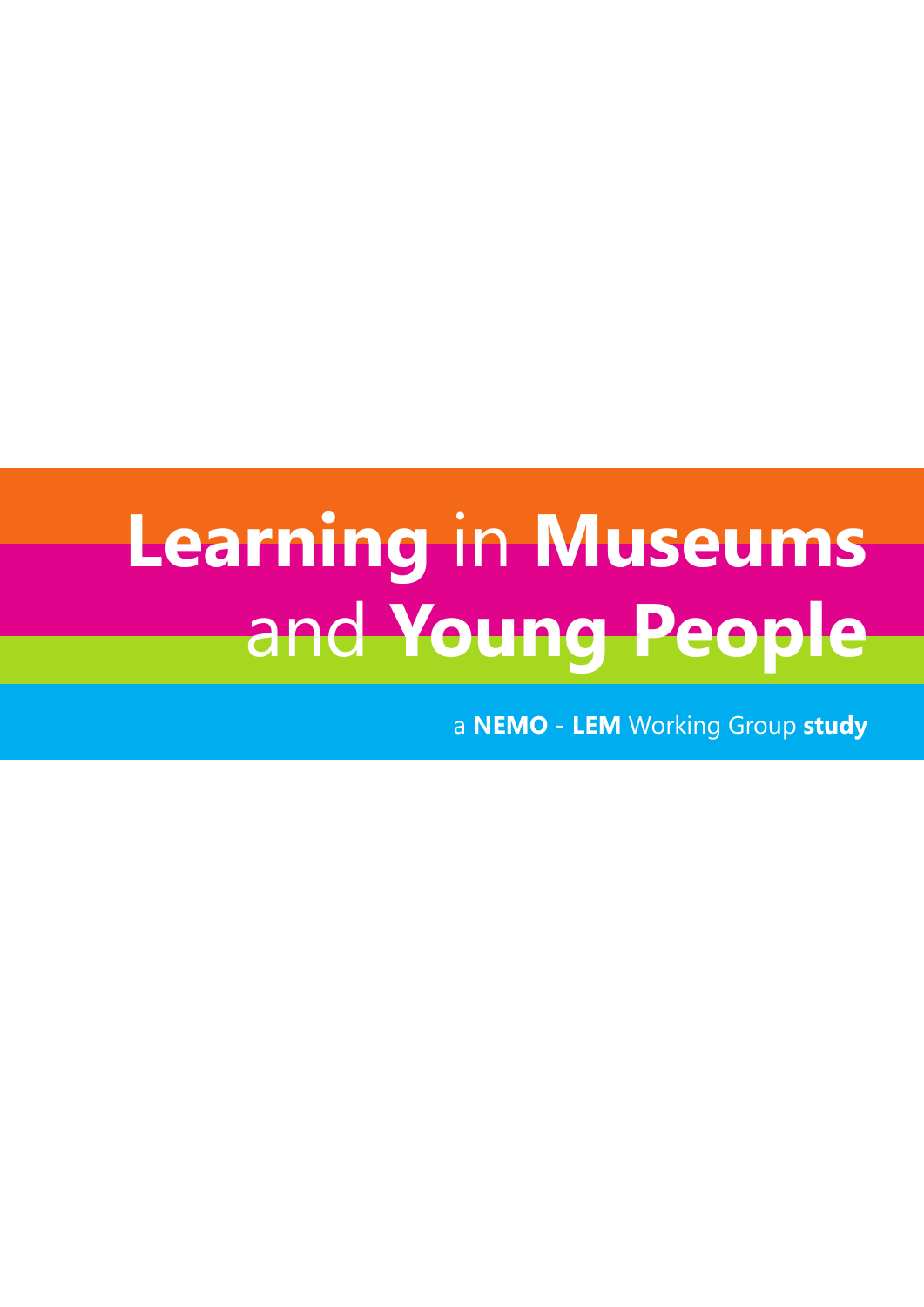The views expressed in this report are the authors' and do not necessarily reflect those of the NEMO - LEM Working Group

March 2015

Co-funded by the **Creative Europe Programme** of the European Union

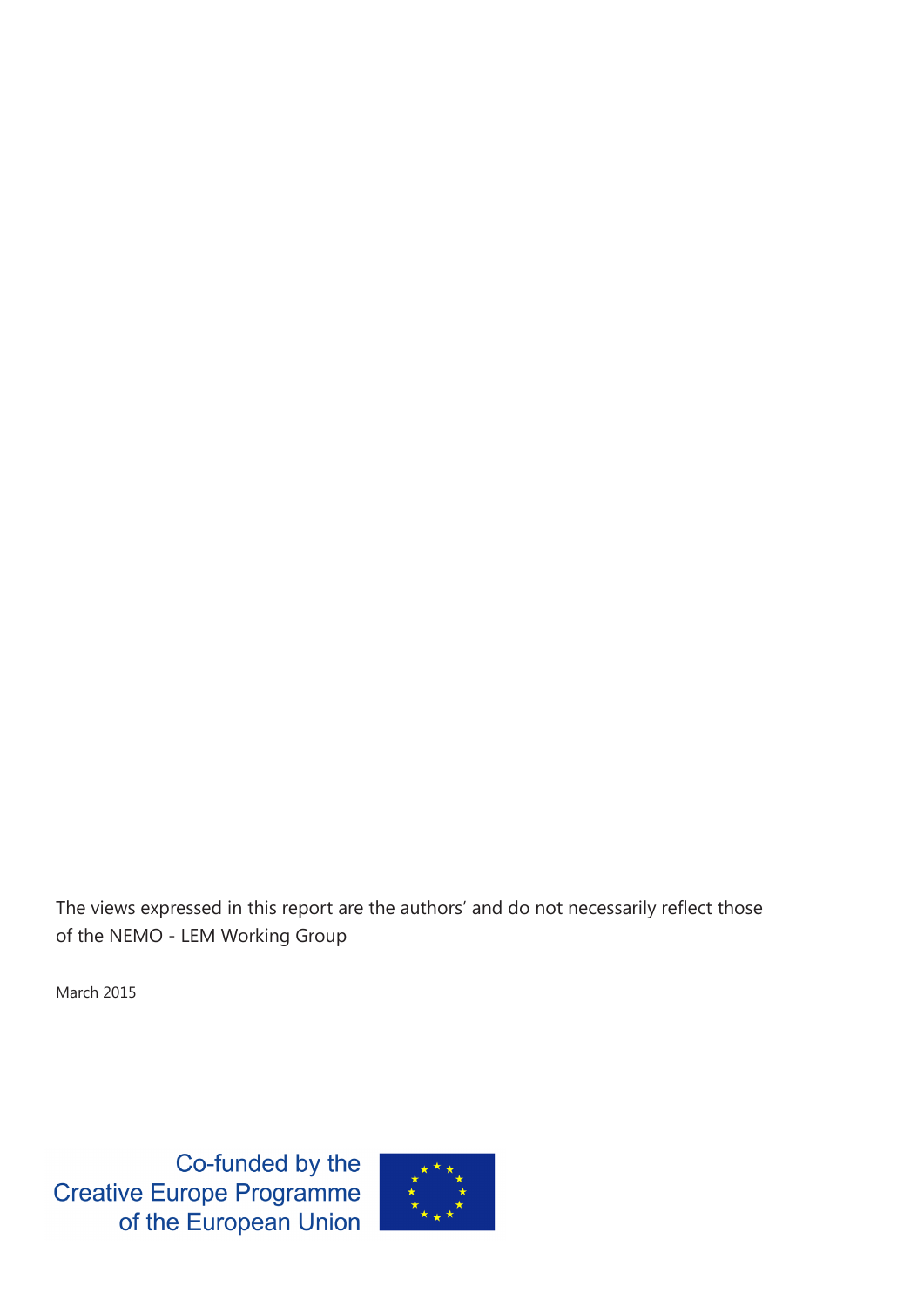# **Contents**

## **Introduction 4**

# **Section 1 BASIC FRAMEWORK An entangled context** 5 **"Playmaker" Museums 5** An entangled relation **7**

| <b>Examples of good pratices: positive legacies from the latest years</b> |  | 10 |
|---------------------------------------------------------------------------|--|----|
|                                                                           |  |    |

# **Section 2**

# **LEARNING IN MUSEUMS AND NEW TECHNOLOGIES**

| 11 |
|----|
| 13 |
| 14 |
| 17 |
| 18 |
| 20 |
|    |

# **Section 3**

# **LEARNING IN MUSEUMS AGAINST DISADVANTAGE AND DISENGAGE**

| <b>Europe 2020 references</b>               | 24 |
|---------------------------------------------|----|
| <b>Background</b>                           | 25 |
| <b>FOCUS: "NEET" generation</b>             | 25 |
| <b>Museums' answers</b>                     | 28 |
| <b>Possible recommendations</b>             | 28 |
| <b>Inspiring examples of good practices</b> | 29 |
| <b>CASE STUDY #2</b>                        | 30 |
| <b>CASE STUDY #3</b>                        | 34 |
|                                             |    |

# **Section 4**

# **LEARNING IN MUSEUMS AND ACCESSIBILITY**

| <b>Europe 2020 references</b>               | 38 |
|---------------------------------------------|----|
| <b>Background</b>                           | 39 |
| <b>FOCUS: "Special needs"</b>               | 40 |
| <b>Museums' answers</b>                     | 43 |
| <b>Possible recommendations</b>             | 45 |
| <b>Inspiring examples of good practices</b> | 45 |
| <b>CASE STUDY #4</b>                        | 48 |
|                                             |    |

# **Essential Bibliography 53**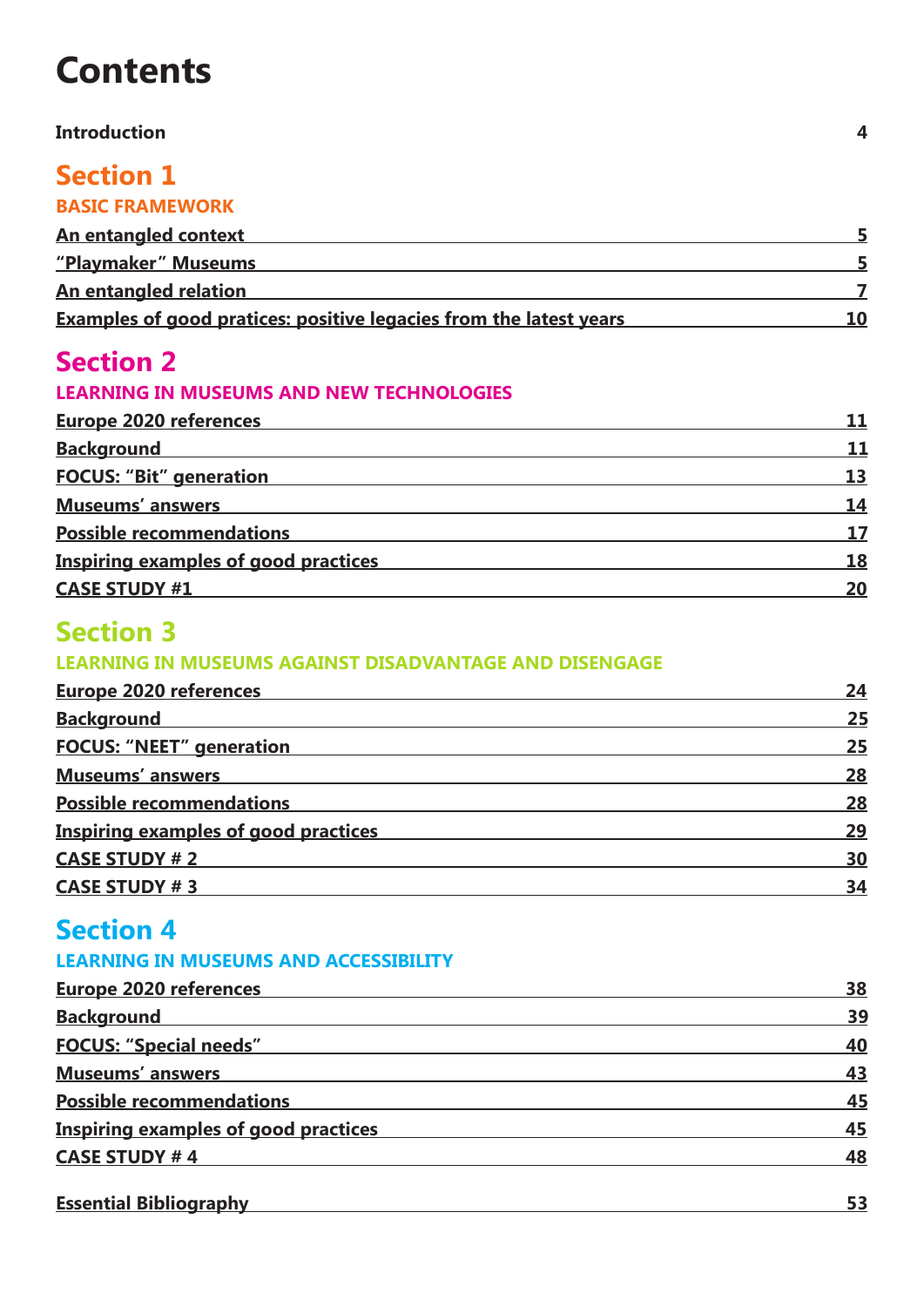## **INTRODUCTION**

### **Overall structure**

The report focuses on museums informal and non-formal learning opportunities for teens (young people or young adults aged 14-25) to highlight benefits and impacts of young people's cultural engagement in terms of personal well-being, active citizenship, social skills development and employment opportunities.

The study begins with the definition of a "Basic Framework", aimed at introducing from a general point of view some important issues referring to the actual context, the more-than-ever important role of museums, with a particular attention to young people.

Then, the study is divided in 4 main sections, aimed at:

- introducing the entangled relation between museums and young people, with a particular attention to **motivations** and **methodologies**, which could improve youth's **access** and **engagement** in culture
- exploring museums' role in the **digital era**, with references to the challenges and the new possibilities introduced by the **new technologies**
- investigating the museums' role to face **social exclusion**, focusing on young people in a **NEET** (Not in Education, Employment or Training) **status**
- looking into the multifaceted concept of **accessibility** and **disadvantage** referred to young people with some kind of **disability**

In order to give specific references to the EU context, all themes are introduced in relation to some of the *Europe 2020* priorities, targets and flagship initiatives.

Although it is well known that all *Europe 2020* actions are interrelated, it could be useful to highlight the most specific elements connected to the topics of this study.

Starting from these premises, the analysis of each one topic is carried out by a brief description of the present situation, the ways in which museums are dealing with these issues and by the presentation of some case studies, considered as examples of good practices and sources of inspiration.

The topics chosen for this report have been suggested by the NEMO - LEM Working Group, because of their relevance to the ever-changing relationship between museums and young people and their direct connections with Europe 2020 and other important EU strategies, initiatives or recommendations.

Nonetheless, it is important to consider that the nature and the provision of European and International museums education programmes for young people changes enormously and depends mostly on specific political, economic and social situations. The situation is similar is for youth cultures.

In this context, is very difficult to define an exhaustive survey, but it is definitively possible to begin. The main aim of this study is therefore to trigger an analysis in this field that could hopefully be carried forward in the future.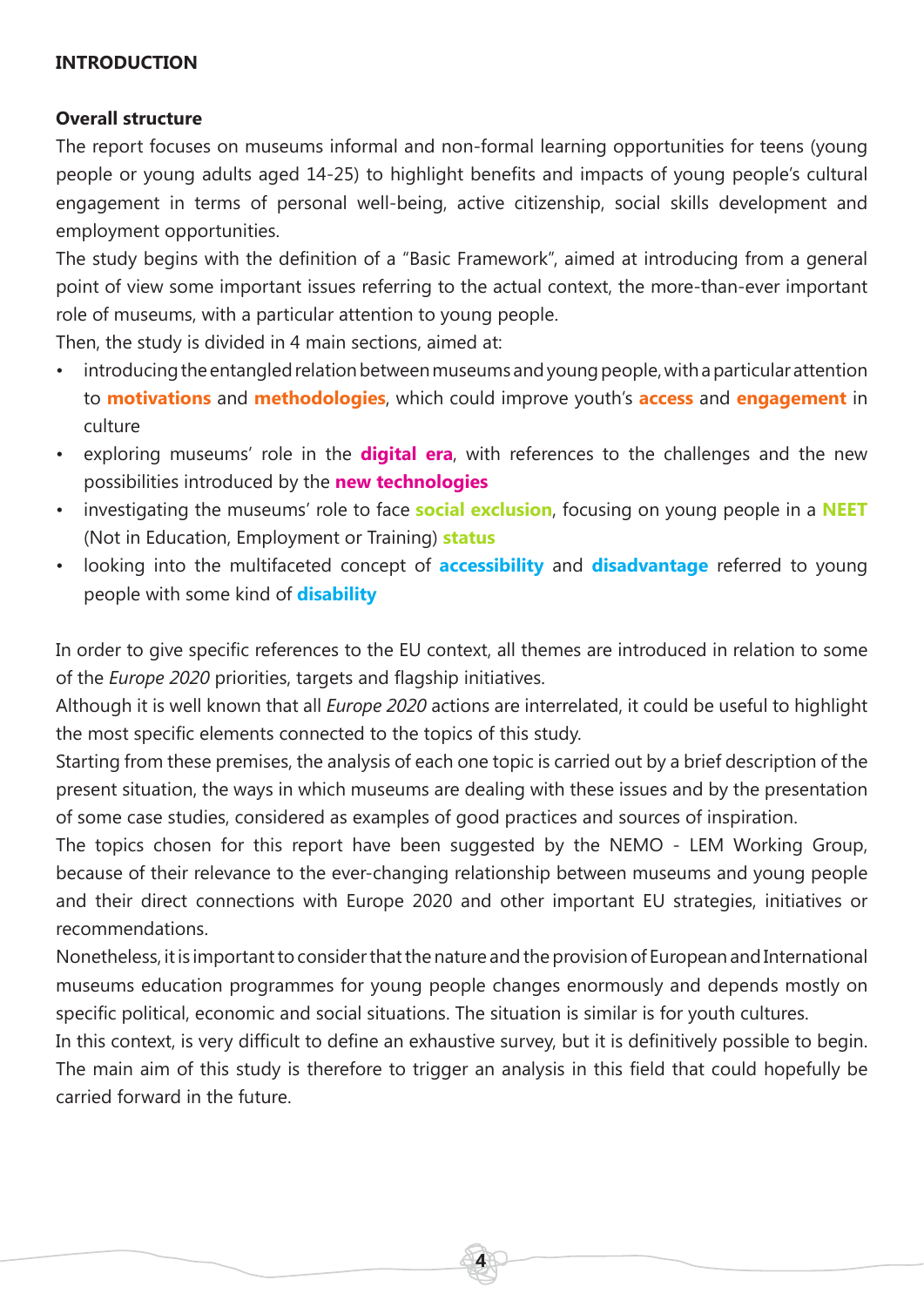# **An entangled context**

As emerged from the public consultation on the Europe 2020 integrated long-term strategy (March 2015)<sup>1</sup>, the legacy of the crisis is still particularly severe; among the difficulties it's important to notice that youth unemployment rates are still elevated in many Member States.

Furthermore, from a social point of view, the crisis has led to an increase in social exclusion and exposure to poverty with a consequent rising of inequalities in terms of lifestyle, well-being, cultural and access to professional opportunities<sup>2</sup>. Fortunately, one of the positive trends of the latest years is about the educational field, with a sensible reduction of the early leavers from education and training and an increase of the population aged  $30 - 34$  having completed tertiary education<sup>3</sup>.

Currently, the general trend is to try to build a solid basis for jobs and growth through structural reforms that are concerned with political, economic and social issues but which vary from one Member State to another (in some cases from a region to another). From this complicated context it emerges the importance of a cross-involvement of institutions on different levels: from national governments, to regional and local policies, to social partners, other stakeholders and the civil society. The success of Europe 2020, based on the three priorities "smart, sustainable and inclusive growth", crucially depends on these factors.4

To support the improvements proposed by the EU strategy and to improve the present situation in general, young people's cultural engagement is a crucial theme as they are the citizens of today and tomorrow and if we consider the present situation it becomes much more important.

# **"Playmaker" Museums**

In latest years youth's engagement and access to culture have gradually become an important priority, often developed through specific policies aimed at supporting of co-operation and partnership actions at social, cultural and educational levels. The main goal is the definition of new strategies in order to face and overcome the barriers that prevent young people's access to culture.

It is well-known that access and participation to culture facilitate the creation of the own sense of identity and belonging to the territory, promoting social inclusion processes, supporting a multilevel development - both individual and collective - and lifelong learning<sup>5</sup>.

3 The latest data (2013) from European Commission report 12% of early leavers from education and training vs 10% target of *Europe 2020* and 36.9% of population aged 30-34 having completed tertiary education vs at least 40% target of *Europe 2020*.

4 For further information on the actual evaluation of the *Europe 2020* strategy see also COM (2014) 130 final

5 For a detailed analysis on these themes see K. Gibbs, M. Sani, J. Thompson, *Lifelong Learning in Museums. A European Handbook*, 2007 available on online.ibc.regione.emilia-romagna.it/I/libri/pdf/LifelongLearninginMuseums.pdf

<sup>1</sup> COM (2015) 100 final

<sup>2</sup> The latest data (2013) from European Commission report 121.6 million people at risk of poverty of social exclusion VS the 96.6 million target of *Europe 2020*.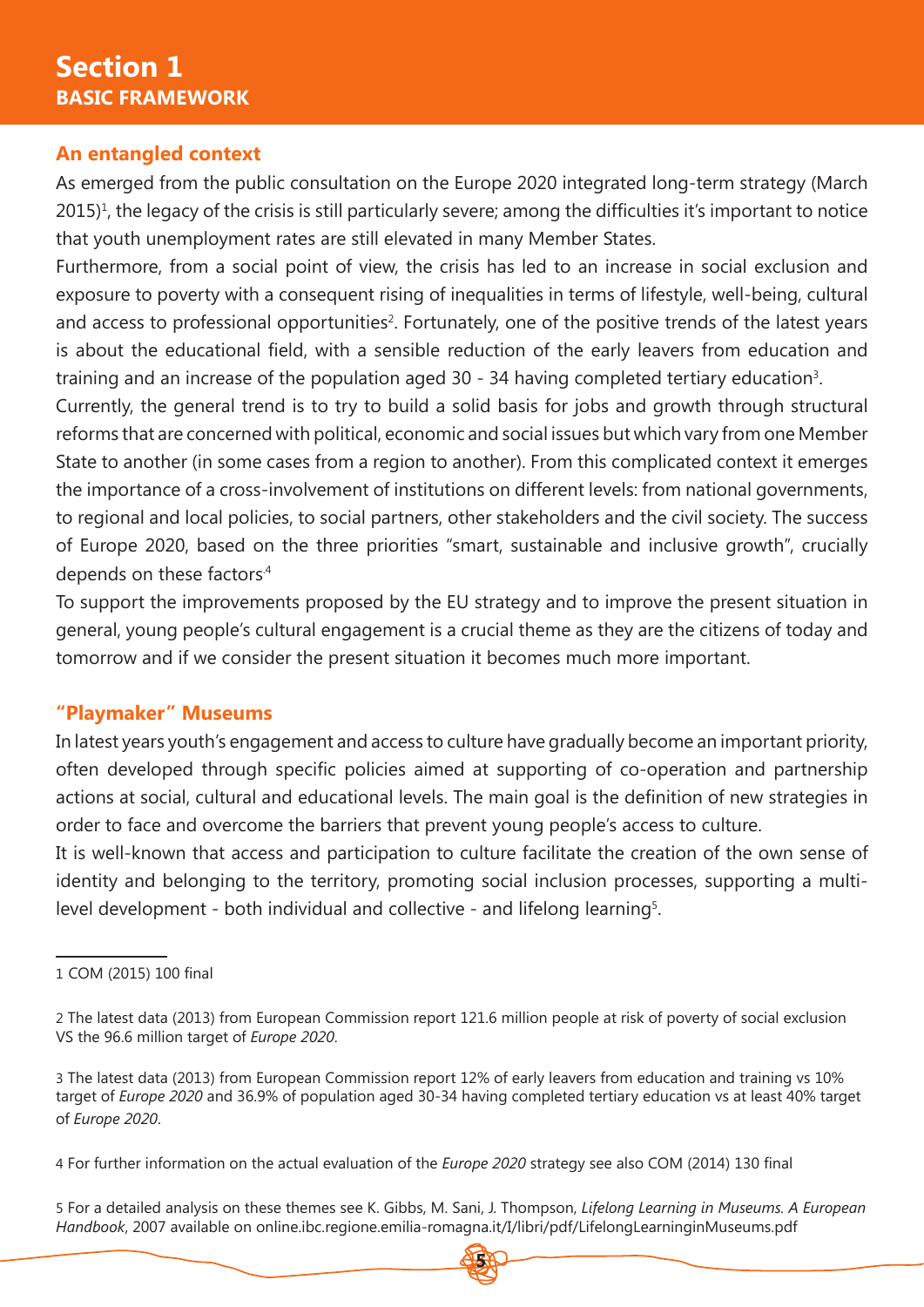This issue is witnessed by the EU recommendation on key competences for lifelong learning<sup>6</sup>.

As cultural institutions, Museums can help to make the difference, taking on the role of agents of social changes and becoming benchmarks for effective actions in this direction.

In her essay *Not For Profit: Why Democracy Needs the Humanities<sup>7</sup>* , philosopher Martha C. Nussbaum (2010) highlights the crucial role of education and culture in creating competent democratic citizens. In her publication Nussbaum notices that the focus on national economic growth is allowing to a concept of education (at all levels but schools education in particular) as a mean to train mainly the students' useful skills in order to make them economically productive individuals rather than empathetic citizens who think critically. The consequence is a worrying decrease of youth's ability to criticize authority, to feel sympathy with the marginalized and different, and to deal with complex global problems. The loss of these important competences damages the health and the performance of democracies and the hope for a better future. It is essential to give back the right importance to the role of education as a mean able to transfer knowledge, attitudes and skills for participating in democracy and facing the diffuse "lack of trust and/or responsibility for the future" (Benasayag, Schmit, 2004)<sup>8</sup>. In response to this situation, Nussbaum suggests to education professionals that it is crucial to reduce the concept of "education as a tool of the gross national product". Rather, education must be reconnected to the humanities and considered a tool which gives students' knowledges, attitudes and skills able to make them true democratic citizens of their countries and of the world. Although Nussbaum's diagnosis of education and learning is very related to the US context, similar signs are visible in European countries, especially after the economic crisis in 2008.

That is why, as democratic and educational institutions, museums still have the chance (and the duty) to become an active resource in society and to create constructive engagement strategies to support social and cultural change.

As suggested by Cristina Da Milano<sup>9</sup> there are 3 main elements which have to be taken into account as representing the ways in which cultural heritage acts as agent of social inclusion (or exclusion):

- access both physical and cultural
- representation to reflect or investigate the present values of contemporary society
- participation active engagement in the creation process of cultural production

Considering the present situation, learning in museums can be conceived as a further tool next to/after formal education, a further instrument, useful to increase knowledge and understanding, to develop personal skills and to acquire new competences, able to strengthen the links between individuals and the reality in which they live.

9 C. Da MIlano, *Museums as agent of social inclusion,* Eccom – European Centre for Cultural Organisation and Management, 2013

museummediators.eu/wp-content/uploads/2013/09/Museums-as-agents-of-social-inclusion\_DaMilano.pdf

<sup>6 (2006/962/</sup>EC) Recommendation of the European Parliament and of the Council of 18 December 2006 on key competences for lifelong learning eur-lex.europa.eu/legal-content/EN/TXT/PDF/?uri=CELEX:32006H0962&from=EN

<sup>7</sup> M. C. Nussbaum, *Non per profitto. Perché le democrazie hanno bisogno della cultura umanistica*, Il Mulino, Bologna 2011 (italian edition)

<sup>8</sup> M. Benasayag, G. Schmit, *L'epoca delle passioni tristi*, Feltrinelli, Milano 2004 (italian edition)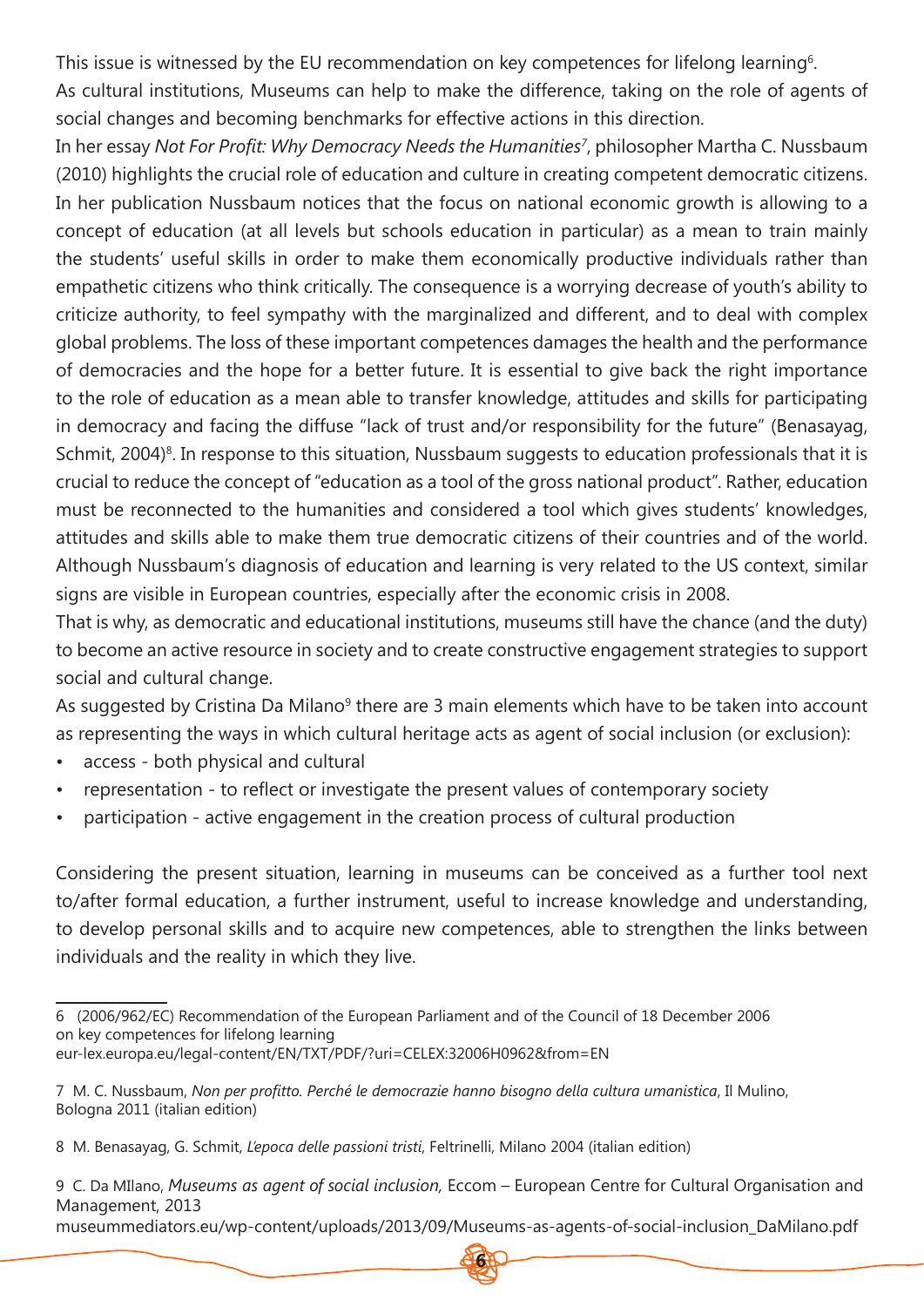These positive outcomes must be considered not only important achievements per se but also precious opportunities in relation to the social context and daily life, including civic awareness, personal well-being, social engagement and job opportunities. It is well known that the contact with cultural heritage allows a person to become familiar with one or more different points of view. This is an important step to formulate an own critical thinking, which leads to elaborate a personal interpretation of the world and to consider society as "something built by people" rather than an abstract concept. With regards to youth, this process is really important for the formation of the own identity, the transition to adulthood and an informed choice of the role we all have in society. The topics written above are particularly relevant, especially if related to young people, traditionally considered as a difficult public for museums in general.

# **An entangled relation**

Which could be the strategies that enable young people to participate to cultural life? How is it possible to improve youth's access to culture?

The final report (2010) *Access of young people to Culture*10, accomplished by Interarts and commissioned by the Education Audiovisual and Culture Executive Agency (EACEA) in collaboration with EU commission, tries to investigate causes and trends, in order to find answers to these questions. Starting with reflections about youth culture visibility, its main aim was to analyse the different national situations and to provide a series of recommendations, useful for future policies and strategies in the improvement of youth's access to culture.

The report identified these main barriers:

- lack of time and money
- the concept of culture, which is often considerated not a priority
- geographical diversity: rural or suburban areas vs urban and central areas
- lack of an appropriate cultural offer, often perceived as not-appealing

The research indicated various facilitating elements such as:

- specific economic strategies and policies
- broadmindedness of cultural institutions towards young people culture and creativity
- the building of connections between the cultural "official" heritage and the territory (such as the involvement of local communities)
- using networks as positive tools in terms of mobility, communication and dissemination
- the support of young people's artistic and cultural expression, with a particular emphasis on an inter-disciplinary approach
- involving young people from different backgrounds (social economic and cultural)
- a greater use of non-formal approach in learning
- the use of new technologies as educational tools
- acknowledgement of young people as cultural users and creators; the figure of *prosumer* emerged as a person who produces and consumes his own culture at the same time. Actually

<sup>10</sup> Laaksonen (dir); C. Feixa; R. Huq, L. Suurpää, L. Varbanova, *Access of Young People to Culture*, European Commission's Education, Audiovisual and Culture Executive Agency (EACEA) Brussels, 2010 EACEA/2008/01 (OJ 2008/S 91-122802)

http://ec.europa.eu/youth/policy/youth\_strategy/documents/study-on-youth-access-to-culture-full-report\_en.pdf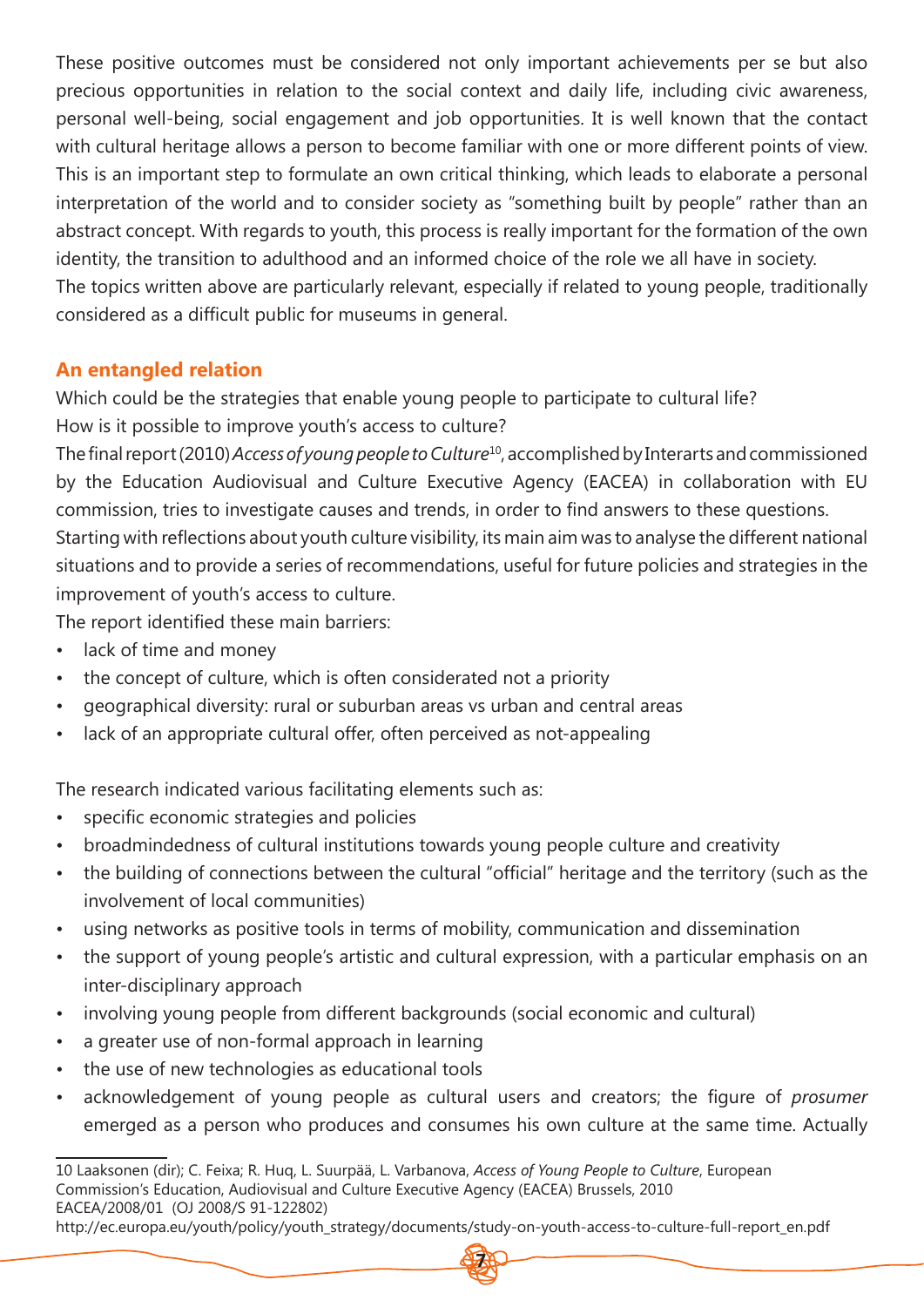this characteristic has been enhanced by the great presence and use of the digital/social media.

Considering these premises, it could be useful to consider *why* and *how* young people would be involved in learning processes and cultural activities.

Why - From a general point of view, teenager's perception of learning - especially learning in museums outside the compulsory education - changes: it's a matter of personal choice, especially if we consider young people over 16. Finding the motivations that lead young people to be engaged in education and/or training is really important to promote a greater participation in the cultural life. At a general level, motivations could be identified as social, skills-related and career-related.

To be more specific, the *NEET National Research* (UK), lead by Department for Business Innovation and Skills (BIS) and carried out by the National Institute of Adult Continuing Education (NIACE), could be very useful for this scope.

Here below a list of 14 motivations, extracted from *BIS Research Paper n. 87 Motivation and Barriers*  to Learning for Young People not in Education, Employment or Training (2013)<sup>11</sup>.

Motivations:

- to achieve future career aspirations
- to gain employment or increase employability
- to gain qualifications, which are perceived as a gateway to employment and a measure of personal development
- to develop skills, experience and knowledge
- for personal development, according to the desire to improve personal situation, progress in life or boost self-confidence
- by receiving professional support and information
- by receiving support from partners, family members and peers
- for enjoyment and interest of a particular argument or of learning in general
- by the style of learning or a relaxed learning environment, where they feel treated as adults
- as a productive use of time
- by financial support and incentives
- by previous or current learning experiences, able to develop a positive attitude towards learning
- in order to widen options and increase opportunities in life
- as an employer requirement

**How** - It is equally important to provide "youth friendly" methodologies, environments and then projects, which could be adapted to young people's needs in order to facilitate their access to culture and their active involvement in projects or programmes.

Some publications could help to trace reference points related to these topic such as *Engage 22 - The international journal of visual art and gallery education Young People Agency12*, and the Italian

<sup>11</sup> https://www.gov.uk/government/publications/motivation-and-barriers-to-learning-for-young-people-not-in-education-employment-or-training

<sup>12</sup> engage 22 Young People and Agency, published by engage, London, July 2008 http://www.engage.org journal.aspx?id=23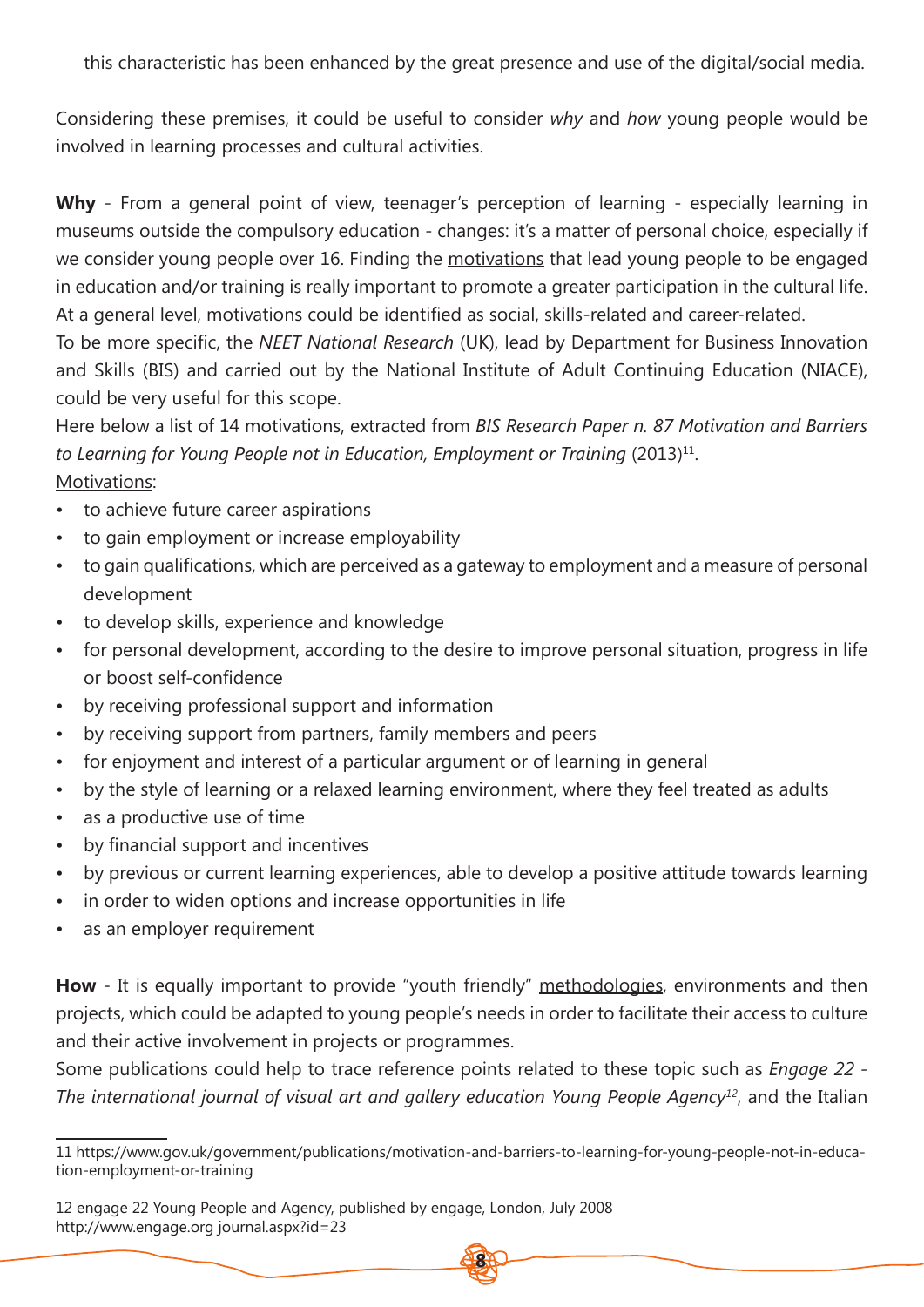research *lo non vado al museo!* (I don't go to the museum!)<sup>13</sup>.

Metodologies:

- *• good communication:* "youth- friendly" museum vs the idea of the museum as a place which is "not for me"
- *• creating connections* in line with young people's need of identification to overcome the distance between the individual and the objects exposed
- *• non-formal learning* which allows a more personalised approach to learning vs a learning conceived only on accumulation of knowledge
- *• relations and sociality* in line with youth's relational needs. Environment and activities which allow interaction, sharing, debates and discussion lead young people to discover, negotiate and construct their own sense
- *• an appropriate mix of structure and freedom:* structure is fundamental in establishing individual
- and collective goals. Freedom is an essential condition for taking charge of the own learning
- *• time and experience* with varied opportunities for participation in order to develop and increase a sense of ownership of the project
- *active participation* to give young people the appropriate role in the meaning-building process; for instance, involving young people in initiatives, such as the design of small exhibitions or the design of activities for their peers, leads to an increase of the sense of responsibility and to the development of personal skills

In the last two decades a great number of project, researches and activities have been realized in order to analyse and reduce the gap between museums and young people. It is also meaningful that recently much more museums have provided their educational departments with specific sections dedicated to young people and participation. However, the idea of an inclusive museum "with people at the centre" is an ongoing challenge.

In this scope it is useful to briefly present the positive case of Danish Museums. Main results of the "User Survey 2013"(in which more that 200 museums and cultural institutions took part) have shown that young public increased by 33% since 2009. Developing museums for young citizens is now a matter of fact for the whole sector. "The clear increase in the proportion of young users is the result of a strategic effort to involve young people at the museums, where the Danish Agency for Culture's education pools have given priority to project that are based on learning partnership between youth education and museums and between museum and teachers' learning programmes".14 Despite these very good results, youth percentage is still underrepresented in proportion to the whole Danish population (24% in 2013). This brief description shows how the involvement of young people in learning in museums still requires further efforts.

<sup>14</sup> J. T. Jensen, *Museum as mediators of cultural democracies*, published in I. Brændholt and J.T. Jensen, *Museums -Knowledge, democracy and transformation*, Danish Agency for Culture, 2014 p. 30



<sup>13</sup> A. Bollo, A. Gariboldi, *Io non vado al museo, Esplorazione del non pubblico degli adolescenti*, in Bollo A., *I pubblici dei musei. Conoscenza e Politiche*, Franco Angeli, Milano 2008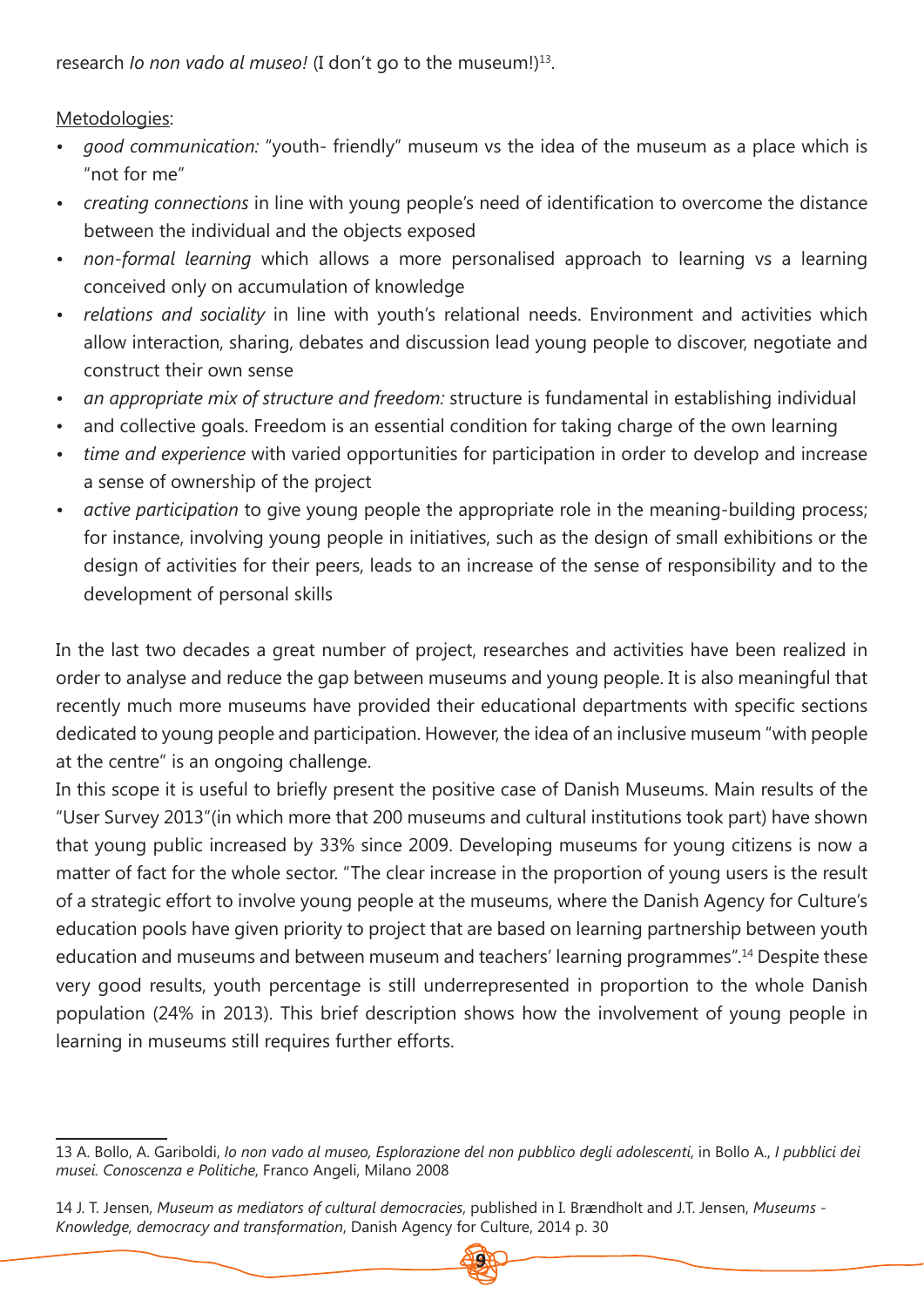# **Examples of good pratices: positive legacy from the latest years**

Among the accomplished programmes, it is useful to point out the research projects *envision15* and *enquire16.* Co-ordinated by *engage17* (UK 2002 - present), these initiatives have been focused on the relation between art galleries/museum and young people, investigating the reasons of this difficult relation and creating meaningful opportunities for teens in art museums, often outside of the formal education. *Envision* was the engage pioneering programme, aimed at stressing the concept of learning as a social process and supporting art museums and galleries to develop inclusive ways of involve vulnerable young people aged 14-21; its key feature has been to support young people to actively influence and shape cultural provision. *Enquire* (2004-2011) has been a national programme aimed at supporting projects that engaged children and young people with galleries, museums, contemporary visual arts and artists and associated research. The goal was to investigate the learning in art museums and galleries, both by analysing the process in which museums can support learning and the acquisition of skills and by fostering and highlighting the learning benefits of working with contemporary art languages and spaces.

Both the projects acted on a national level. The strong co-operation between different cultural agents (such as National Councils, museums, galleries, libraries, universities schools and local associations) and social organisation on the territory (such as pupil referral units, youth clubs, youth offending teams, social services and alternative education providers) and the Continuous Professional Development - guaranteed for the engaged professionals - have been crucial for the success of *envision* and *enquire*.

The programmes - *enquire* in particular - were based on "Clusters - Partnerships" on the national territory. In line with the Action Learning methodology, each Cluster found its "research questions", strictly related to local situation and needs. Projects and initiatives were developed to explore the "research questions" and to find possible and efficient answers.

*Envision* and *enquire* allowed the great number of young participants to improve essential skills, such as:

- working and taking decision on their own
- developing social skills and the ability to create relationships
- communicating, discussing and sharing ideas
- team-working
- risk-taking

Some of the most meaningful features of *envision* and *enquire* regard legacies, in terms of:

- greater consideration of the learning benefits of museum/gallery education and better understanding of the factors that enable this learning, with a particular attention to young people
- better visibility and opinion of youth's culture and expression
- creation of strong local and regional partnerships, also by making long-terms partnerships
- create a heritage of good practices and resources around youth-friendly practices, to be widely disseminated to other organisations, also through publications and handbooks

**10**

15 http://www.engage.org/envision.aspx

16 http://www.engage.org/enquire.aspx

17 www.engage.org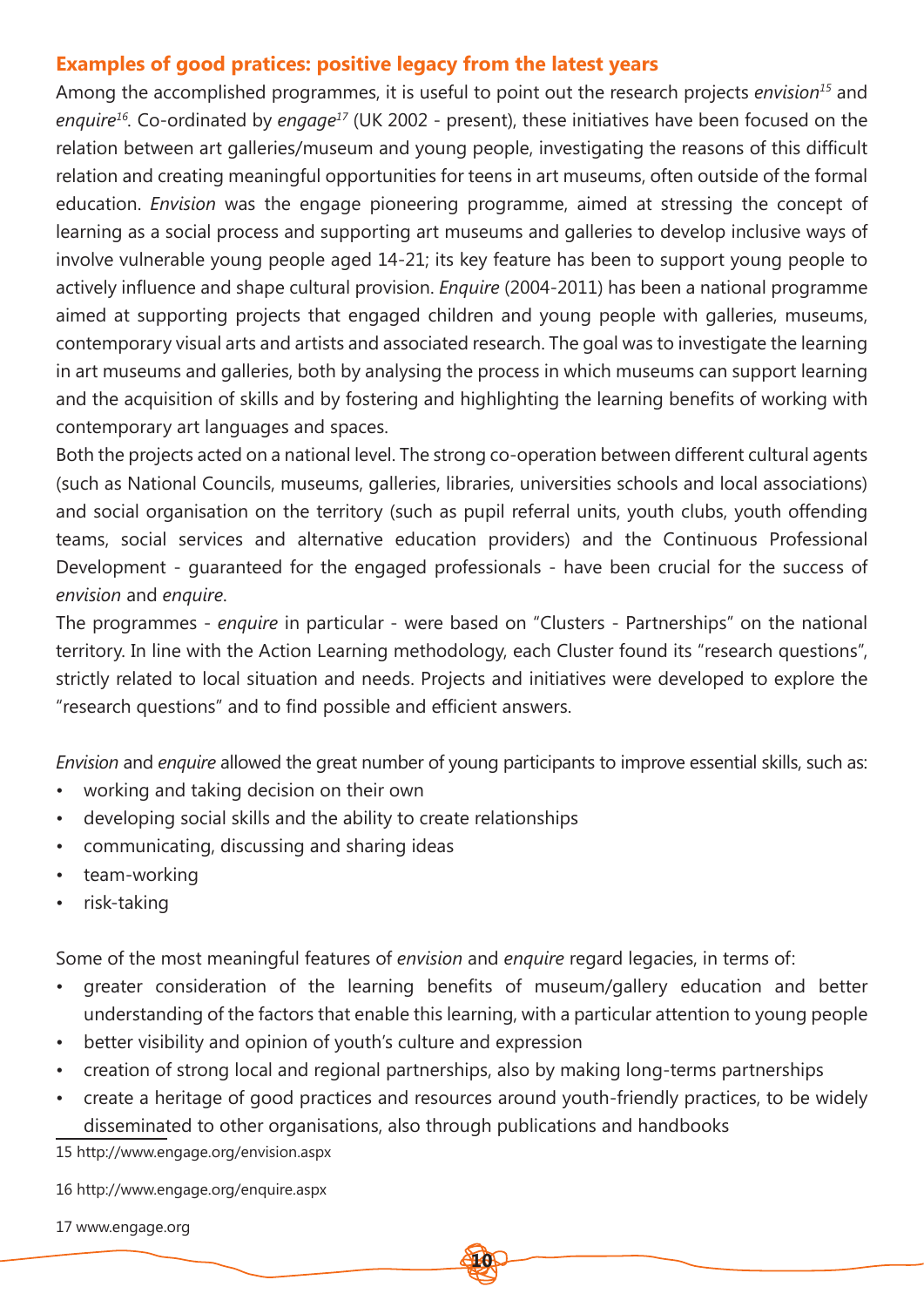#### **Europe 2020 references**

## **Targets:**

- The EU currently has a target of investing 3% of GDP in R&D. The target has succeeded in focusing attention on the need for both the public and private sectors to invest in R&D but it focuses on input rather than impact. There is a clear need to improve the conditions for private R&D in the EU and many of the measures proposed in this strategy will do this. It is also clear that by looking at R&D and innovation together we would get a broader range of expenditure which would be more relevant for business operations and for productivity drivers. The Commission proposes to keep the 3% target while developing an indicator which would reflect R&D and innovation intensity
- A target on educational attainment which tackles the problem of early school leavers by reducing the drop out rate to 10% from the current 15%, whilst increasing the share of the population aged 30-34 having completed tertiary education from 31% to at least 40% in 2020

### **Flagship Initiatives**

# **Innovation Union (related to the "smart growth" priority)**

An initiative designed in order "to re-focus R&D and innovation policy on the challenges facing our society, such as climate change, energy and resource efficiency, health and demographic change. Every link should be strengthened in the innovation chain, from 'blue sky' research to commercialisation."

# **A Digital Agenda for Europe (related to the "smart growth" priority)**

An initiative designed in order "to deliver sustainable economic and social benefits from a Digital Single Market based on fast and ultra fast internet and interoperable applications, with broadband access for all by 2013, access for all to much higher internet speeds (30 Mbps or above) by 2020, and 50% or more of European households subscribing to internet connections above 100 Mbps."

### **Background**

The *Europe 2020* "smart growth" priority underlines the relevance of knowledge and information for the future european development. In this scope researches, ICT literacy rate and a more aware use of the new technologies have a very important role, concerning with different levels: communication, information, education and also the creation of new job opportunities.

This fact is in line with the gradual shift from a production-based economy to an informationbased economy (which needs people with more holistic skills). "Action under this priority will unleash Europe's innovative capabilities, improving educational outcomes and the quality and outputs of education institutions, and exploiting the economic and societal benefits of a digital society, in terms of school leaving and research and development."<sup>18</sup>

As regards the *Europe 2020* targets, the latest evaluations of Europe 2020 impact<sup>19</sup> show that recently

<sup>18</sup> COM(2010) 2020 final

<sup>19</sup> COM(2014) 130 final ANNEXES 1-3 and COM(2015) 100 final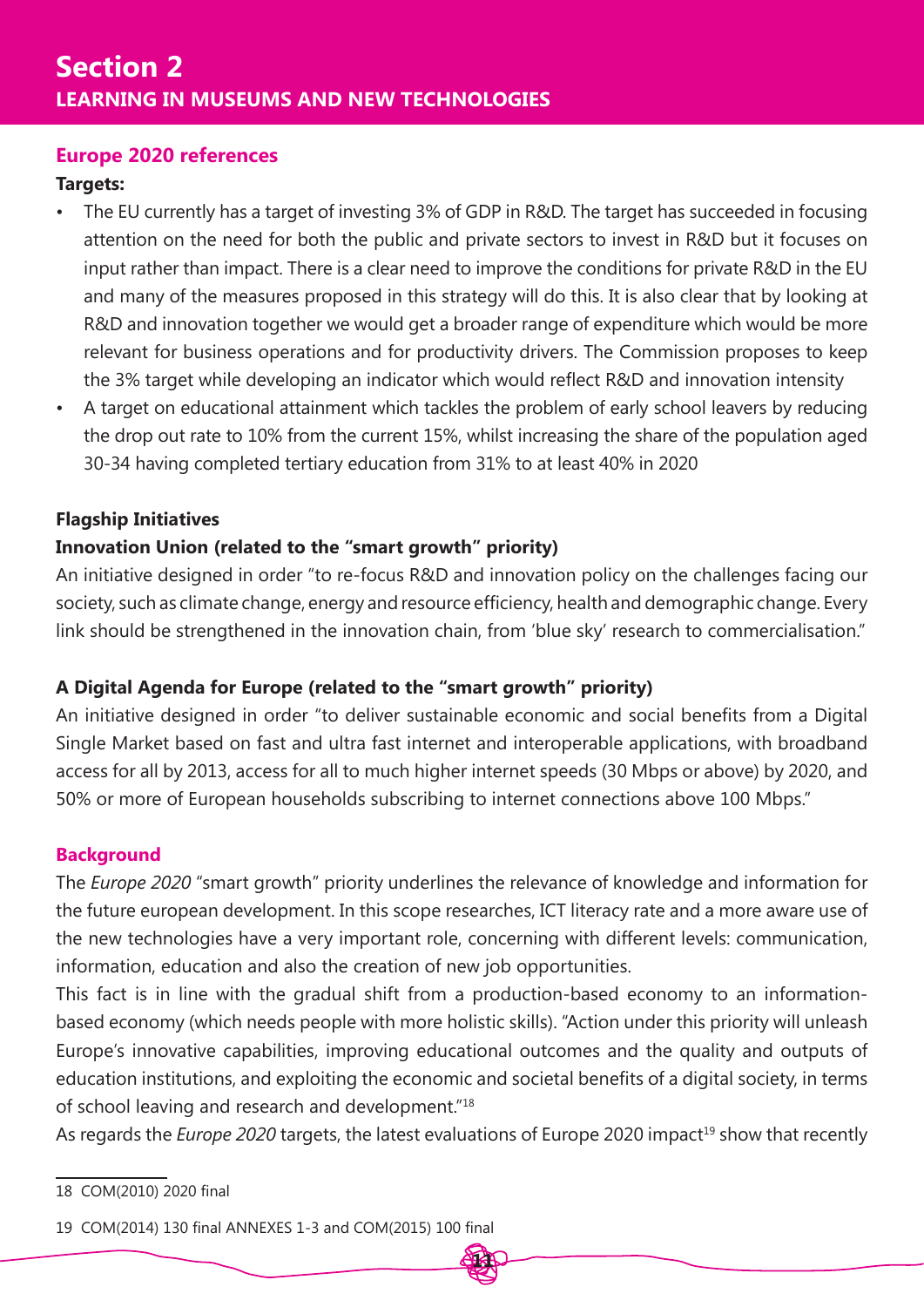the EU Research and Development (R&D) investment is slightly increasing up to 2,02% vs the 3% goal and there is a perceivable difference with the US situation.

From a general point of view the school and training early-leaving rate (especially by young people aged 18-24) has decreased in a stable way since 2000, but it still remains above the 10% identified by the *Europe 2020* strategy. Furthermore, on the national level the situation is much more fragmentary, from the really positive outcomes in Denmark (less than 10 %) and Lithuania (less than 9%) to the difficulties in Spain, Italy and Romania<sup>20</sup>.

Latest evaluations<sup>21</sup> report that the "Innovation Union" flagship is well advanced. All actions planned are underway and at various stages of implementation. In particular five European partnerships for innovation have been created, aimed at fostering cooperation between EU, national and subnational, actors around the following topics:

- active ageing and healthy ageing
- productivity and sustainability
- smart cities and communities
- water
- raw materials

It is important to notice that all these actions are fully implemented and that at present the EU has managed to fill about half of the innovative shortcomings more than the US and Japan.

According to latest evaluations, the "Digital Agenda" flagship initiative has been able to reach the adequate politic attention as regards digital economy. Progresses have been made in the implementation of the actions. In January 2014 more than 90% of the actions foreseen were underway or completed. Internet is now widespread across the EU, e-commerce and e-government services are gaining ground, such as by the accomplishment of the coverage of basic broadband across the EU. Nonetheless, there are still hampering factors such as the fragmentation of the EU markets, the lack of infrastructure and lack of confidence or skills by consumers. High-speed broadband infrastructures are still insufficient and could create new digital gaps or foster social exclusion in some areas, especially the rural ones.

In order to stress the importance of new media, the *Europe 2020* strategy introduced the concept of "Digital Society", with a specific reference to the global demand for information and communication technologies in economical but also social and cultural terms. For instance, spreading high-speed internet is useful to enhance EU abilities to innovate (in the field of job and entrepreneurship), include, disseminate knowledge and distribute goods and services<sup>22</sup>.

Both in a positive and in a negative direction, these 4 actions regard many features such as marketing policies, entrepreneurship, research, education strategies, social and civic arrangement: it is possible to say that the relation with new technologies is the matter of a society as a whole. From this point of view a successful - or not successful - ICT literacy could become a real wall between social inclusion

22 About these themes see the UK Department for Business, Innovation and Skills research *Smart cities international case studies: global innovators,* Research paper n. 135

**12**

https://www.gov.uk/government/publications/smart-cities-international-case-studies-global-innovators

<sup>20</sup> See table in COM(2014) 130 final ANNEXE 2, p. 20

<sup>21</sup> COM(2014) 130 final ANNEXES 1 to 3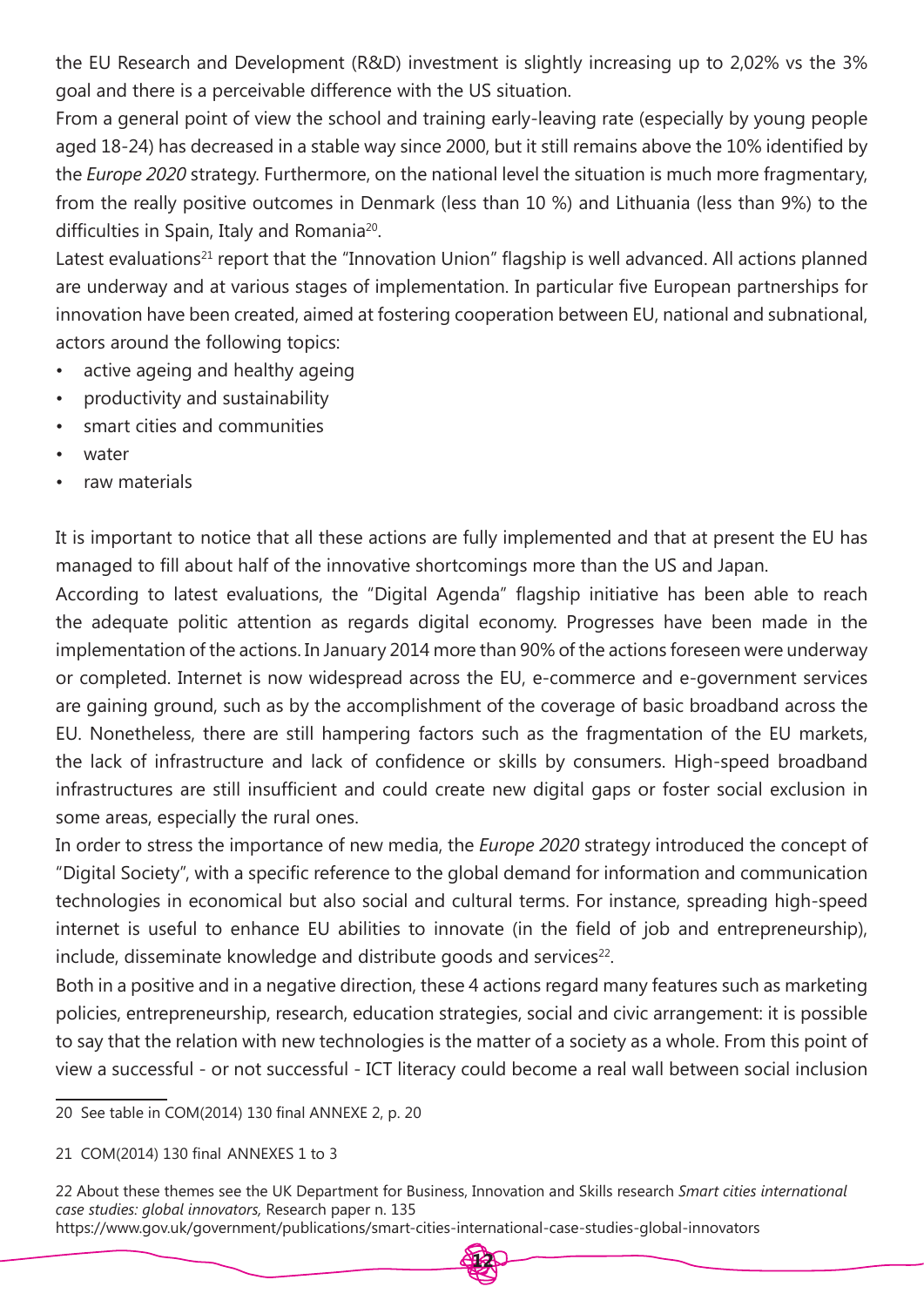and social marginalisation.

For the purposes of this report, it will be highlighted the relation with educational features, considering new technologies as an important factor able to facilitate the access to culture for all ages, with a particular attention to young people.

# **FOCUS: "BIT" generation23**

It is clear that the role and the impact of new media is much more stronger than before.

Data from the EACEA final report *Access of young people to Culture* - Spanish national report in particular - could give an idea about this changes, especially with regard the incidence of the new technologies and their impact on young people experience of culture: in Spain "whereas practicing sport and reading had been among the most recurrent activities for young people in 2001, neither of them featured at the top of the list in 2004 or 2008. On the other hand, 'listening to music' and 'watching TV' emerged as the second and third main activities which young people liked (96% and 91% respectively) and which they most often did (92% and 88%), whereas 'using the computer' was fourth among the activities which young people most often did (74%). Overall this seems to indicate the relevance of media and the new technologies in the ways in which culture is accessed, and its impact on more traditional forms of cultural consumption."<sup>24</sup>

As it is well known, youth cultures have a dynamic and ever-changing nature. In the "Digital Society" it is possible to notice different typologies of cultural production and use.

In this scope the EACEA final report*25* could be useful to trace some benchmarks referred to origins, directions, flows and contexts in which youth cultures are created, changed, produced and consumed. Starting from the EU national reports, the research identified 3 main contexts:

- *• institutional culture(s)*  supported by the public state institutions (at local, regional, national and European level), in a non-profit and educative way
- *• commercial culture(s)* the result of the cultural industries (media, music, fashion, market), in a business and consumption way
- *• alternative culture(s)* generally created by some civil society actors (most of them youngsters or young adults) in order to encourage social participation in a non-profit way

The new ICT technologies and social media permeate these 3 categories and cause a continued production of new languages and new ways to approach, think to and act in the world. This is particularly true if related to young people, who are among the greatest users of the internet and connoiseurs of its potentials: in fact, the massive extension of digital spaces and practices influences almost all the social features of youth's everyday life.

<sup>23</sup> The name of this paragraph has been inspired by L. Savonardo, *Bit generation. Culture giovanili, creatività e social media* (Bit generation. Youth cultures, creativity and social media), Franco Angeli Edizioni, 2013 (italian edition)

<sup>24</sup> Laaksonen (dir); C. Feixa; R. Huq, L. Suurpää, L. Varbanova, *Access of Young People to Culture*, European Commission's Education, Audiovisual and Culture Executive Agency (EACEA) Brussels, 2010, p.119 EACEA/2008/01 (OJ 2008/S 91-122802)

http://ec.europa.eu/youth/policy/youth\_strategy/documents/study-on-youth-access-to-culture-full-report\_en.pdf All the EACEA references present in this chapter come from this publication.

<sup>25</sup> *ibidem* p.116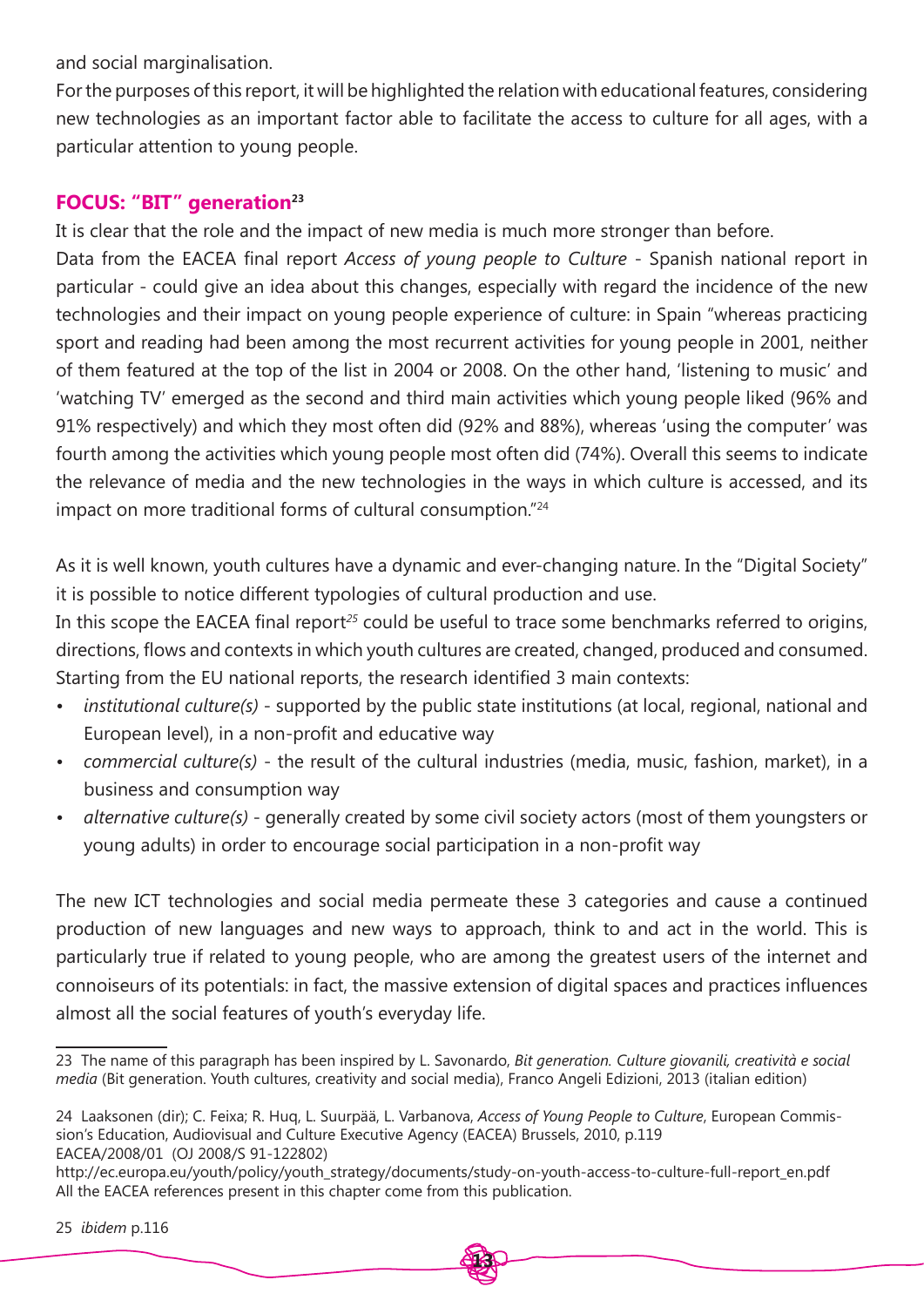This leads to important changes in terms of formation of the own identity, development of the personal and collective unconscious, communication skills and the ability to create relations. Furthermore, the technological development is deeply changing the relation between young people and the formal cultural institutions and also their approach to culture, knowledge and learning.

Actually social networks, video/photo sharing sites, on line games, devices like smartphones and Apps are now mainstays of youth culture. In this scope, it could be useful consider why young people find these activities so interesting and important.

Getting data from researches such as the *Living and Learning with New Media: Summary of Findings from the Digital Youth Project26*, and the paper *Digital media and youth: social uses of new technologies27,*  it is possible to find some benchmarks.

- to increase friendships, interests and independence (friendship-driven and or interest-driven participation on line)
- to extend or strengthen social relationships, using digital media as multidimensional connectors, able to make them acquire social and communication competences
- as mean to affirm the own identity, by communicating ("post", "like" and "share") or, for instance, customizing their own social page
- to be engaged in peer-based and self-directed learning: this allows to acquire various digital skills, make and share own creations (such as videos) and receive feedbacks from other young people on line

Considering these elements, in 2013 researcher and professor Lello Savonardo made an interesting comparison between the 50's Beat Generation and the actual Bit Generation: if "Beat" meant rebellion, pulse, rhythm, "Bit" is connection, sharing, participation.

Nonetheless, it is important to underline that young people (and people in general) do not approach or use digital tools in the same way. The use of new media potentials change in line with specific social, economic and political contexts. Furthermore inter-generational and above all intra-generational differences (Savonardo 2013) lead to different ways of participation in the Internet.

### **Museums' answers**

In 2005 Dirk vom Lehn and Christian Heath wrote: "There is a growing interest in exploring the ways in which new technologies can enhance participation in museums and galleries. The longstanding commitment to interactivity in science museums and science centers has begun to bear upon developments in the arts and decorative arts."<sup>28</sup>

<sup>26</sup> M. Ito et al., *Living and Learning with New Media: Summary of Findings from the Digital Youth Project,* The John D. and Catherine T. MacArthur Foundation Reports on Digital Media and Learning, 2008 http://digitalyouth.ischool.berkeley.edu/files/report/digitalyouth-WhitePaper.pdf

<sup>27</sup> A. Carenzio, *Digital media and youth: social uses of new technologies. Two researches from Italy,* Università Cattolica del Sacro Cuore, Milano 2008

www.euromeduc.eu/IMG/doc/Digital\_media\_and\_youth\_alessandra\_carenzio.doc.

<sup>28</sup> D. vom Lehn and C. Heath *Accounting for New Technology in Museum Exhibitions*, Research paper to appear in 2005 *International Journal of Arts Management* Vol. 7(3): pp.11-21 kclpure.kcl.ac.uk/portal/files/9114195/vom\_lehn\_Accounting\_.pdf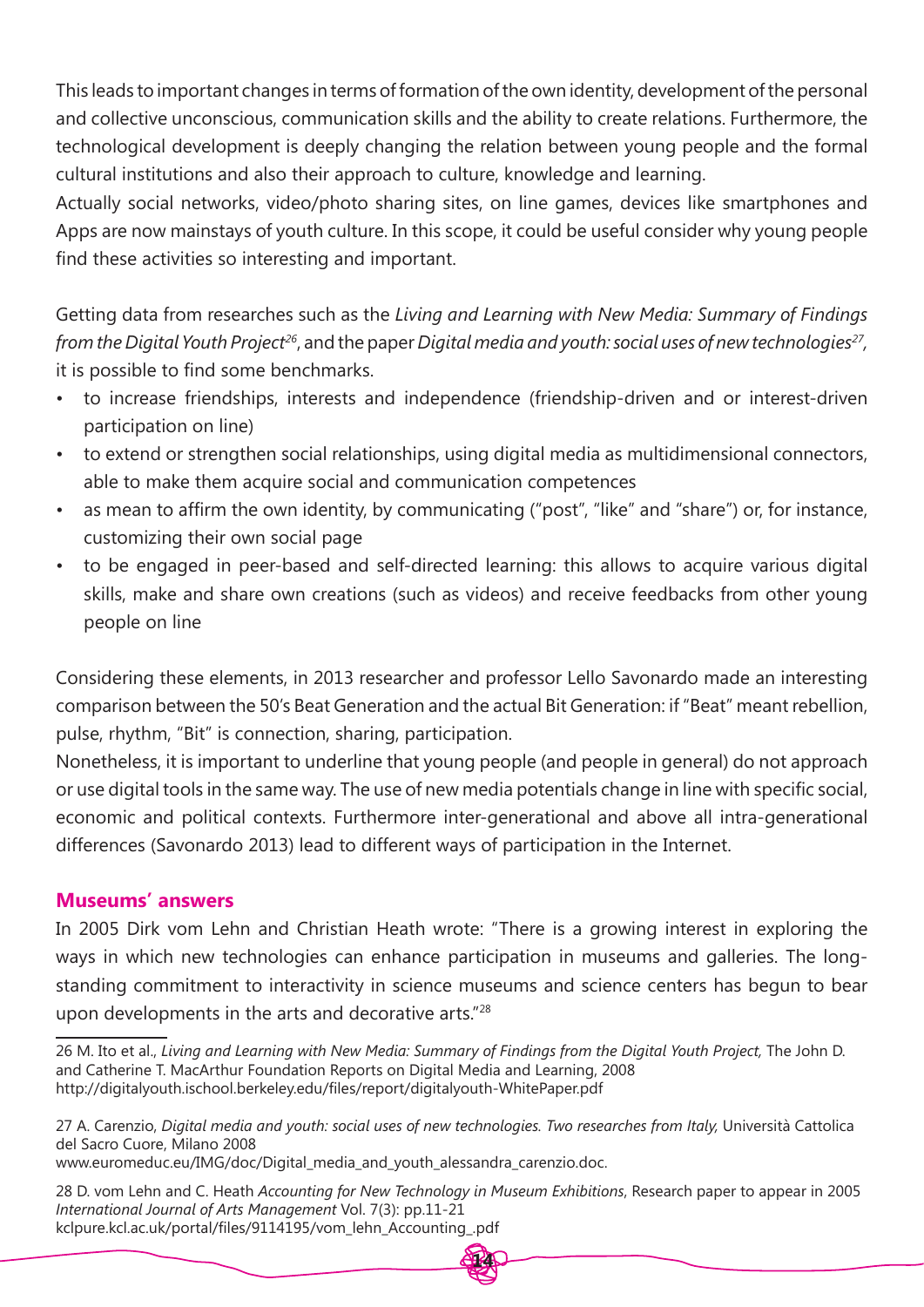After ten years, it is possible to say that the situation is very much changed and that the "interest" is nowadays a matter of discussion and a claimed need.

In line with the "Digital Agenda" flagship initiative, much more museums are facing this item and trying to find solutions able to make them find their "place" in the cyberspace, with the aim to make their heritage more accessible (digitalisation and e-learning) and to attract wider audiences, especially those more difficult to reach, such as young people. Of course, these issues are important factors that could promote the acquisition of the key competences recommended by the EU Commission, in particular the digital competence which "involves the confident and critical use of information society technology (IST) and thus basic skills in information and communication technology (ICT)<sup>"29</sup>.

The adopted strategies and initiatives vary, depending on each specific context. Despite this diversity it is possible to find some points in common such as the building of dedicated web site, the presence on the social networks, the digitalisation of cultural heritage and collections, the design of more interactive exhibits, the newest researches on audience development.

Nonetheless, in the latest years it is becoming much more important to go beyond the basic solutions and reflect on a more conceptual level. Having a web site is important (and also updating it), but it is no more sufficient. The "digital revolution" is leading to the redefinition of the concept of culture itself and of engagement in culture. The same is for learning. The same is for museums.

This item makes rise a series of doubts, which could be resumed in the words "curiosity" and "caution". Sometimes, although the acknowledgement of the new media relevant role, a certain fear that museums' learning potentials could be eroded by the so called "software society" (Savonardo 2013) is perceivable. This ambiguous attitude is well represented in recent debates aimed at reflecting on the ambiguous nature of the Internet, seen as a great tool for our brain-skills<sup>30</sup> or a dangerous instrument which affects our individual autonomy, in terms of lack of attention and loss of long-term memory<sup>31</sup>. In every case, museums' role and responsibility do not decrease, on the contrary.

As cultural institutions, learning, education and awareness-raising still remain key goals for any museum, but it is necessary rethink established practices and adapt them to the contemporary concept of "platform", in order to improve the interaction with museum visitors, especially with young people and young adults. "Knowledge has become common property, but the way in which knowledge is converted into meaningful experiences, education, professional and social memories is an open marketplace, in which the museums can have a field day if they will break with their norms and tradition bound-self image (...) Within the schools and education area, it is important to have a variety of learning forms and to challenge the analogue and the digital opportunities for expression."<sup>32</sup>

**15**

32 B. Skaarup, *The natural history museum as knowledge centre and learning environment*, in I. Brændholt and J.T. Jensen, *Museums - Knowledge, democracy and transformation*, Danish Agency for Culture, 2014, p. 106

<sup>29 (2006/962/</sup>EC) Recommendation of the European Parliament and of the Council of 18 December 2006 on key competences for lifelong learning eur-lex.europa.eu/legal-content/EN/TXT/PDF/?uri=CELEX:32006H0962&from=EN

<sup>30</sup> About these themes see H. Rheingold, *Perchè la Rete ci rende intelligenti*, Raffaello Cortina editore, 2013 (italian edition)

<sup>31</sup> K. Bjerg, *Digitalisation is killing the autonomous individual*, Weekendavisen, 28 March 2014, quoted in I. Brændholt and J.T. Jensen, *Museums - Knowledge, democracy and transformation*, Danish Agency for Culture, 2014, p. 53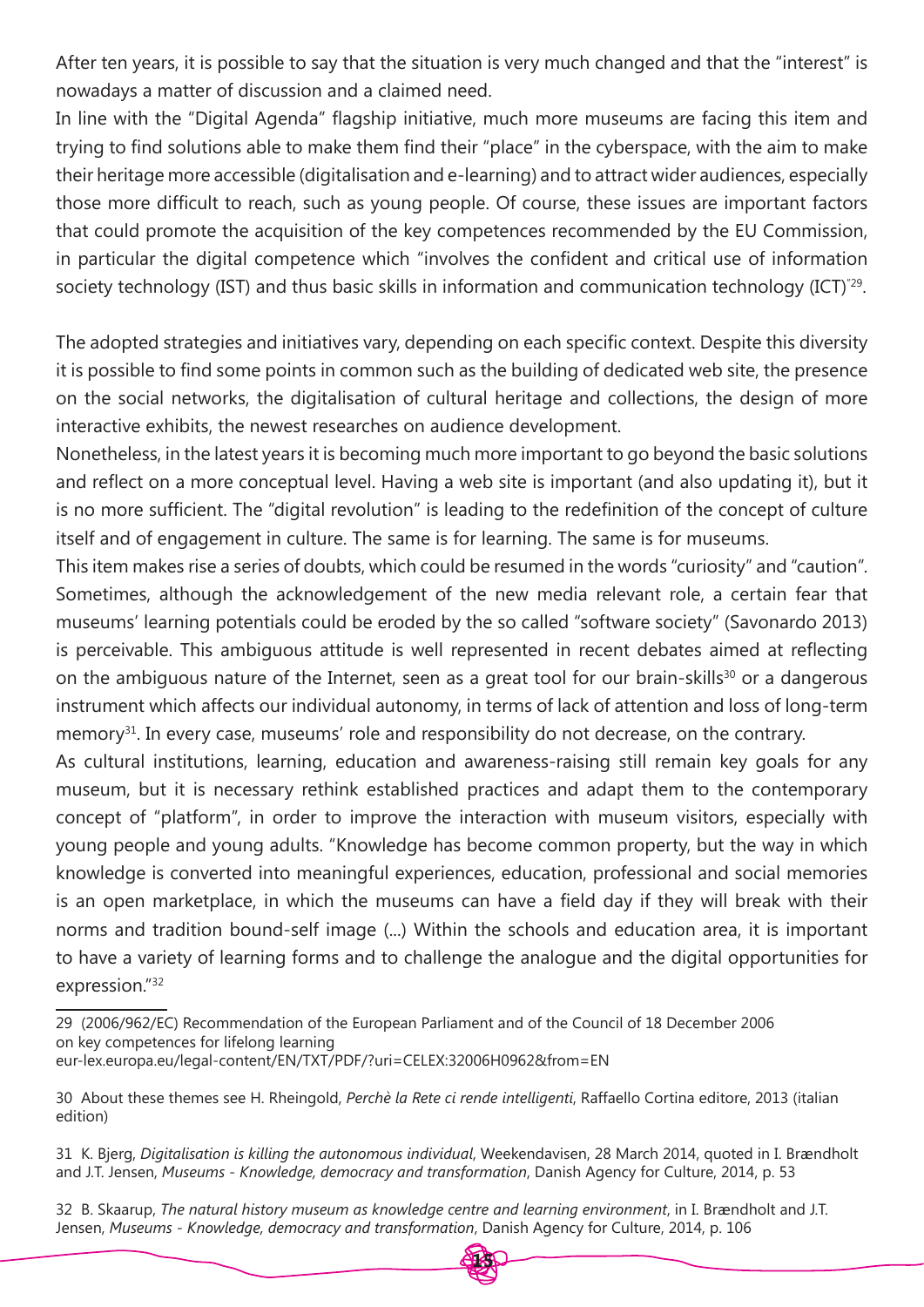Except for the benefits related to accessibility (especially for people living in remote areas or with physical disabilities) it is not a simple challenge, as a virtual participation can only result in a visual or auditive experience that cannot replace a real one. That is why, in the age of globalisation and digitalisation, it is important to reflect on finding new ways of making culture and learning not only accessible but also understood and remembered, probably by using new technologies as a multifaceted mean, rather than the goal.

An important contribution about these topics is the Jasper Visser and Jim Richardson's publication (2013) *Digital Engagement in Culture, Heritage and the Arts*. In particular the *Digital Engagement Framework*33 could be a useful instrument to structure efficient strategies by using digital media as a tool of involvement and audience development. It is divided in 4 steps, from the "Organisational Basis" to the "Strategies, Technologies and Processes". Step 3, entitled "Reach and Engage your Customers", is particularly relevant. Its sequence "reach - interest - involve - activate" could summarize the main processes and benefits by using digital media in museums.

The actual interest in improving the relation between museums and digital technologies is witnessed also by the *MuseumNext* conference<sup>34</sup> held in Geneva from 19 to 21 April 2015 and attended by more than 600 delegates from 31 countries. Trying to answer the question "What's next for museums?", many innovative practices in this field were presented and discussed. Among all: the visitors' engagement strategies adopted by **The Cooper Hewitt National Design Museum** - part of the Smithsonian Institution - (US) related to digital engagement via three interactive devices: a specifically designed Pen, interactive tablets and the Immersion Room<sup>35</sup>. Another innovative strategy presented during the conference is the **Cleveland Museum of Art**'s new *Gallery One*36 (US). According to the idea that "technology has to enhance, not distract", and after 5 years of research, since 2013 the museum created an innovative and interactive space in which art, learning and technology coexist; visitors can look at real artworks and masterpieces and then deepen their knowledge through hands-on and technology-based activities, such as fun games. As written by David Franklin, director of the Cleveland Museum of Art, "the signature element of Gallery One is a 40-foot long Collection Wall. The wall, the largest multi-touch microtile screen in the United States, displays nearly 4,000 objects from the Museum's collection - that is, every object on view in the museum. Museum visitors can walk up to the wall and tap a high-resolution photo of any piece that captures their attention. This brings up information about the artist, examples of similar works, works from other artists and other eras on similar subjects, and much more. In this way, the Collection Wall isn't a miniaturization, encapsulation, or substitution for our collection. It's a portal into it. Because another tap on the Collection Wall allows museumgoers to add the piece to a customized iPad "playlist" of works they'd like to find and view in the galleries. This allows our guests to create their own guided tours based

<sup>33</sup> J. Visser, J. Richardson, *Digital Engagement in Culture, Heritage and the Arts,* Jemma Bowman editor, 2013 digitalengagementframework.com

<sup>34</sup> See www.museumnext.com

<sup>35</sup> www.cooperhewitt.org/new-experience/designing-pen/ and www.cooperhewitt.org/events/opening-exhibitions/ immersion-room/

<sup>36</sup> www.clevelandart.org/gallery-one/about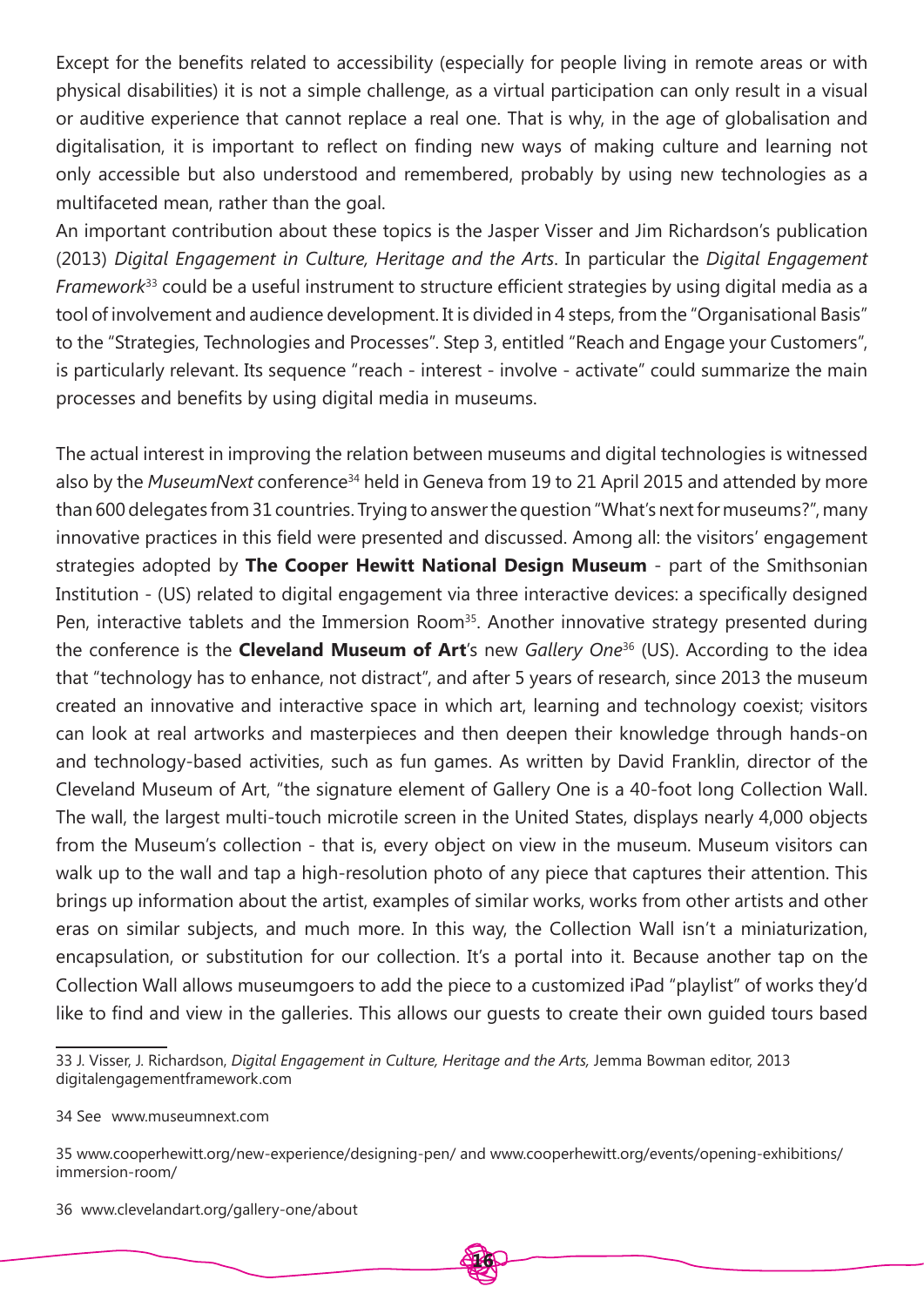on their own interests. Or they can choose one assembled by a friend, a member of our staff, a stranger, or even me."37 All this is possible by using the Cleveland Art Museum's app *ArtLens*38, which is downloadable for free on the iTunes store.

Finally, an important witness of the need to explore and accomplish the relation between museums and digital media is **Tate**'s (UK) *Digital Strategy 2013–15: Digital as a Dimension of Everything39* which is aimed at using digital media, to increase and spread on a wider level the understanding of modern and contemporary art and culture. This general goal will be reached through a great number of actions such as the use of platforms and websites, the digitalisation of the Collection, the establishment of digital communities<sup>40</sup>.

Museums strategies in this field are very different. However, still considering the target of young people, among the good practices it is possible to identify 4 trends:

- the building of a "virtual society", which promotes and supports interaction, participation and engagement both in the virtual space and then in the reality - such as the creation of interactive digital platforms beside and beyond museums
- digital media as connective exhibits, able to involve the visitors and let them create "customized" links between the cultural heritage and their own experience
- digital technologies as an educational tool, useful in terms of accessibility of culture and cultural heritage - such as the e-learning practices
- new media as a further instrument for self-expression and personal reinterpretation such as video productions in terms of practical results of projects, contests, etc.

Of course these categories are not mutually exclusive and do overlap.

# **Possible recommendations**

Based on the EACEA final report, it is advisable to consider and find the most appropriate balance between:

- "the cultural construction of youth (the ways through which cultural institutions model young peoples lives)
- the juvenile construction of culture (the ways through which young people participate into cultural life)<sup>41</sup>."

40 https://circuit.tate.org.uk/

41 EACEA/2008/01 (OJ 2008/S 91-122802) http://ec.europa.eu/youth/policy/youth\_strategy/documents/study-on-youth-access-to-culture-full-report\_en.pdf

<sup>37</sup> David Franklin, *Of Pixels and Paintings: Gallery One, ArtLens and the Role of Technology in Museums,* posted the 13/03/2013 *on http://www.huffingtonpost.com/david-franklin/cleveland-museum-of-art\_b\_2870285.html* 

<sup>38</sup> http://www.clevelandart.org/gallery-one/artlens

<sup>39</sup> www.tate.org.uk/research/publications/tate-papers/tate-digital-strategy-2013-15-digital-dimension-everything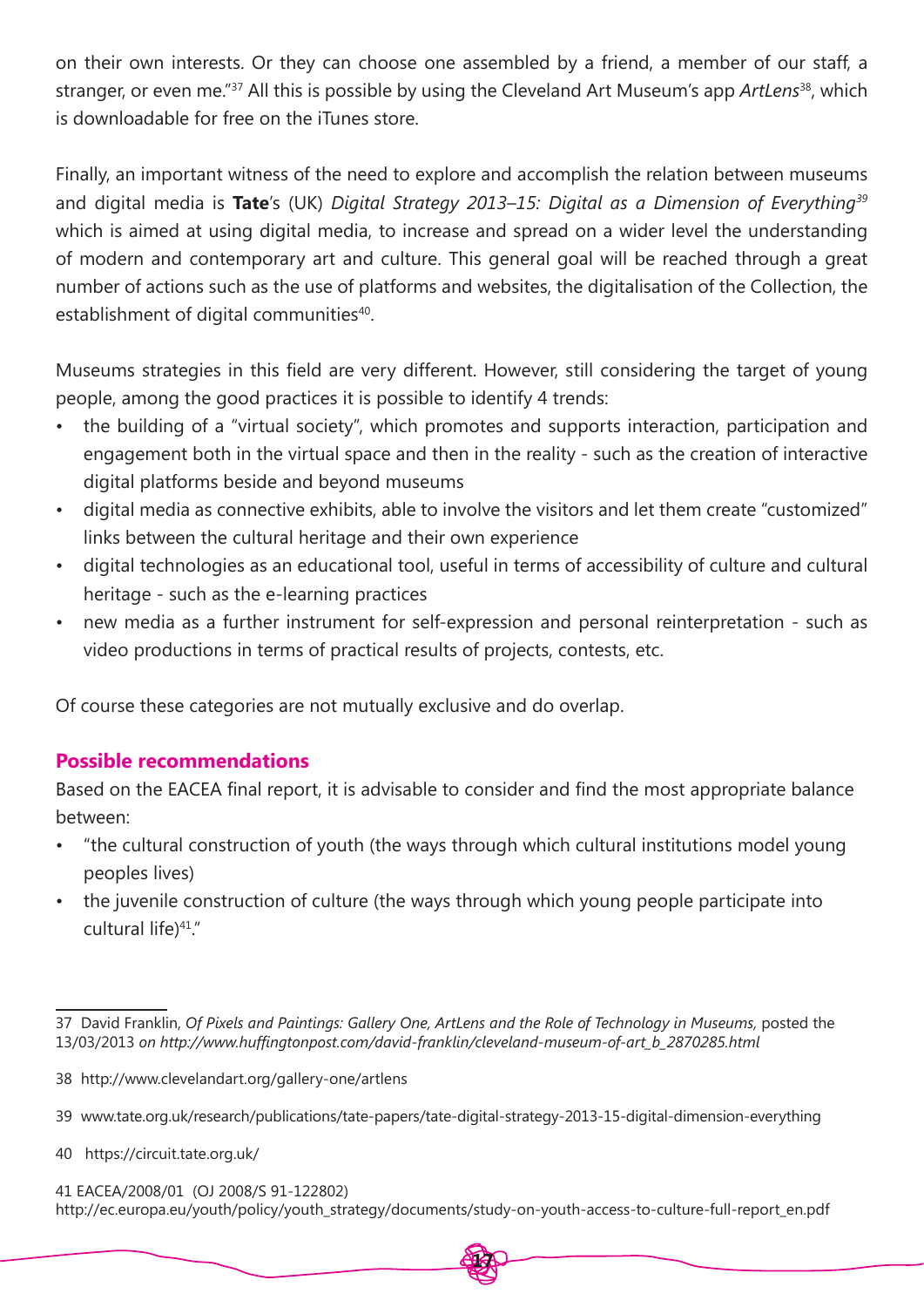According to all these data, it is possible to define 5 main goals on which Museums should focus:

- thinking themselves also as "multimedia enhanced knowledge centres and alternative learning spaces" (B. Skaarup, 2014)
- innovating in the visitors' connection to the collection from contents generator to connector between the cultural heritage, the knowledge and the users (especially young people)
- using all the virtual spaces such as websites or social networks in a more dynamic way, as places for debate, reflect and spread ideas
- reaching wider audiences, especially young people who are more difficult to reach or who can not reach museums
- enabling young people to actively participate in museums' "life" both on a virtual and on a real level
- supporting a more aware use of the new technologies.

These goals can be reached through:

- the consideration of the Internet as a useful "pool" of instruments to establish a continuous dialogue with young people
- an efficient policy and a greater investment in the digital and new media field, choosing the best solutions related to the specific situation and resources
- the development of socially accessible information strategies by following the ever-changing digital evolutions
- the provision of on-line services for people living in rural or isolated areas or for people with physical disabilities
- the professional development of museum staff competences relating to youth learning and engagement through new media and ICT technologies.

# **Inspiring examples of good practice**

Since 2008 the **Stedelijk Museum** (NL) gives the possibility to young people aged 15-19 to become "Blikopeners" (Eye Openers)<sup>42</sup>, which means to become peer educators in the museum to engage young people in dialogues around art and museums, and give them more confidence to interpret art. Blikopeners are involved in a great variety of activities such as organizing events, workshops or programmes for people their own age, inside and outside the museum. Moreover, Together with museum educators, they give lessons to students in both academic and professional areas about the video art collection. Blikopeners have diverse backgrounds, also in terms of study, and come from the Greater Amsterdam region. Every year a new group takes over with new candidates.

One of the most interesting projects carried on by Blikopeners is What The Art?!, a TV series completely edited, directed and presented by young people. During the series Blikopeners visit a well-known artist/designer in his/her studio. *What The Art?!* aired from 24 August to 14 September 2013 in Avro's Kunstuur. Suitable visual arts teaching materials are developed for each edition, in which the featured artist gives students an assignment. The series and teaching materials are also available online for free.

<sup>42</sup> http://www.stedelijk.nl/en/education/youth/blikopeners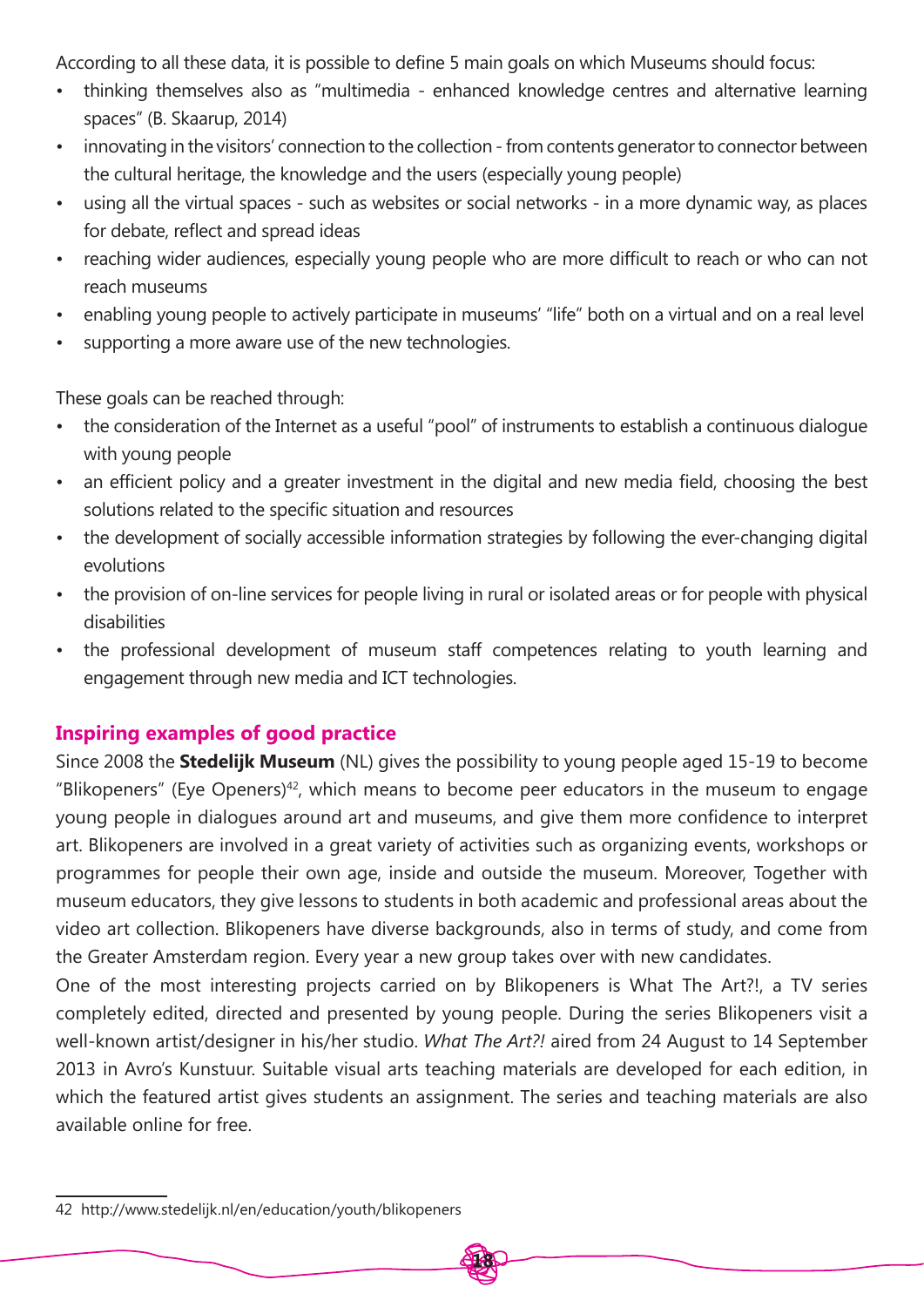The art foundation **Fondazione Sandretto Re Rebaudengo** (IT)<sup>43</sup> is carrying on the interdisciplinary project *I speak contemporary,* addressed to schools and commissioned by Fondazione CRT for Diderot project. The project consists of 2 main steps. During the first one (2 years of experimentation in schools) the Education Department designed and produced 4 video lessons, each dedicated to one artwork of the Foundation's permanent collection. In the videos a native English speaking operator presents the artwork using simple and appropriate terms for the age of children (aged 8-10) or teenagers (aged 11-19), to help students to focus and memorize key words and concepts. In the second part of the video, the operator introduces to the students a simple workshop dedicated to the artwork. Each video-lesson is accompanied by a bilingual paper, which is a useful help for the teachers as it contains some technical information about the workshop.

During 2015/2016 the project will continue with the creation of a dedicated website, which will contain contents, ideas, a blog to promote a virtual dialogue and between the participating schools, and of course an area dedicated to the video-lessons. In this way the video-contributions can be viewed, downloaded and used by a potentially infinite number of schools and individual users.

<sup>43</sup> www.fsrr.org/dipartimento-educativo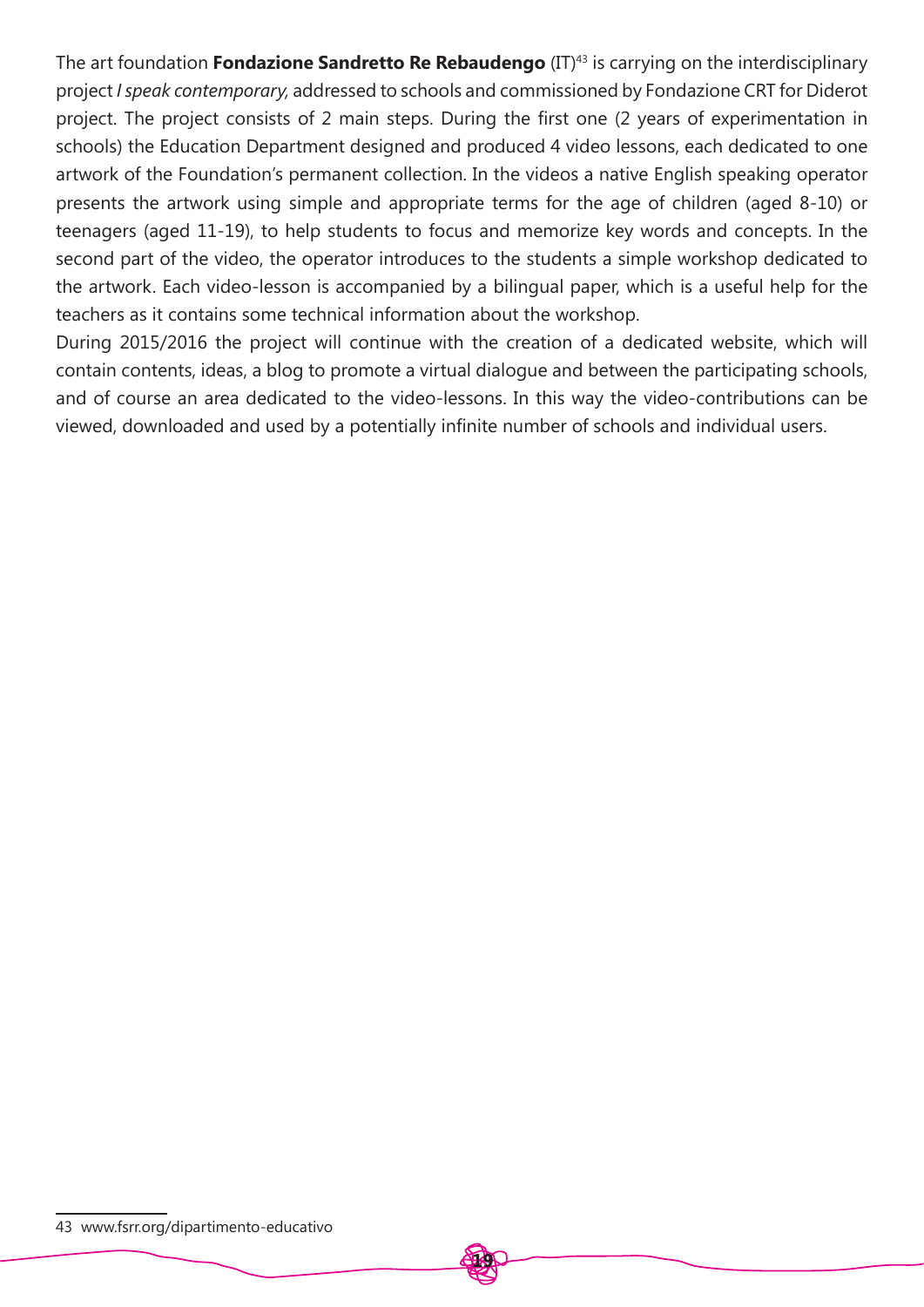# **CASE STUDY #1 PALAZZO GRASSI TEENS François Pinault Foundation - Palazzo Grassi and Punta della Dogana, Venice (IT)**

#### **Foreword**

This case study is a good example of audience development strategies especially because it is aimed at involving young people through the use of new media considered as an engagement and educational tool whose position is beside the "real" visit to the museum. It is also important to highlight the Professional Development of the staff involved, who have as sources of inspiration some of the most innovative good practices in this scope, such as programmes of Tate Modern and Derby Museum (UK), Stedelijk Museum (NL), Portland Art Museum, Indianapolis Museum of Art and Milwaukee Art Museum (US). Thanks to its innovative approach the project has been presented in the Museum Next conference 2015.

#### **Background and general context**

The François Pinault Collection is one of the largest private collections of contemporary art in the world and includes the most important figures of the international art scene since World War II to nowadays. Since 2005 Palazzo Grassi, Punta della Dogana and the Teatrino are the seats dedicated to François Pinault Foundation's exhibitions in Venice. The general mission is to be platforms which support exchange and dialogue between the public and the world of art, becoming privileged places of contact and interaction with contemporary culture with a creative and innovative approach.

The François Pinault Collection's Education Department started its actions in 2010 with the name "St\_art" and the essential idea that museums have to be accessible for all kind of audiences: at present there are activities and programmes dedicated to children, teenagers, students, teachers, museum professionals, adult visitors, hearing-impaired visitors. However, the Department aims to reach other audience segments in the future.

Interest in young people engagement arose in 2011, after the participation to Tate Modern's Turbine Generation project, which was addressed to secondary schools. This experience led to:

- a further awareness of the importance and strategic value of working with youth
- a perceived need to train the team on this issue by attending conferences, seminars and establishing contacts with other museums

The Palazzo Grassi Teens Programme has been created in this context, to improve and enrich the educational offer for young people. It starts from the awareness that teens often perceive museums as "boring" and distant. A place "not for them". Generally they visit museums only in "compulsory" occasions such as school visits and study-tours but traditional learning supports often struggle to involve them in a meaningful way. Young people seem apparently not to care much about what adults - parents, teachers, museum guides etc. - tell them. Furthermore it seems that peers'opinions and the interaction with them are more taken into account. The Education Team decided to develop an engagement strategy that combines teens' needs of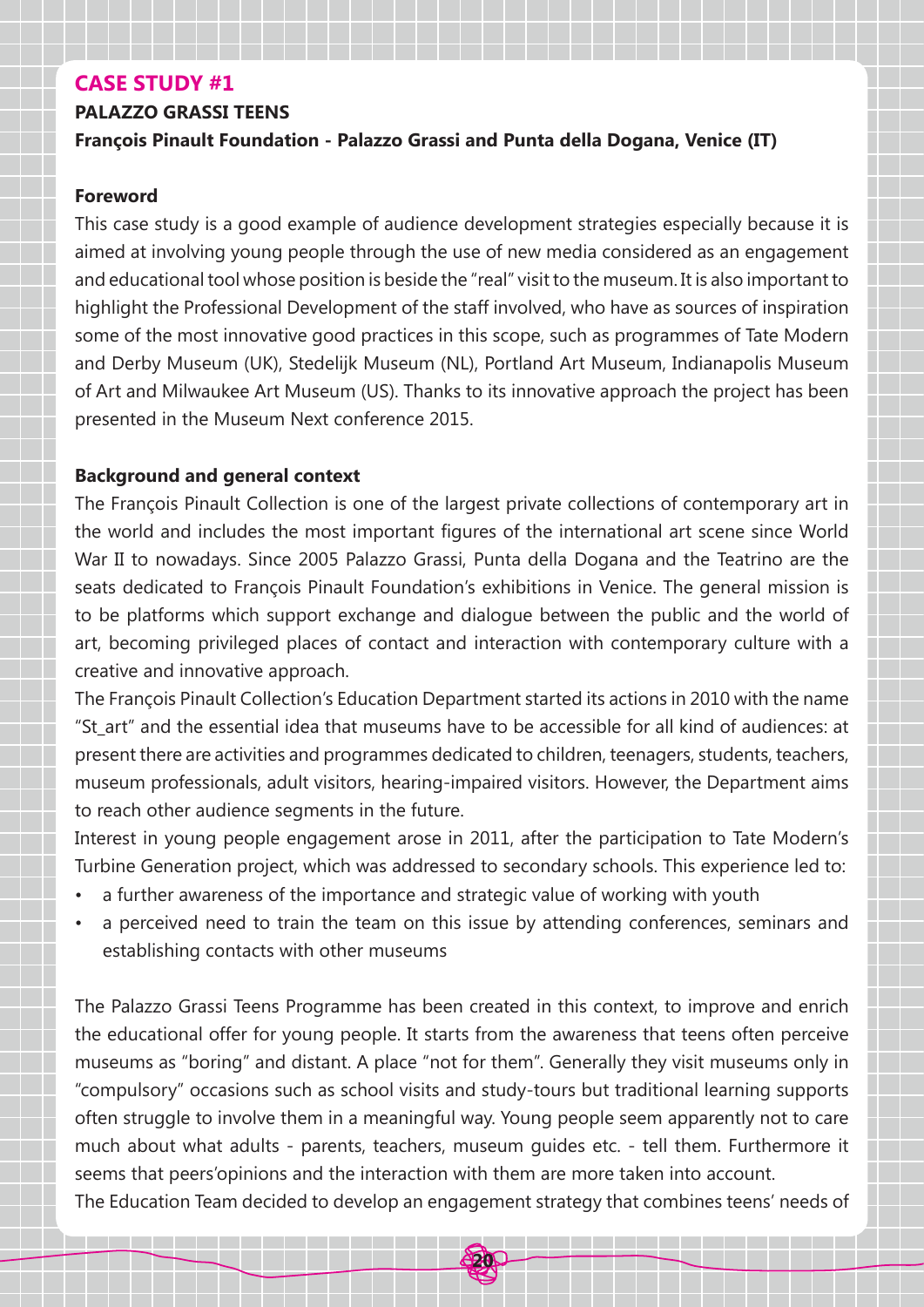sharing among peers with the idea that art exercises its ability to transform things and people through the physical encounter with artworks. In the design of the activities the Education Team wants to test and prove the efficacy of the peer-to-peer education within the museum: the programme contents are selected, discussed and mediated by teenagers who address to their peers, almost without adults' mediation.

#### **Target:**

young students from local secondary schools

#### **Goals:**

- increasing the number of visitors between 11 and 19 years
- improving the "reputation" of museums as open minded and inclusive environments towards their visitors, especially young people
- support teenagers' approach to contemporary art, by combining the analogue features of the visit to the museum with the peer-to-peer methodology and an educational use of digital technologies
- allow the establishment of a closer relation between young people and contemporary art, through identification processes, discussions and personal interpretations
- create a Pinault Collection's content library, conceived from teens' points of view

### **Description of the project**

In 2014 the Education team proposed the creation of an app dedicated to the temporary exhibition "Prima Materia" - held in Punta della Dogana. The contents needed to be selected, discussed and mediated by the teens themselves with a peer-to-peer approach. The team identified the tablet as the right tool to be used because it is very popular among young people and it can support different contents such as short text, videos, images etc.

Seven classes from local secondary schools were engaged in the making of "Detto fra noi" (Between us), a special video-guide made by teens and for teens.

The work-plan was articulated throughout the school year. After a visit to the exhibition, each class explored the museum halls on their own. All participants chose the artist to work on and discussed about their choice with the Education team. There was no vertical transmission of information, but an inductive system of observation, which starts from the formal reading of the artworks and that does not require any previous knowledge from the puplis. In the following months the participants worked in class and at home, guided by teachers.

The Education Team and the participants met about once a month to discuss the ideas, considering the proposals, organize the future steps. The video-recording was made at the museum, in the classroom and outdoors. During this phase the participants worked outside school hours and without teachers.

Participants decided what to say about the artists and the artworks on display by identifying the reasons behind the artworks and connecting them to their personal experiences and lives. Participants also chose "how" to convey the message by using different means of communication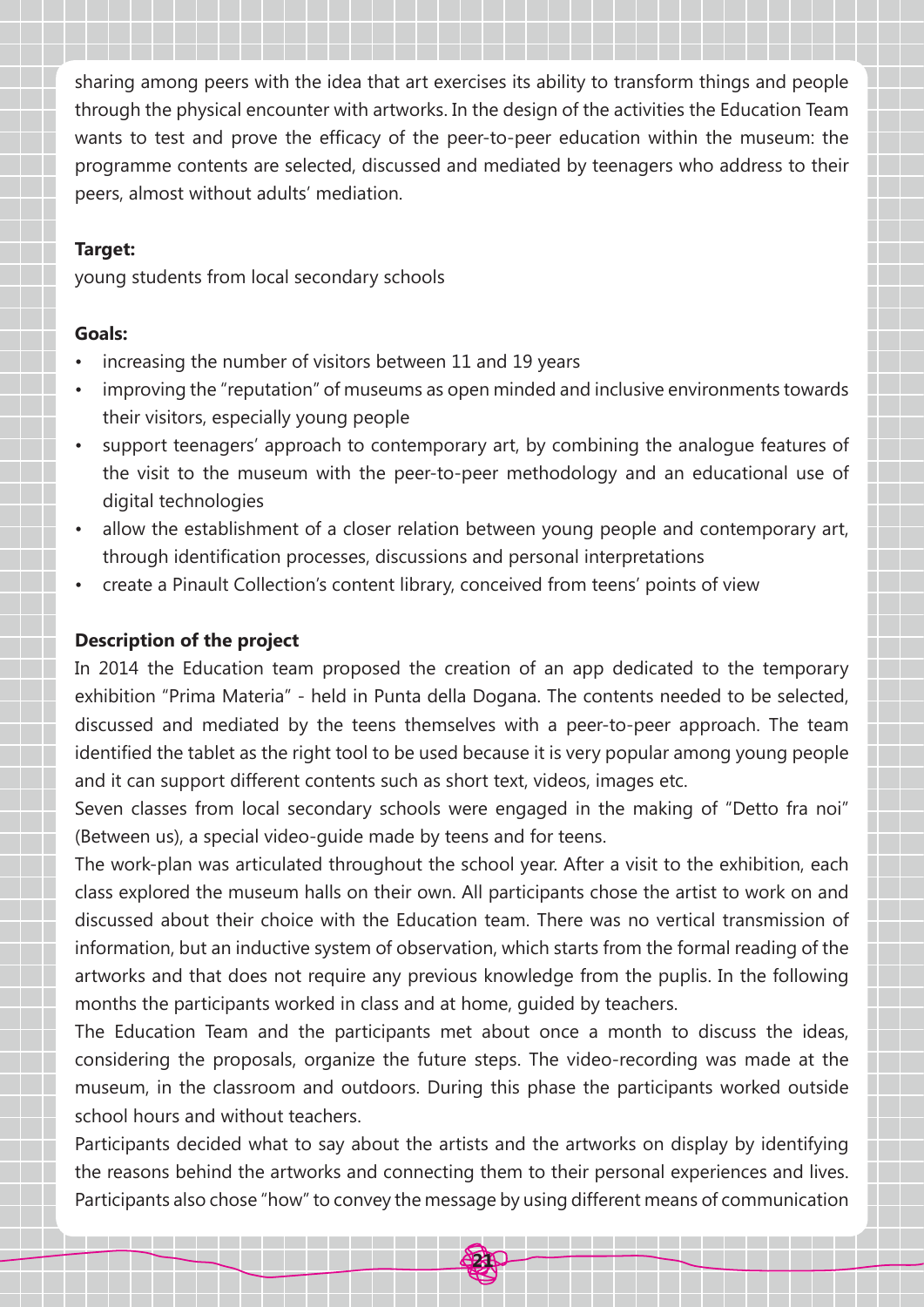such as video, pictures, poems, short texts, animations, interviews. The videoguide was made by 40 video contributors and explored 20 different artists' languages and 2 different art movements. In early June 2014, the app was finished: the video guide, on tablet, was given for free to the visitors of the exhibition "Prima Materia".

The project had great success, that is why, in September 2014, the Education Team decided to further develop the project. The idea was to create a web site – teens.palazzograssi.it – dedicated to the Pinault Collection, to make the contents created by teens more accessible through a true digital platform. Therefore, during the temporary exhibition "The Illusion of light" held in Palazzo Grassi, ten other classes (220 teens) worked on new media to help create http:// teens.palazzograssi.it, a sort of Content Library of the Pinault Collection in Venice. At present the website contains all contents related to the "Prima Materia" exhibition; contents dedicated to "L'illusione della Luce" will be uploaded in June 2015.

Also for this project, the Education Team decided to use a peer-to-peer approach. Again, critical approaches and interactions were encouraged by adopting a device currently used by teenagers and by reducing adults' presence in the learning processes and project steps. The creation of the website allows the museum to:

- be truly "digital" and accessible from anywhere at any time
- maintain the accessibility of all contents created for previous exhibitions
- upload and update the contents gradually, whenever they are ready or needed
- digitalise not only temporary exhibitions but also the entire Pinault collection in Venice
- build a content library of our collection based on the views of teenagers

The construction of the website is supported by the activity of 3 social media: Facebook, Instagram and Twitter, which at this stage are used primarily to communicate with the authors of the contents and of course to promote the project.

It is interesting to notice that the Education Team used the Jasper Visser and Jim Richardson's Digital Engagement Framework, which helped the team to focus on all aspects, problems and dynamics of the project process.

Finally, it is important to notice that the programme design and management was held by the museum staff in close collaboration with videomakers, freelance graphic designers and ICT developers. The strong co-operation and enthusiasm of the whole team work were key elements for the good results of the project.

### **Outcomes and legacy:**

- improvement of museum "reputation" as a place of knowledge, discovery but also a space for cultural accessibility and inclusion
- engagement of a wider audience of young people who could become art contemporary ideal supporters and potential advocates: youth who learn to love contemporary art today could become its biggest fans tomorrow
- creation of a Pinault Collection's content library teens.palazzograssi.it created and updated by teenagers and dedicated to their peers and to the general public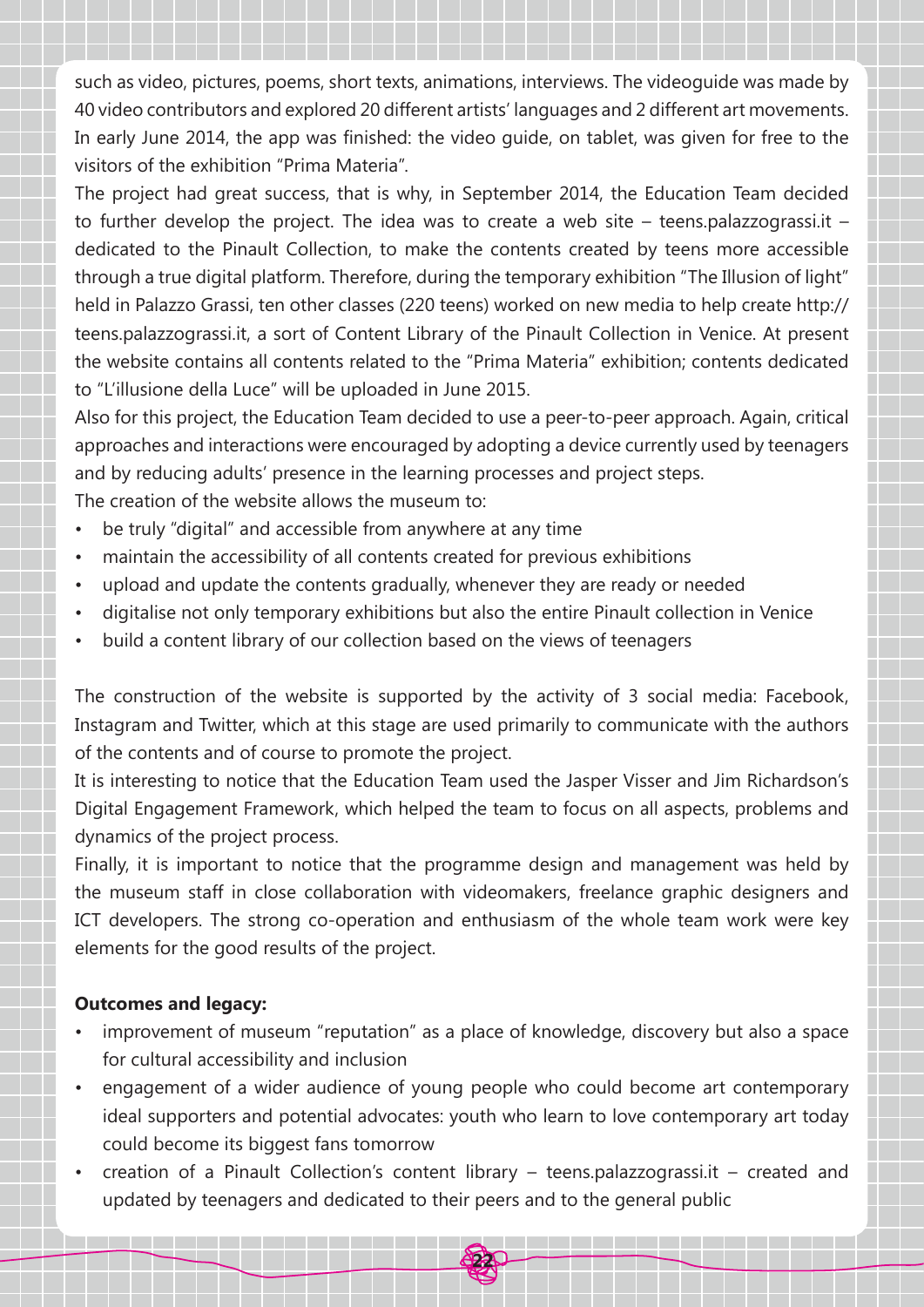- adoption of a more inclusive approach because the contact with contemporary art can blur differences between students since every reaction and opinion has equal dignity and value: you can be yourself, accepted for who you are, even gratified.
- development of youth's skills such as the acquirement of an own critical point of view, a better understanding of the society in which we live, the ability to go beyond the surface and the prejudices
- improvement of youth's self confidence by bringing out their personal ideas or taking personal decisions.

### **Feedback**

As regard the videoguide "Detto tra noi", the feedback is really positive.

From the authors:

154 teenagers participated to the project and 20 teachers.

80% of teachers believe the project changed the students' approach to museums and contemporary art 95% of students believe the project was interesting, funny and instructive and say they are willing to visit others museums in the future.

- From the users:
- 1217 teenagers borrowed the tablet

98% of teenagers say they will suggest their friends to go see our exhibition and ask for the videoguide 92% of teenagers say they would have been engaged in a project like this

As regard the *Palazzo Grassi Teens project*, the evaluation of the impact is still in progress as the latest contents will be uploaded in June 2015. However, the feedback from the participants is really positive in terms of participation, self confidence and entrepreneurship.

**23**

# **On line references**

http://www.palazzograssi.it/it/start http://www.palazzograssi.it/it/palazzo-grassi-teens http://teens.palazzograssi.it/usr.php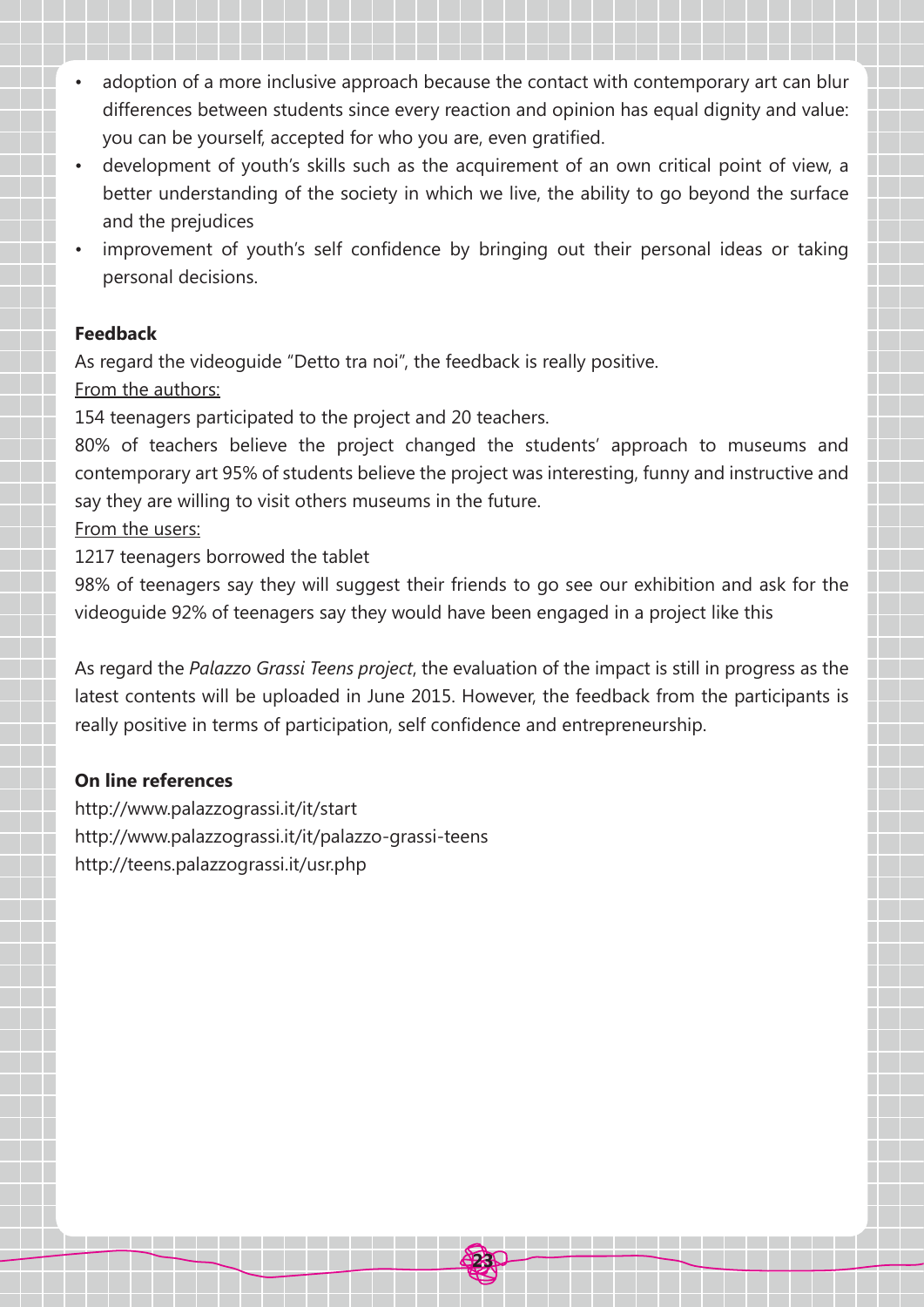## **Europe 2020 references**

# **Targets:**

- "The employment rate of the population aged 20-64 should increase from the current 69% to at least 75%, including through the greater involvement of women, older workers and the better integration of migrants in the work force"
- "A target on educational attainment which tackles the problem of early school leavers by reducing the drop out rate to 10% from the current 15%, whilst increasing the share of the population aged 30-34 having completed tertiary education from 31% to at least 40% in 2020"
- "The number of Europeans living below the national poverty lines should be reduced by 25%, lifting over 20 million people out of poverty."

# **Flagship Initiatives**

# **Youth on the move (related to the "smart growth" priority)**

An initiative designed in order "to enhance the performance and international attractiveness of Europe's higher education institutions and raise the overall quality of all levels of education and training in the EU, combining both excellence and equity, by promoting student mobility and trainees' mobility, and improve the employment situation of young people."

# **An Agenda for new skills and jobs (related to the "inclusive growth" priority)**

An initiative designed in order "to create conditions for modernising labour markets with a view to raising employment levels and ensuring the sustainability of our social models. This means empowering people through the acquisition of new skills to enable our current and future workforce to adapt to new conditions and potential career shifts, reduce unemployment and raise labour productivity."

# **European Platform against Poverty (related to the "inclusive growth" priority)**

An initiative designed in order "to ensure economic, social and territorial cohesion, building on the current European year for combating poverty and social exclusion so as to raise awareness and recognise the fundamental rights of people experiencing poverty and social exclusion, enabling them to live in dignity and take an active part in society."

### **Plus**

# **Youth Guarrantee**

A new initiative aimed at finding further solutions to the youth employment problem.

It has been endorsed by the EU Countries with the Council Recommendation on April 2013.<sup>44</sup>

According to the Member States' national situations, the aim is to provide young people under 25 with an appropriate offer of employment, further education, apprenticeship or training within fourmonths after becoming unemployed or since the end of the education path.

**24**

44 2013/C 120/01 available on http://eur-lex.europa.eu/legal-content/EN/ALL/?uri=CELEX:32013H0426%2801%29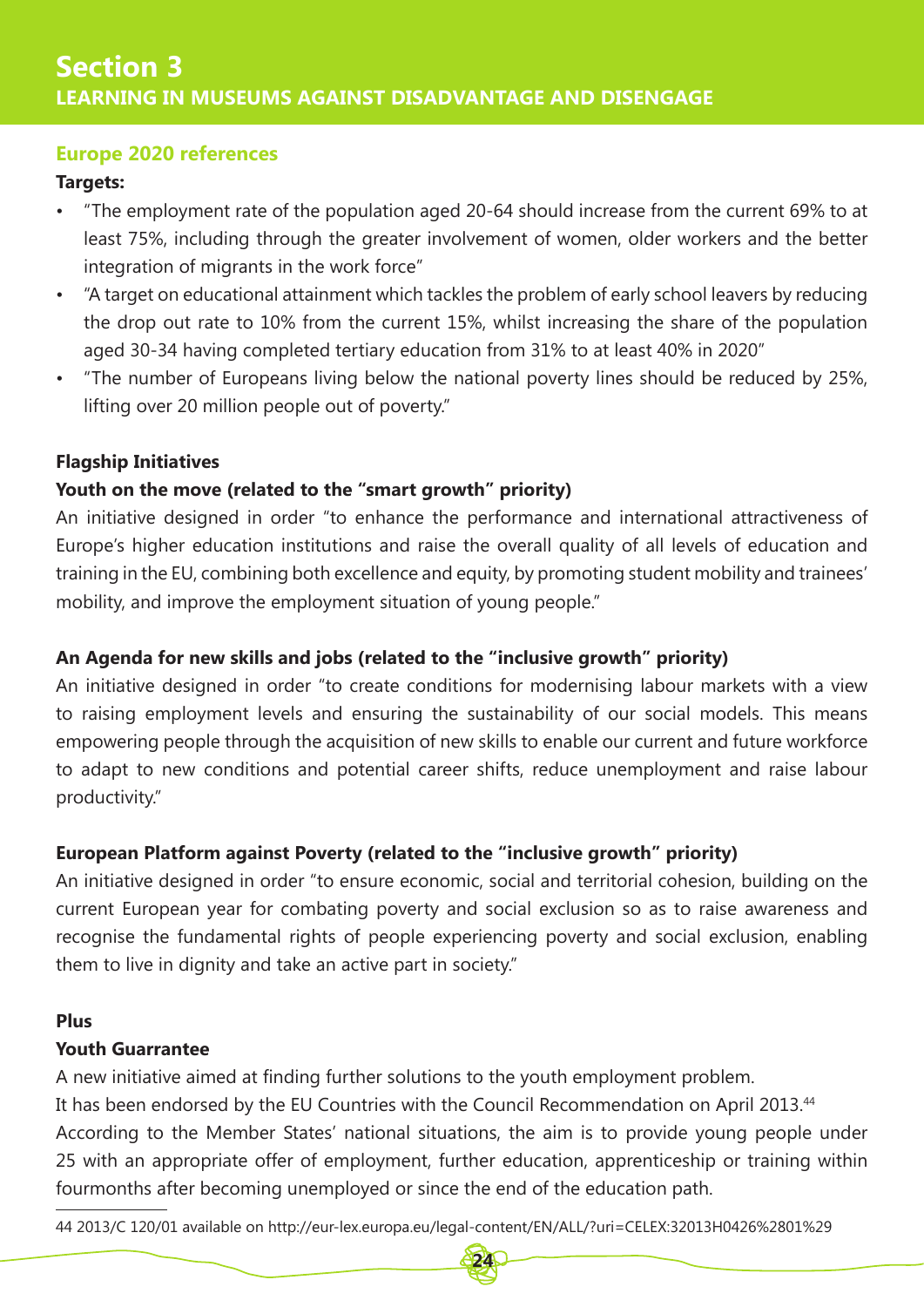# **Background**

According to the latest evaluation of *Europe 2020* impact<sup>45</sup>, the crisis in Europe has caused a worrying increase of unemployment, which rose from 7.1% in 2008 to a peak of 10.9% in 2013. In the short terms the unemployment rate will probably decline slowly (10.4% in 2015). The evaluation reports also that in the last years the situation is even more deep-seated. Between 2008 and 2012 the long-term unemployment – active population unemployed for over a year – increased from 2.6% to 4.7% with a probable increase of "structural unemployment". This could have severe implications for the economic growth and over all for the political and social construction of the EU, in terms of increasing levels of poverty and social exclusion.

Although unemployment affects all age groups, the situation is particularly difficult for people over 55 and for young people aged 15 to 24. The evaluation document indicates that in 2013 the average percentage of unemployed young people in the EU was 23.3%, with peaks at 59.2% in Greece and 55.7% in Spain.

Finally, it's important to notice the growing percentage of young people not in education, employment or training (NEET), which was equal to 13.2% in 2012.

Since the recession of 2008, the NEET<sup>46</sup> category has been widely used by the European Commission as a useful indicator<sup>47</sup> for monitoring the labour market and the social context of young people in reference to the *Europe 2020* strategy and its corresponding Employment Guidelines.

# **FOCUS: "NEET" Generation**

NEET are generally defined as "young people not in education, employment or training" aged 15 – 24. Recently this label has included also young adults not in education, employment or training aged 25 -29<sup>48</sup>. At the European level, NEETs are defined as all the unemployed and inactive persons (according to ILO definition) who are currently not in any education, employment and training.

From a general point of view the NEET category is made of youth who are disengaged from both work and education with a probable risk of labour market and social exclusion.

However, the NEET category shows a great heterogeneity. That is why it has been analysed in very different ways, depending on different points of view.

Considering risks-factors (such as education, family background, immigration status and health) Eurofound  $(2012)^{49}$  divided the category in two subgroups:

47 To be updated on this theme, visit ec.europa.eu/eurostat/web/youth/statistics-illustrated

48 To be updated on young people migration and socio-economic situation see http://ec.europa.eu/eurostat/statisticsexplained/index.php/Young\_people\_-\_migration\_and\_socioeconomic\_situation (data are referred to December 2014)

49 Eurofound (2012), *NEETs – Young people not in employment, education or training: Characteristics, costs and policy responses in Europe*, Publications Office of the European Union, Luxembourg http://www.eurofound.europa.eu/sites/default/files/ef\_files/pubdocs/2012/54/en/1/EF1254EN.pdf All the Eurofound references present in this chapter come from this publication.



<sup>45</sup> COM(2014) 130 final and Annexes 1-2-3

<sup>46 &</sup>quot;The Employment Committee (EMCO) agreed in April 2010 on a definition for youth neither in employment nor in education and training (NEET) for use in the context of the Europe 2020 Employment Guidelines." Quotation from the European Commission DG Employment, Social Affairs and Inclusion document Youth neither in employment nor education and training (NEET). Presentation of data for the Member States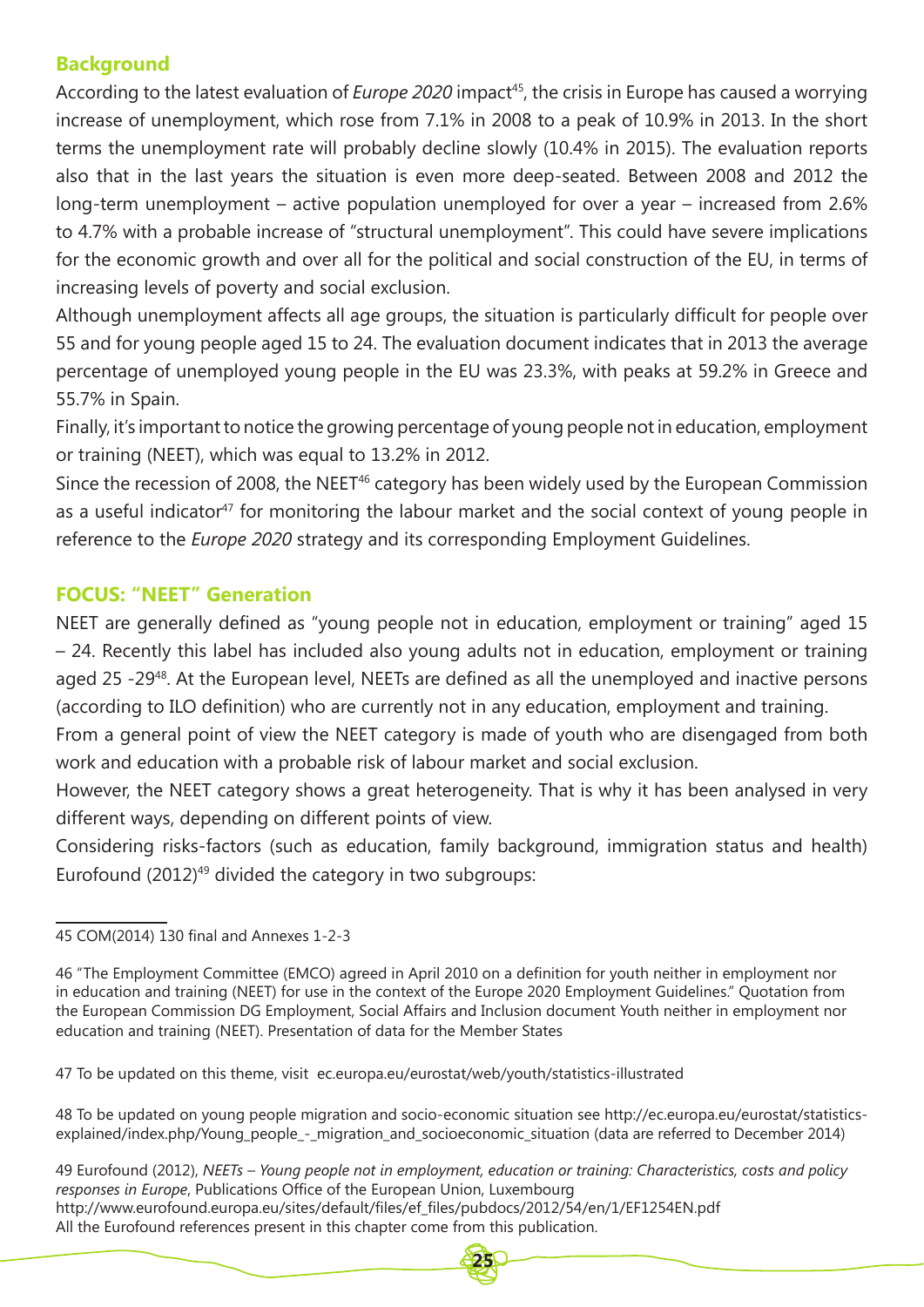- "the vulnerable NEETs, who are not in employment, education or training and are at risk of marginalisation while often lacking social, cultural and human capital.
- the non-vulnerable NEETs, who are not in employment, education and training but are rich in cultural, social and human capital and despite being NEET are at little risk of marginalisation."

In other terms: "those who are not enhancing their prospects through engagement with education or who are denied the means of making a living through employment."

Considering individual factors such as different experiences, characteristics and needs, Eurofound (2012) divided vulnerable and not vulnerable NEETs in 5 subgroups:

- *• conventionally unemployed* this is the greater group and could be divided into short-term unemployed and long-term unemployed (12-24 months). They could be the most vulnerable group because of their unwanted difficulties due to lack of employment;
- *• unavailable*  vulnerable and not vulnerable young people. Among them: caregivers, young people with family responsibilities - such as young mothers -, ill or disabled young people;
- *• disengaged* young people not looking for job or learning opportunities because not bound by other commitments or inability; in this group are both discouraged workers and young people at risk - such as for a dangerous lifestyle or asocial behaviour - are represented;
- *• opportunity-seekers* young people who are actively searching for job or training opportunities, but are waiting for an occasion in line with their own skills and status;
- *• voluntary NEETs* young people who are travelling or young people involved in constructive activities as art, music, self-directed learning activities.

Looking at the problem from a different point of view, the *NEET National Research* (UK), lead by Department for Business Innovation and Skills (BIS) and carried out by the National Institute of Adult Continuing Education (NIACE), is useful. *Paper n.87*50: is particularly interesting: it approaches this phenomenon starting from the learning status and divides the NEET category in five segments, from the closest to the furthest in participating to learning:

- recent experience in being 'NEET'
- applied for a course
- looking for learning opportunities
- want to learn in the future
- no plans regard learning

This division takes into account factors such as the practical and attitudinal barriers to be engaged in education and learning, personal aspirations for the future and the role of learning in supporting these, individual financial circumstances. Among all there is an important key finding:

"Many young people who are not in education, employment or training have had poor previous experiences of education. They will need to be convinced of the relevance and benefit of learning to their lives, if they are to be encouraged to engage in learning in the future."

<sup>50</sup> research available on https://www.gov.uk/government/publications/motivation-and-barriers-to-learning-for-youngpeople-not-in-education-employment-or-training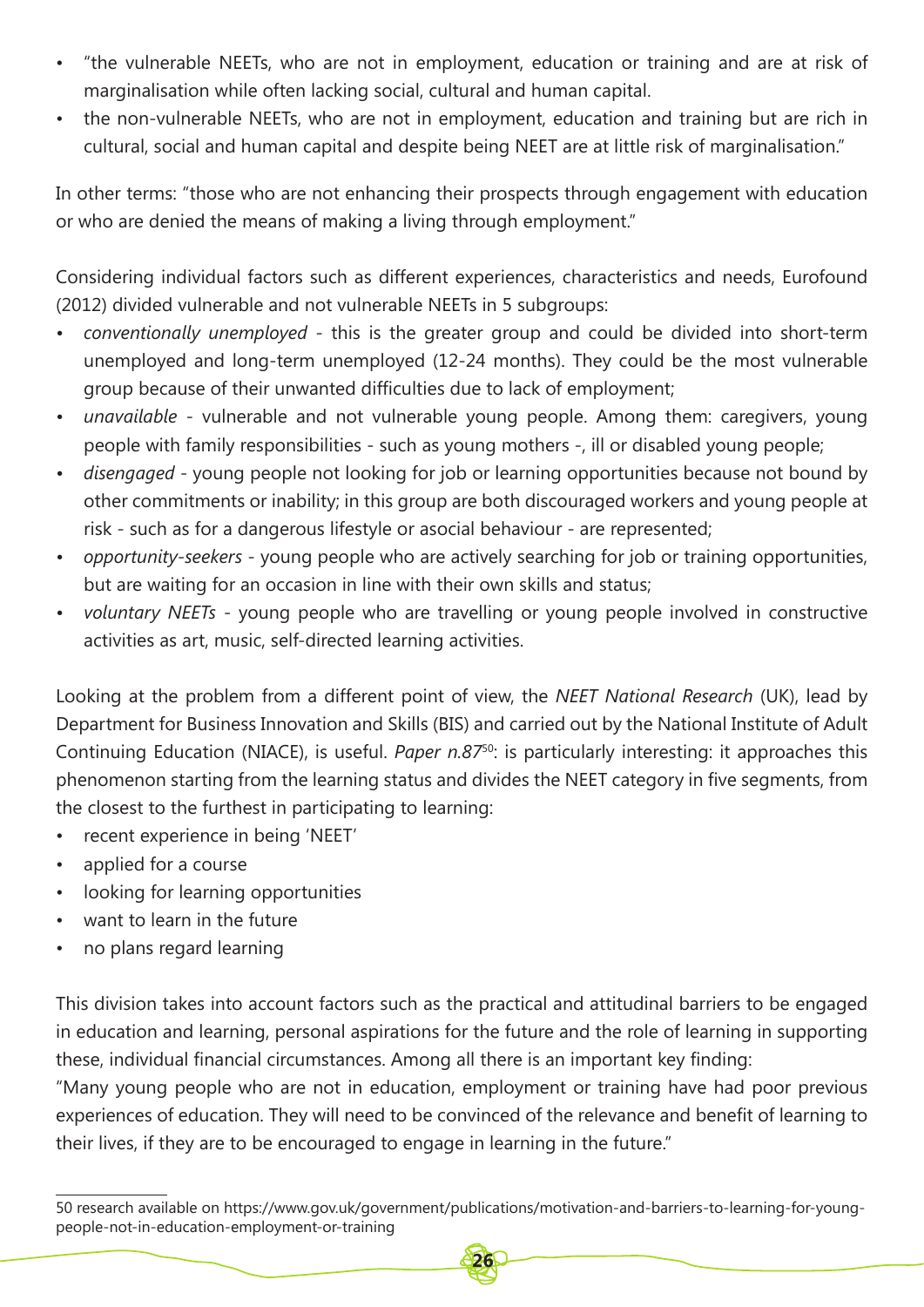All these data show the great intricacy and heterogeneity of the "NEET generation" and how many different aspects are included under this label, with issues regarding both the personal sphere and the social one. Related to its complexity, the causes and consequences of the NEET have economic, political and social features.

Causes: on the individual level, the NEET status is generally a gradual and very complex process. According to Eurofound (2012) research data, it is possible to indicate 6 main risk-factors/characteristics that increase the probability to become NEET:

- low educational level
- suffering some kind of disability
- low household income
- living in remote areas
- difficult family environment
- immigration background

On the social level the process of becoming NEET has its roots in the evolution of the european situation in the last 30 years, further worsened after the crisis in 2008.

Consequences: on the individual level the main consequences (both short and long-terms) in being NEET can be of different natures:

- bad financial consequences, such as scarring effects or wage penalties,
- negative social conditions, such as low self-esteem, isolation, risk-related behaviour, unstable mental and physical health.

On the social level Eurofound indicates the main consequences of being NEET as:

- institutional and interpersonal mistrust
- less political engagement
- lower civic participation

Young people are the citizens of today and tomorrow. Turning these 3 elements in a positive trend is very important because of their strong effects on personal growth and identity-formation process and as they could foster social cohesion and finally health of democracy.

Eurofound pays also attention to the importance of the education (both individual and referred to family), as it is one of the most important variables with the strongest effect on influencing the probability of being NEET. This is particularly true for the "vulnerable NEETs".

This is certainly a complicated scenario, which shows many different features of disadvantage. Of course, the "NEET generation" is not only an individual difficulty for those affected, but is a real challenge to society as a whole.

Eurofound's advice is to take into account NEET's heterogeneity, especially when designing intervention policies for their re-integration into education systems or labour markets. A tailored approach would be effective, as it could be based on the need of the various sub-groups.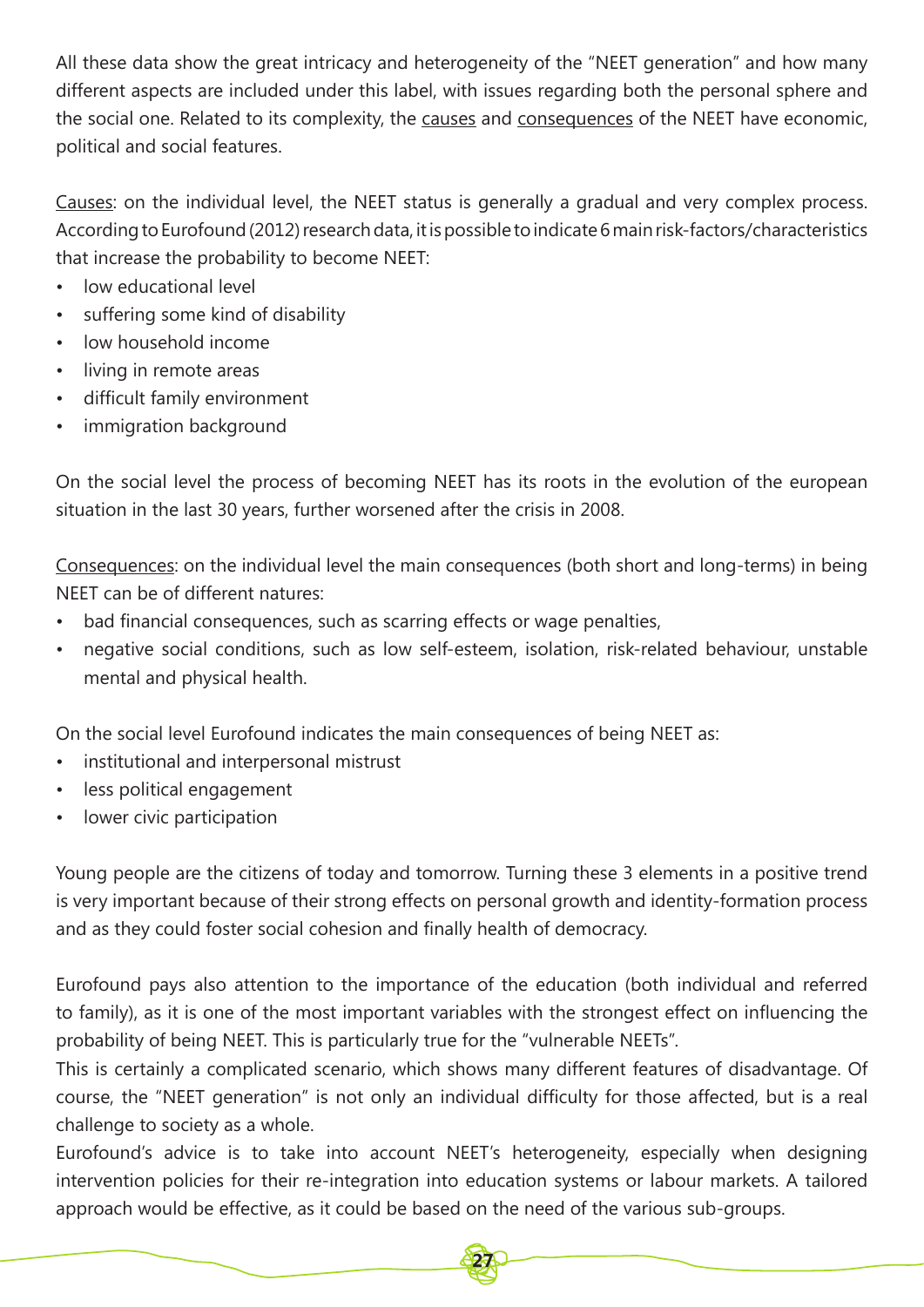# **Museums' answers**

Eurofound (2012) indicates two main risk factors relating to education and learning disengagement:

- *• educational disadvantage* "associated with social factors such as family, school and the personal characteristics of the young person"
- *• educational disaffection* "concerned with the attitudes young people have towards education and schooling specifically, as expressed by truancy or behaviour that leads to school exclusion."<sup>51</sup>

As social and cultural agencies, Museums can take on the role of social agents through a specific and tailored programmes provision for young people, aimed at facing the disadvantage and prevent disaffection.

Museums strategies in this field have many points in common, but contents, ways and activities vary enormously, depending on specific conditions on national, regional and local situation. At EU level it is possible to notice a great quantity of proposal in the UK, which is the State which faces the problem since the longest amount of time. The acronym NEET itself has been formulated in the UK and later used by EU Commission. However, among the great amount of proposals it is possible to distinguish 2 main kind of projects:

- *• preventing* programmes and projects dedicated to young people also involved in education and learning (such as secondary education). The main aim is to facilitate and support youth's approach to cultural heritage, lead them to consider it as a tool for fostering personal skills and well-being and for acquiring new competences useful in the future and in the society;
- *• facing* programmes and projects dedicated to young people who are already in a NEET status. The main aim is give them the best possible support and guidance to improve their present conditions in terms of self-confidence and well-being in order to contribute in supporting their re-engagement in the society (active citizenship and job opportunities).

Of course these categories are not mutually exclusive and do overlap.

# **Possible recommendations**

Considering all these data, it is possible to define 3 main goals on which Museums preventing or facing the NEET phenomenon should focus on:

- stressing the social value of learning in terms of personal well-being, self-esteem, self-expression, active role in decision-making, sense of belonging, civic and social engagement
- enabling young people to realise their potential (acquired and/or acquirable skills)
- providing experiences and opportunities which contribute to help young people improve their personal lives and their career aspirations (such as apprenticeships)

These goals can be reached through:

- the support of european, national and local policies, able to create learning, training and job opportunities
- an efficient "partnership policy", capable of involving different organisations and institutions on

**28**

51 Eurofound (2012), *NEETs – Young people not in employment, education or training: Characteristics, costs and policy responses in Europe*, Publications Office of the European Union, Luxembourg, p. 53 http://www.eurofound.europa.eu/sites/default/files/ef\_files/pubdocs/2012/54/en/1/EF1254EN.pdf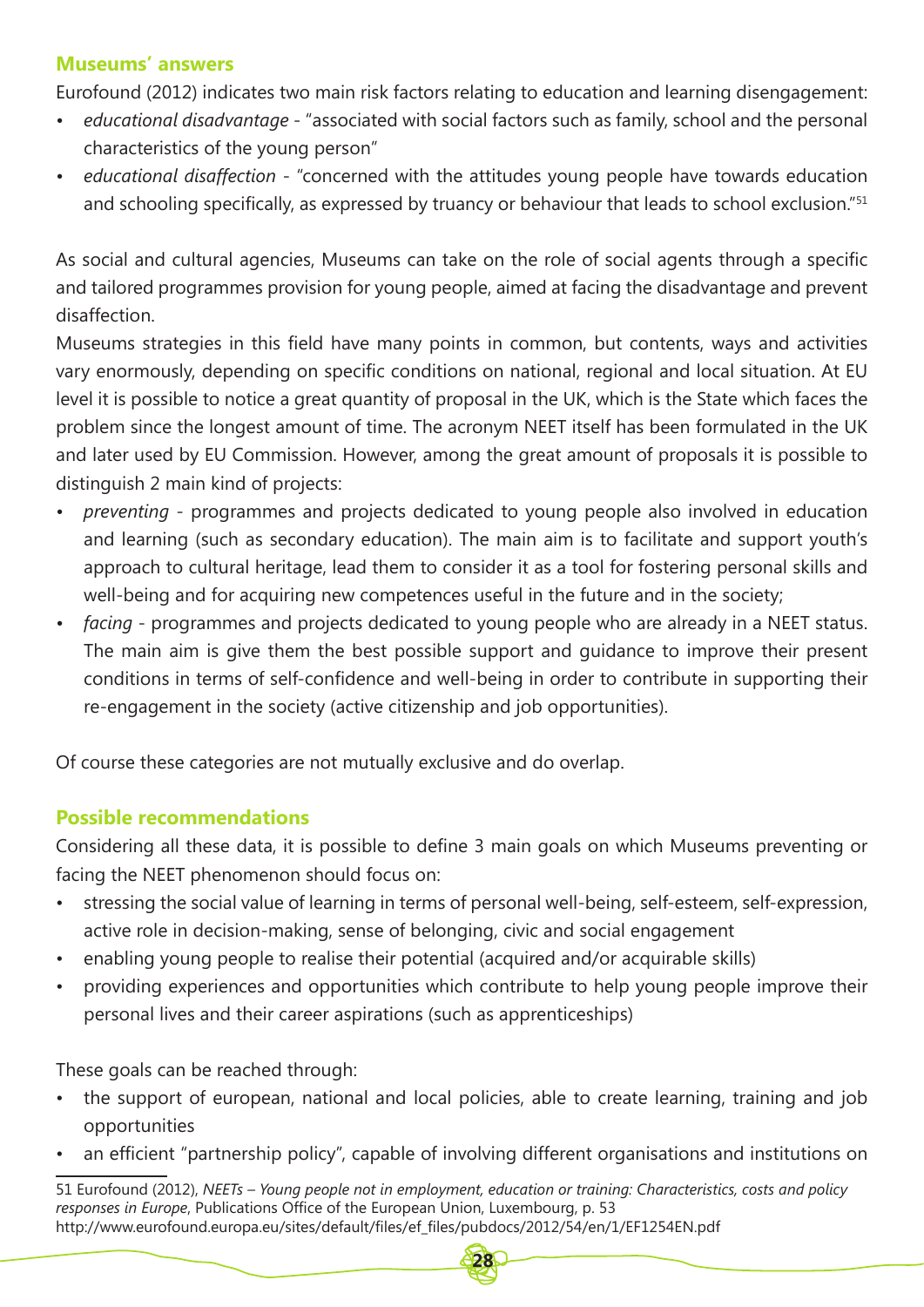the territory

- the offer of information, advice and guidance on available opportunities and resources held at the museum
- the development of an accessible learning environment, able to support the learning itself
- the provision of projects, based on an informal and active approach, such as project in cooperation with artist educators
- the professional development of museum staff's competences relating to youth learning and involvement.

# **Inspiring examples of good practice**

**Ikon Gallery**'s *Youth Programme***52** (UK) is a good example both in terms of disaffection and in terms of disengagement. The programme is dedicated to young people aged 16-21 and who meet regularly - since 2009 - at the Gallery to be engaged in series of meaningful cultural activities, such as long-term projects, working with professional artists, manage events, build relations with communities in the territory or other youth groups and participating to creative activities related to visual arts. The programme has a great number of initiatives and proposals, such as pioneer youthled programming supported by professionals.

Among all, the *Finding Slow Boat* (2011-2013) and the on going *Black Country Voyages* (2014-2017) involve members of the Ikon Youth Programme in a project placed on board a canal boat named Aaron Manby, lent by Sandwell Council. The boat was transformed in a "floating laboratory" and hosts workshops along the canal network of the territory. Both the projects involve professional artists and young people also from the *Youth Programme* who are considered as project co-creators and co-leaders of creative initiatives on the territory.

<sup>52</sup> See www.ikon-gallery.org and www.blackcountryvoyages.org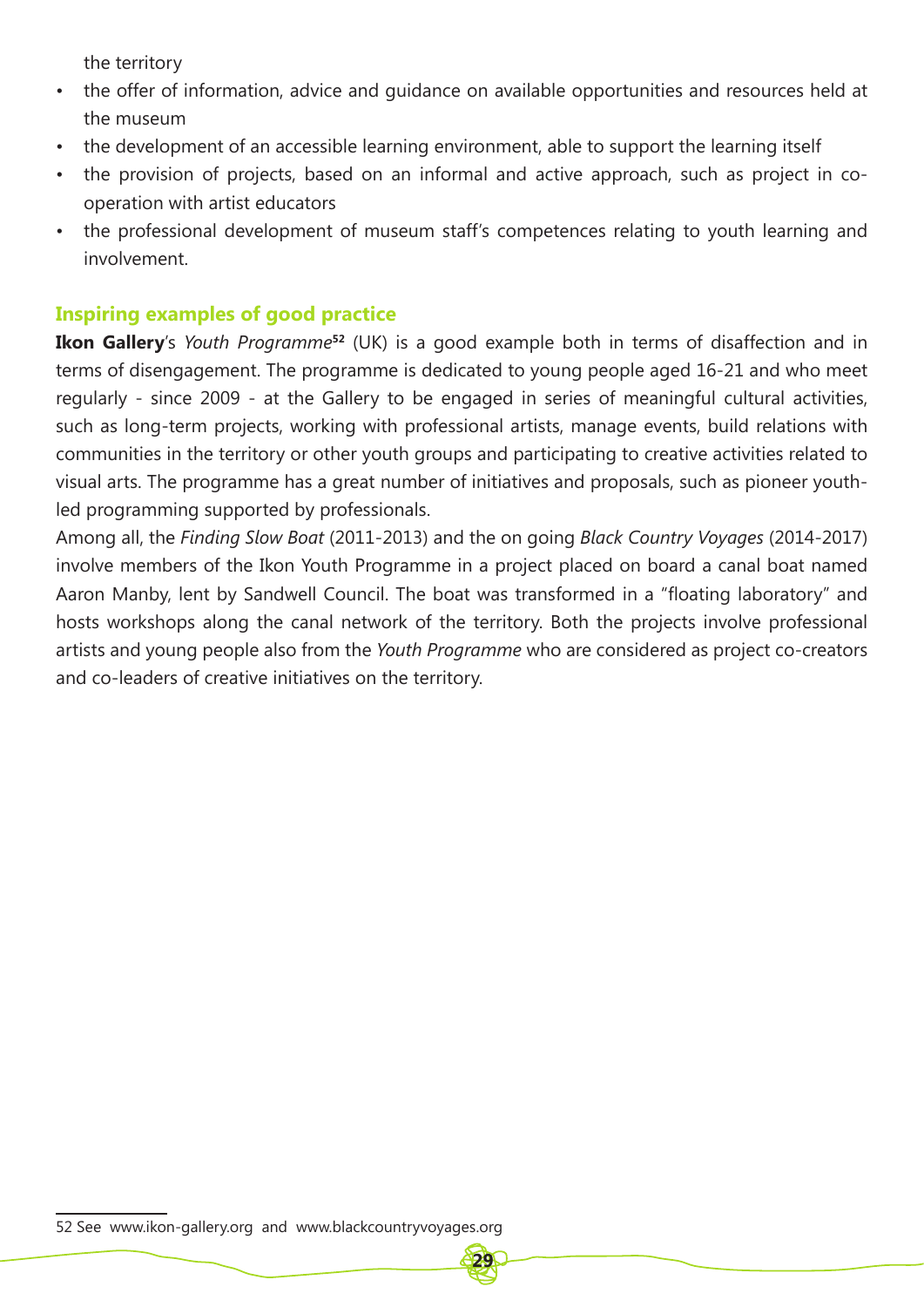#### **CASE STUDY #2**

# **Domino Effect Project for NEET Young People National Portrait Gallery, London (UK)**

#### **Foreword**

This case study is considered as an example of good practices in working with young people in a NEET (Not in Education, Employment or Training) status. In line with the UK national strategy for NEET young people<sup>53</sup>, this project shows all the needed steps in facing social exclusion through the contact with cultural heritage and cultural life: partnership building, "tailored" learning processes and ways to make knowledge a meaningful and useful experience for the participants in terms of active participation, skills development and future career opportunities.

#### **Background and general context**

The National Portrait Gallery, London witnesses the importance of portraiture in history and culture. It houses portraits of the most famous personalities of British history and culture in the most diverse art forms, such as paintings, sculptures, photographs and caricatures. Formally established in 1856, the National Portrait Gallery houses the largest collection in the world dedicated to the portraiture genre. The Collection is displayed in London and in a number of locations around the United Kingdom, including several houses managed by the National Trust. In its actual main seat in London, the exhibition is divided over three floors and has more than 1,300 works displayed in chronological order, from the Tudor to the contemporary period. As stated in its website the National Portrait Gallery's mission is "to promote through the medium of portraits the appreciation and understanding of the men and women who have made and are making British history and culture, and (...) to promote the appreciation and understanding of portraiture in all media". The aim is to connect history to life, by promoting reflections and debates on identity, diversity and society items.

In line with this concept, Learning Department activities and researches are crucial to the work of the National Portrait Gallery. One of the key priority for Learning is to provide an attractive and integrated programme of projects for young people in the targeted London boroughs.

The *Young People's Programme* is specifically dedicated to working with teens aged 14 – 21 outside the school context, with a particular attention for the hard-to-reach young people. It offers a range of drop-in creative sessions, special events and projects dedicated to hard-to-reach young people. All programmes and activities have an inter-disciplinary approach and are led by the Gallery's specialist team of freelancers, with guest artists and other creative practitioners. Furthermore, programmes and projects are developed with input from the Gallery's peer-led Youth Forum, to give a youth perspective to the Gallery's activities and to increase its profile as a youth-friendly institution.

<sup>53</sup> See www.gov.uk/government/news/government-sets-out-strategy-for-helping-young-people-accesseducation-training-and-work--2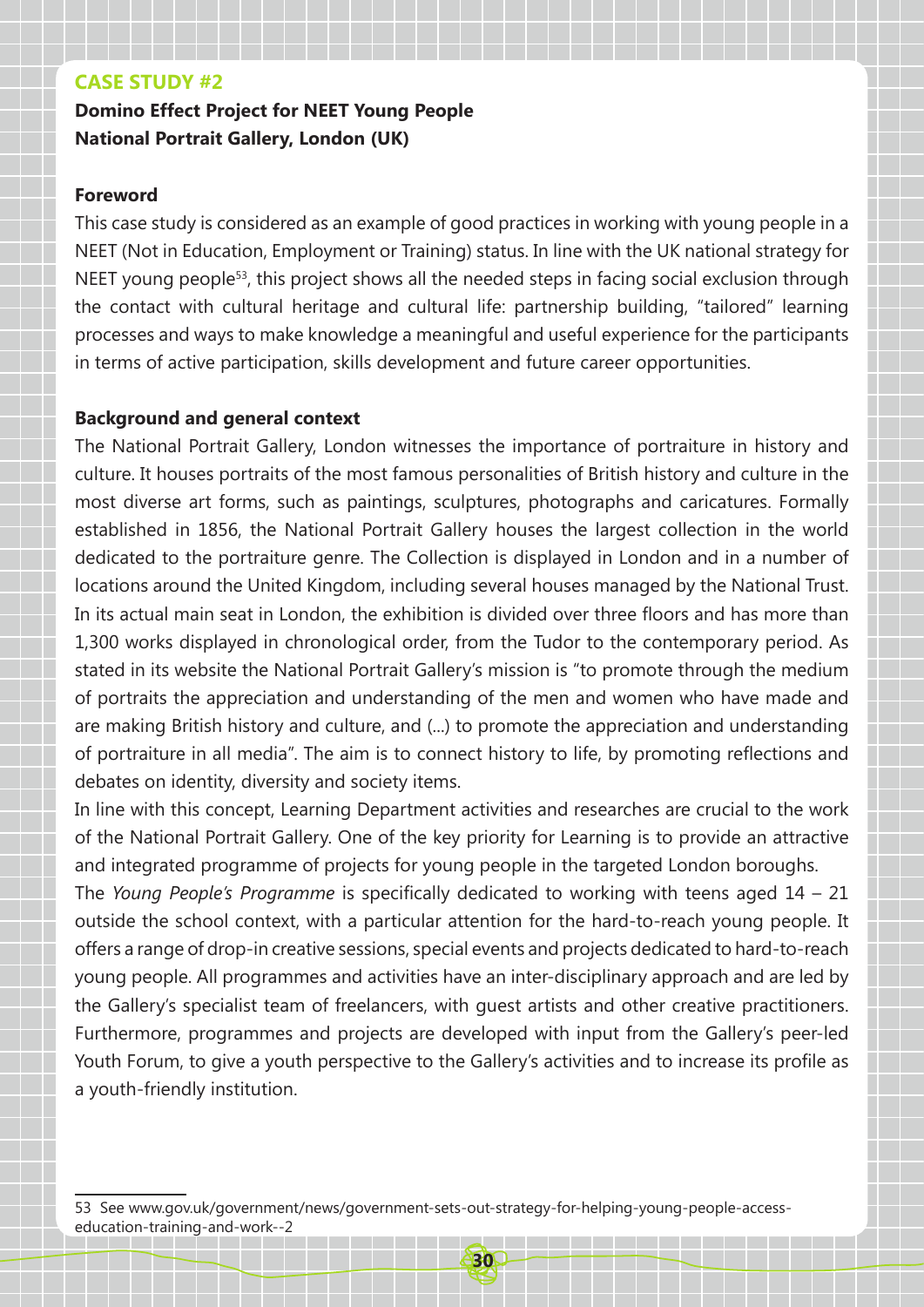#### **Target**

Young people aged 14 - 21 in a NEET status

### **Goals:**

- responding to issues of social exclusion
- engaging new audiences
- promoting a positive approach with cultural heritage, considered also as a source of inspiration in order to discover, experiment, reflect, express and produce
- breaking down barriers in participation in arts organisations for NEET youth audiences
- supporting participants in discovering their talent and gaining practical and transferrable skills
- raising confidence and creating pathways for progression into the Gallery and arts careers

# **Description of the project**

*Domino Effect* was a three year photography project funded by the Dorset Foundation that provided the National Portrait Gallery with the opportunity to work with NEET young people on a more long term basis than in the previous experiences.

Each year the National Portrait Gallery worked with different partner youth organisations across Camden, Southwark, Lambeth and Westminster; these included Kids Company, The Fairbridge Programme, New Horizons Youth Centre, Westminster Council, Salmon Youth Centre, South Camden Youth Access Point (SCYAP) and Southwark Youth Contract at Southwark Council.

This strategy is in line with the changing NEET landscape, that is why each year the National Portrait Gallery worked with organisations that differed in their ways of working with NEET young people. From charitable to government organisations.

Through these community partnerships, the *Domino Effect project* delivered photography courses to NEET young people in the targeted London boroughs of Westminster, Camden and Southwark.

Each year the Gallery worked with two partners, and through each partnership offered a series of three photography courses led by a professional photographer. The National Portrait Gallery worked with freelance photographers who had a proven track record with the Gallery of working with young people.

For instance, during the third year (2013/2014) the partners involved were:

- The Salmon Youth Centre, Bermondsey (southwark)
- South Camden Youth Access Point, Camden (SCYAP)
- Southwark Youth Contract, Peckham

Each of the three courses offered by each partner, usually included four sessions.

The timing and structure of these varied in accordance with the needs of the partner and participants. For instance in some cases they were held on four consecutive days, while in others evening sessions took place once a week for four weeks. This "tailored approach" helped to create a sustainable progression path for young people. Every session was facilitated by a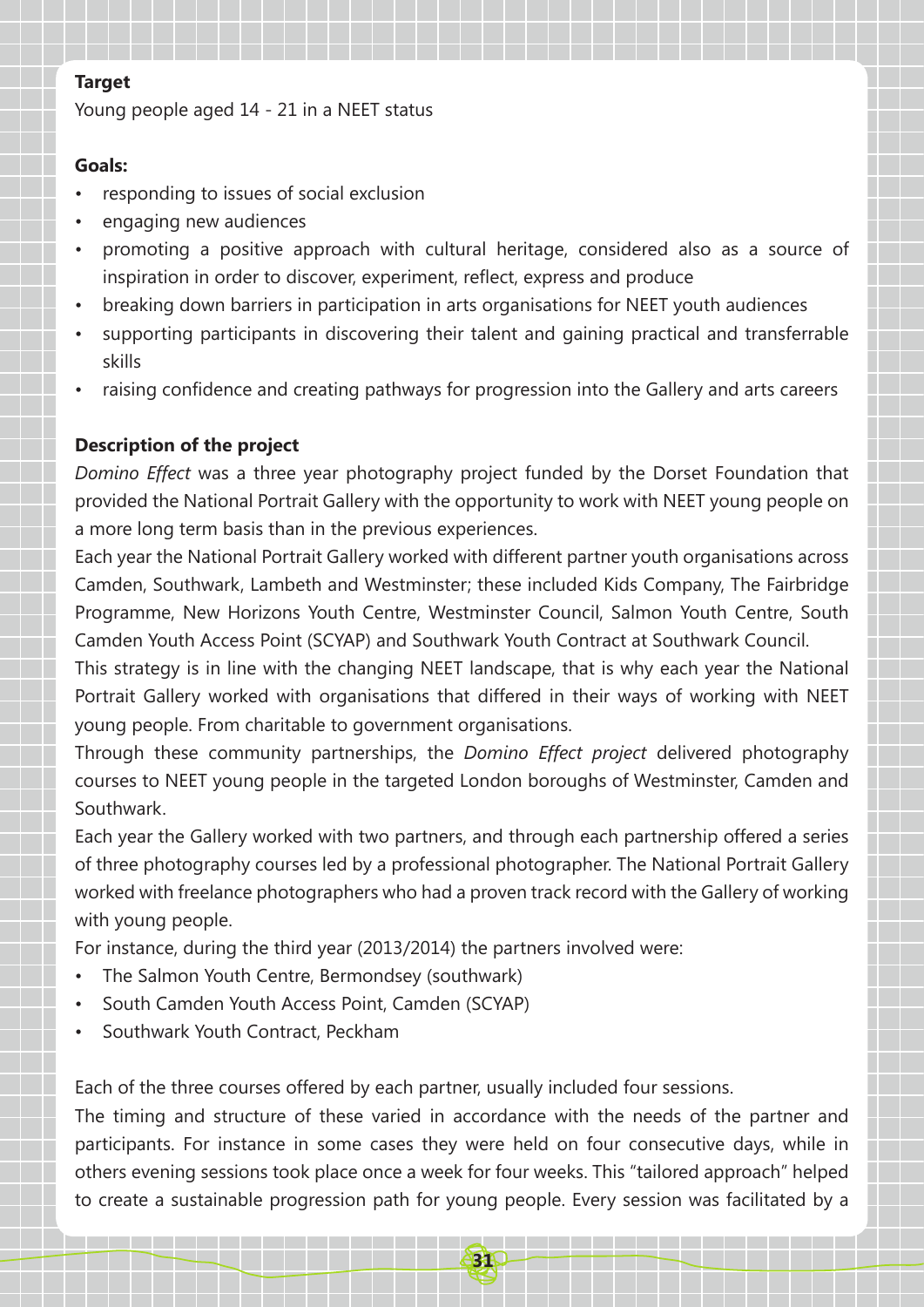professional photographer and the project coordinator, supported by a National Portrait Gallery workshop assistant and a youth worker from the partner organisation. Sessions were based at the partner venue with at least one visit to the National Portrait Gallery, usually during the third session. This appropriate mix of indoor and outdoor activities was a good way to keep young people interested, together with the use itself of photographic language.

The learning approach of the workshops took into consideration different learning styles in order to foster personal engagement and active participation, with particular attention to practical elements and experiences, the collaboration between peers, the time for individual reflective exercises, short-term and tangible results such as photographic prints or other materials that could be taken away after the workshops sessions.

The National Portrait Gallery ran also two CPD (Contined Professional Development) sessions, and one post-programme evaluation session with staff from SCYAP and Southwark. In addition, staff from Southwark participated in one session of the Project Seminar in October 2014, giving a partner organisation's view on the project and its impact on their young people.

Furthermore, in the third and final year, the Gallery organised a project seminar for 50 museum and gallery professionals, held in October 2014 and an external evaluator report.

As a dissemination strategy, the Gallery published also a toolkit, aimed at informing other cultural sector practitionners and community arts organisations about the processes, challenges and opportunities of implementing this project, and sharing practice and expertise about working with NEET audiences. It is possible to download the toolkit through the following link:

http://www.npg.org.uk/learning/young-people/domino-effect-neet-photography-project.php

All the steps of the project have been evaluated by using different ways such as:

- *• Observation Forms* completed mainly by the National Portrait Gallery Learning Staff
- *• Informal interviews* audiovisual recording (or audio recording) of the participants to know their opinion during and after the sessions
- *• Sketchbooks* a useful tool allowing the participants to reflect on the project outside of the sessions by writing
- *• Responses in writing* blank cards given to the participants on the last session, aimed at making them reflect on and evaluate the project as a whole

# **Outcomes and Legacy**

Outcomes and legacy for Year 3, and for the project overall, included:

- an efficient promotion of art and culture for young people and their families, and in general for a segment of the public who would have hardly considered to visit a museum or a cultural institution
- increasing of participants' awareness of the education offer and opportunities addressed to them in museums and galleries
- creation of meaningful partnerships within the territory
- during the project each participant created a personal portfolio; among them five participants have signed up to creative courses held in Colleges and used the portfolio created during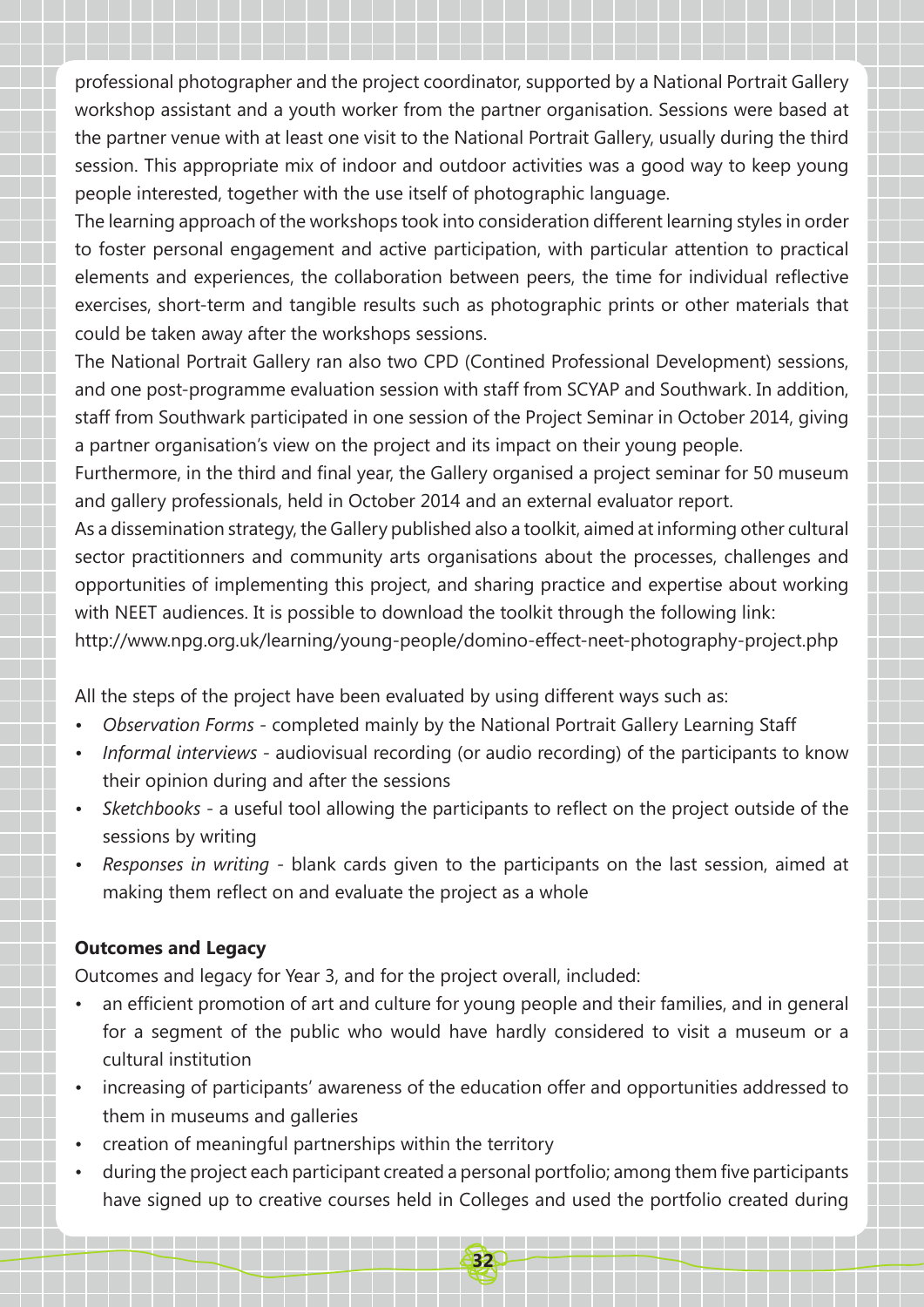the project as a part of personal references

- one participant started a paid internship at Tate and have taken part to events at the National Portrait Gallery which were part of the Young People's Programme
- two participants gave tours with support of the Gallery staff during the project seminar, held in October 2014
- two participants have started a personal career as freelance photographers
- three of the participants have become part of the Gallery Youth's Forum, supporting some important young people's events held in the National Portrait Gallery
- some of the participants will start apprenticeships
- the Year 3 group organised an exhibition of their works at Southwark Council's head office

#### **Feedback**

*I enjoyed doing this course, due to the fact that I had been given an opportunity to experience something new, and to see what I am capable of. And the guys here gave their 100% focus on to me and the group, giving us the chance to enjoy ourselves. Every Tuesday we came to the photography course. It has been a pleasure working with everyone. Tuesday won't be the same anymore. It was a great experience getting to know new people and visiting places.* (Domino Effect Participant)

*Taking part in the Domino Effect once a week has been a great experience, it has helped me with my confidence in being around with new people, it made me feel capable of doing many things, and gaining a certificate and portfolio has helped me see a difference in myself - from someone who has nothing to someone who now has self-value. This can make a big difference to my CV, employers can now see that I am someone who has a variety of skills. The support I received has not just helped me to build a future, but has helped me to turn my life around.* (Domino Effect Participant)

#### **On line references**

www.npg.org.uk/ npg.org.uk/learning/youngpeople www.npg.org.uk/learning/young-people/domino-effect-neet-photography-project.php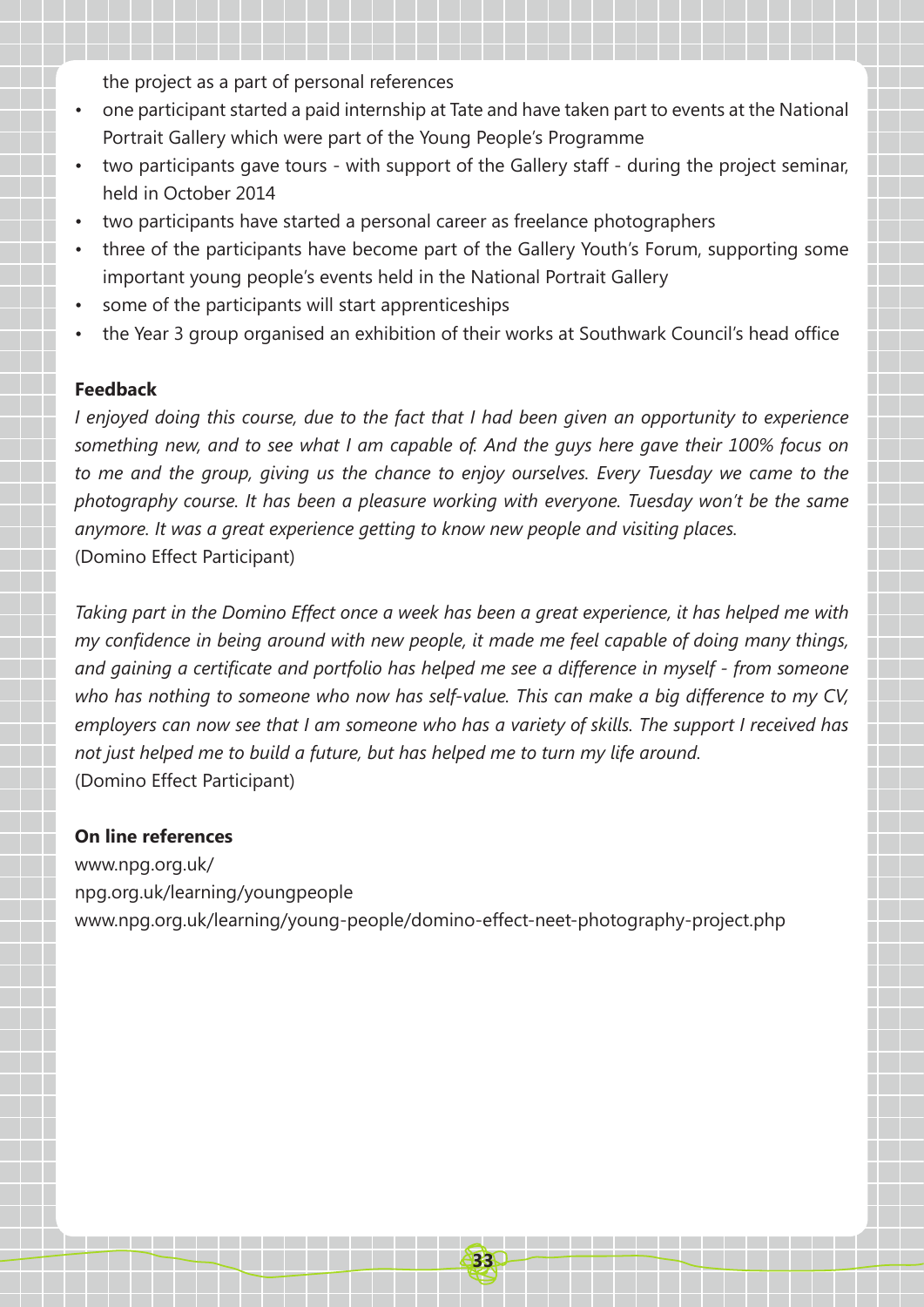#### **CASE STUDY #3**

# **Communicating the museum: innovation, accessibility, creativity MUSEO TATTILE STATALE OMERO, Ancona (IT)**

#### **Foreword**

This case study was chosen because of its strict bonds with EU policies (Youth Guarantee in particular) and because of the italian situation related to this theme. As it is well known, this phenomenon in Italy is particularly acute, with the diffused consequence of NEETs still living with their parents. The Eurofound research<sup>54</sup> highlights that on a general level, in Italy being NEET tends to be a persistent phenomenon, especially for young people aged 20-24 and young adults aged 25-29. Finally, this project can be considered as a good example of a museum engaged in providing career opportunities for young people who are in the NEET status.

#### **Background and general context**

The Museo Tattile Statale Omero was created to fill this gap in the range of cultural services for the nonsighted, and also to offer an innovative space where artistic perception passes through multisensory, rather than just visual, stimuli. Starting from the Italian Union of Blind's idea, it was created as a museum for visually handicapped people and it was founded in 1993 by the Ancona City Council with the aid of a grant from The Marches Regional Council, It become a State Museum in 1999 when it was recognized by the Italian Parliament in law no. 452 from 25th November 1999, which confirmed its unique status as national tactile museum, due to its specificity in the country. The aims of the Museum, as set out in Article 2 of that law, are to "promote the cultural growth and integration of the visually handicapped and to widen their knowledge of reality". However, from a general point, of view the Museo Omero whises to be a productive cultural space for every kind of public and offers a structure equipped with variable exhibition paths, which can be adapted to the needs of any visitor. In the summer of 2012, the museum began to move into its new premises in the Mole Vanvitelliana, Ancona.

The creation of the new Museo Omero at the Mole is a long job and is still in progress. The aim is to create an innovative, multi-sensory, technologically-advanced exhibition area, spread over 3000 sq m for a total of about 300 works. The collection is fully accessible and can be enjoyed through touch. It provides an overview of the plastic and sculptural arts of all periods and includes descriptions in Braille and in large black print. It features true copies, in plaster or resin, of famous sculptures from Classical Greece up to the early twentieth century.

The museum's educational services are fully accessible to blind or partially-sighted visitors as well as to the disabled in general. Access to these services is free of charge and addressed also to adults, in order to promote lifelong learning and to ensure equal opportunities for cultural growth and social integration. The Institution is hosting volunteers of the regional, national and European civil service, as well as trainees from the university and adult volunteers, training them in the field of accessibility to cultural heritage. The Museo Tattile Statale Omero has worked with Volunteers from the Civilian Service in Italy since 2004, attracting young people from all

54 Eurofound (2012), *NEETs – Young people not in employment, education or training: Characteristics, costs and policy responses in Europe*, Publications Office of the European Union, Luxembourg, p. 36-37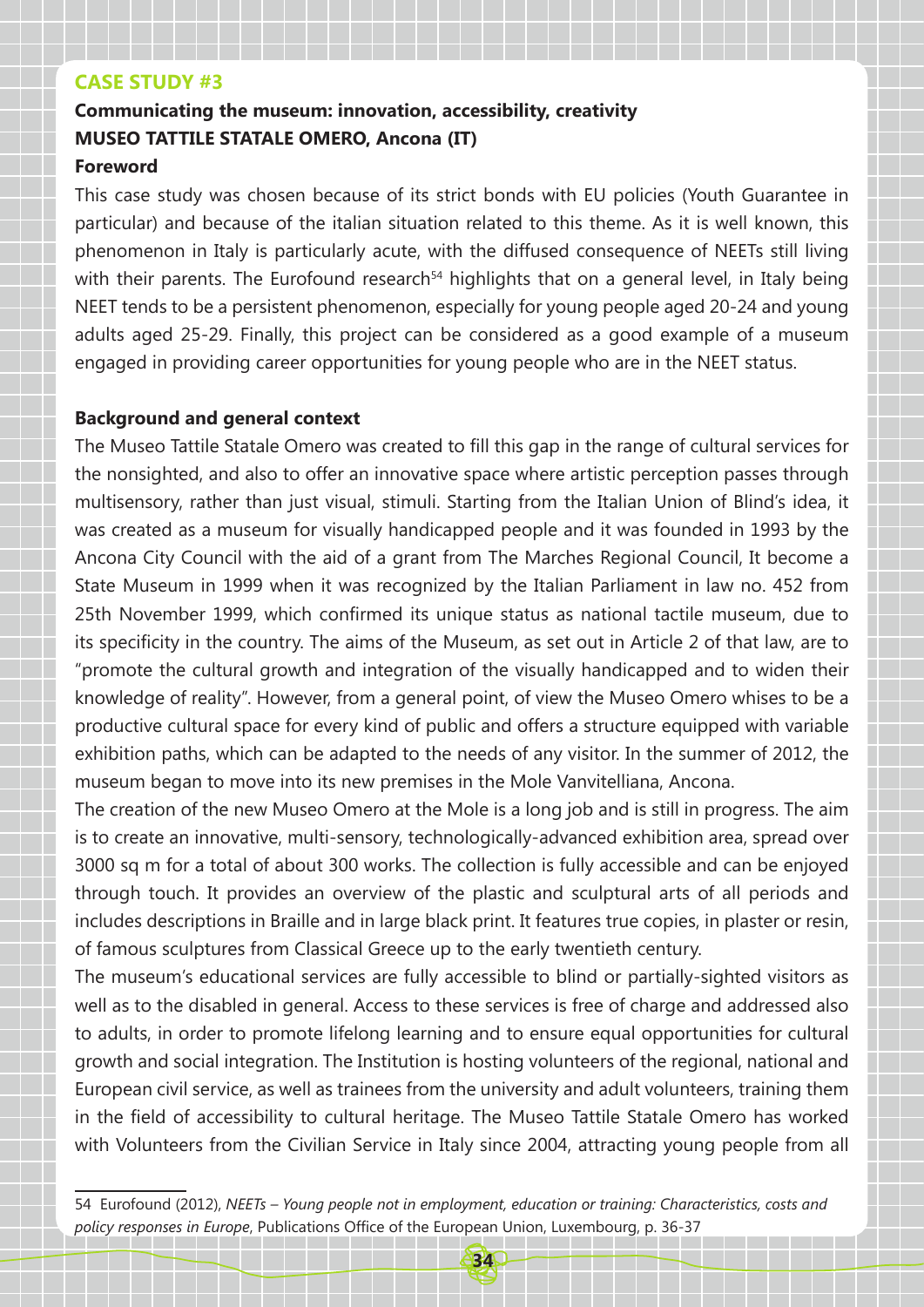over the country. As a matter of fact, the cultural accessibility sector is highly specific and so the catchment area is very large, with volunteers arriving from all over Italy and from abroad to take part in projects based on activities designed to promote a barrier-free enjoyment of culture that will necessarily encourage the integration of the visually impaired.

The *Communicating the museum: innovation, accessibility, creativity project* starts from these premises and is strictly related to the still-in-progress move of the Museo Tattile Statale Omero in a totally renewed context.

### **Target**

Young people aged 18 to 28 years living in Italy in a NEET status, with a special attention to people with sensory disabilities, in particular visual ones. Participants had to join the Youth Guarantee.

# **Goals**

- increasing personal civic awareness through an active experience within a communication and cultural education project
- acquiring specific competences related to the Museum's mission such as: accessible promotion and communication, art education skills, welcoming disabled people and the general public, events organisation and management
- acquiring key competences such as listening, analysing, communicating, proposing and managing new activities, adapting to different context - even unexpected situations -, being independent, brainstorming and team working skills
- improvement and further development of the services for the public through natural communication processes
- proving and improvement of the textual communication processes in loco (captions, didactics and display panels and publications) and outdoor (advertising and communication actions through traditional media)
- updating and upgrading the ICT processes on site (computer media and multimedia aids to the museum tour) and off site (internet and digital environment).

# **Description of the project**

The *Communicating the museum: innovation, accessibility* project is a result of museums' joining in the Civilian Service Public Competition issued by the Marche Region. The initiative is still ongoing: four young participants were selected at the end of March 2015 and will start their experience at the Museum on May 2015 until April 2016 (total: 12 months). As expected by the notice, the volunteers involved in the Civilian Service are entitled to a monthly allowance.

The main activity of the project is to look after the communication strategies and actions of the Museo Omero activities, referring to on-site and off-site information and including the relation with the territory and the engagement of the public in order to highlight the Museum's external activities. Museums are evolving from places of conservation to communications environments of cultural heritage, also because of the new technologies.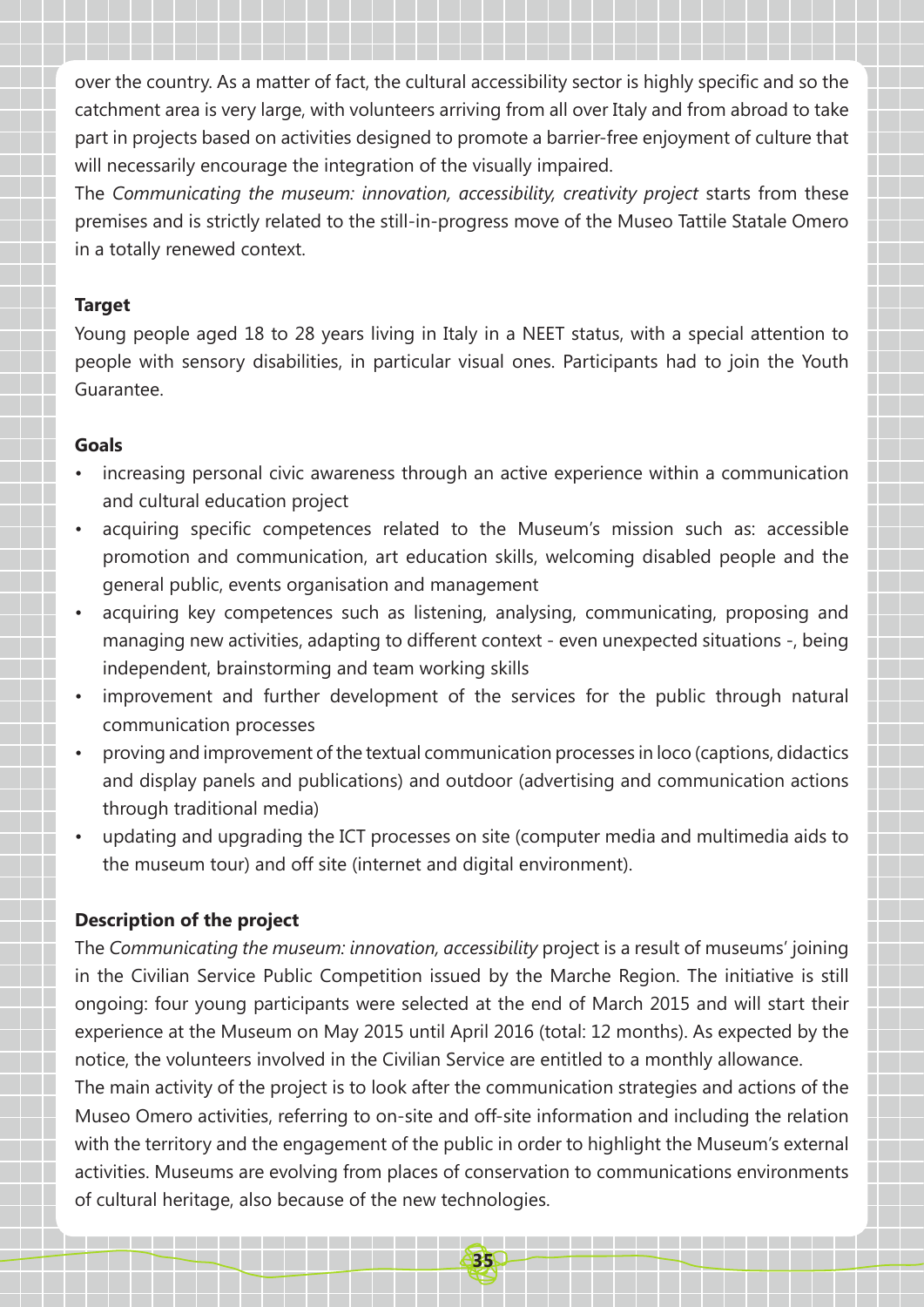The interaction between real and virtual features, direct and remote, and the role of digital environments have extended the concept of public also as potential users of the Internet. Therefore the Museo Omero also wants to take the role of a communicating Institution, addressing visitors as important mediator of social and cultural values with particular attention to people with special needs, especially with visual disabilities.

Young people participating to the project will help to reach this goal, giving their active contribution for the accomplishment of a complex strategy of communication, which has to be accessible to everyone and bearer of fundamental values such as social inclusion and culture of diversity. At the end of the project, the Museo Omero and I.Ri.Fo.R. - Institution for Research, Training and Rehabilitation for the Blind People - ONLUS Marche will issue a certificate that sums up the professional and key competences acquired by the participants.

During the 12 months of engagement the participants will be provided with an intensive training (110 hours). Lead mostly by Museum staff and experts, lessons are characterized by an interactive approach to ensure the greatest possible involvement: non formal learning, problem based learning, role playing, group discussions, individual exercises allowing the step-by-step acquisition of important skills useful to the accomplishment of their tasks within the Museum. Training activities lead also to a better awareness of the context in which young participants are asked to work. Starting from the knowledge of the Museum's mission and cultural heritage, some of the main topics are:

- Senses specific functions and features, with a particular focus on the sense of touch. From the tactile exploration process to the tactile imagination development. Approach to art through drawings in relief, bas-relief and sculpture designed for visual handicapped people: problems and possibilities; Exercise on the mobility of the blind through the vicarious senses.
- Aesthetic education for the visually impaired. Cultural rights and access to the museum heritage for people with visual impairment. The main national and international experiences in the field of accessibility to the museum heritage and artistic - aesthetic education for the visually impaired. The tactile image as an instrument of knowledge and emotion. Aids for the drawing in relief. Art education as a tool for cultural and social integration.
- Institutions and main services for the visually impaired. The Italian Blind and Visually Impaired non-profit organisation: structure, activities and membership press. Braille printers and their use. eVALUES and library telematics; ICT aids and web sites accessibility for the visually impaired.
- Accessiblity and communication. Essential notions of the e-accessibility. Accessible museum website and vocal website. Newsletters and mailing lists. Social network. Relations with editorial web of organizations, institutions, online newspapers. Managing photos and videos. Braille and audio information; Information in large type; Technologies and tools for the blind and visually impaired; Textual and digital information on site at the Museum
- The Braille system: Historic and social value of the Braille system invention. Structure of Braille alphabet and tactile approach. Practical exercises of reading and writing.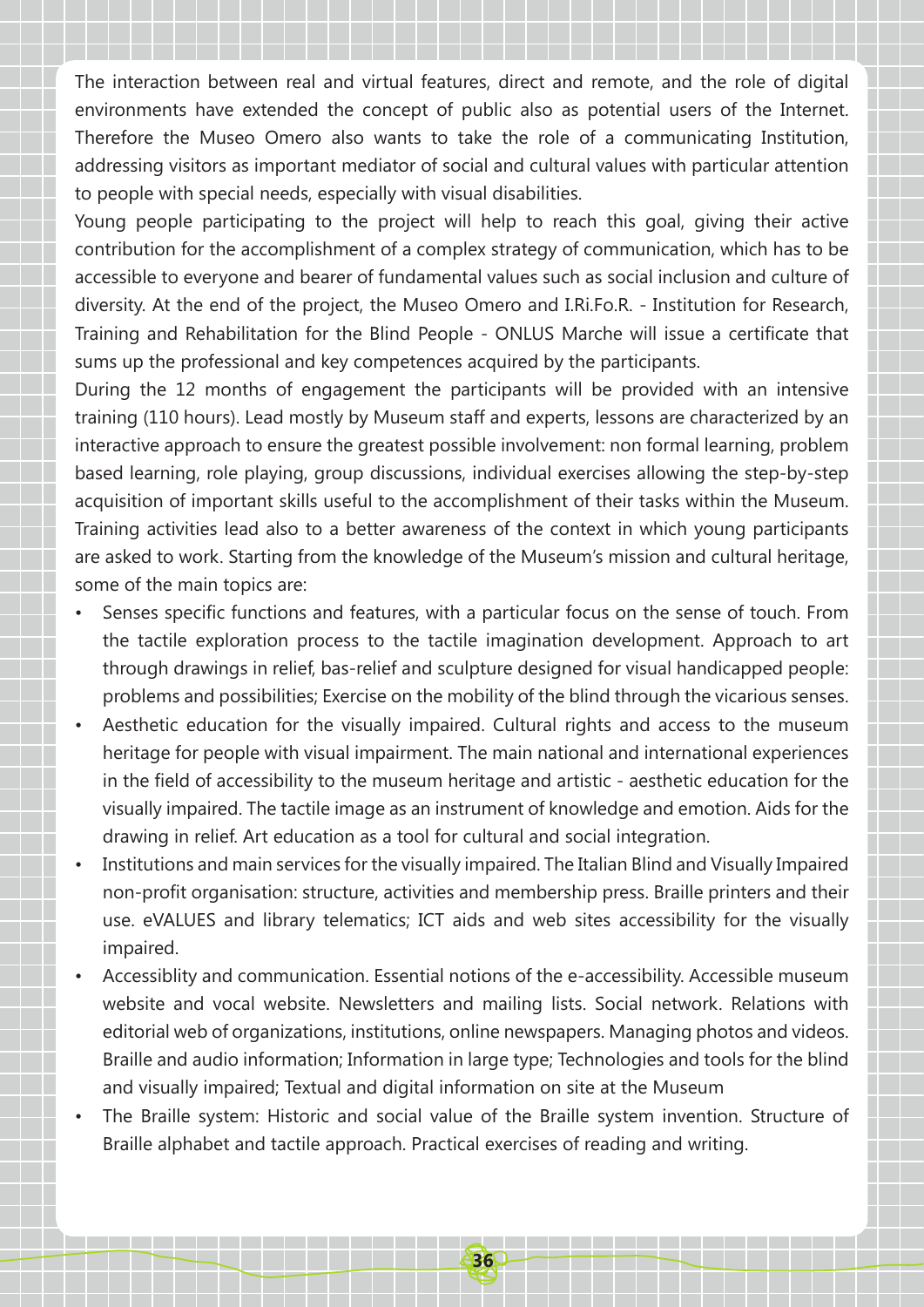#### **Expected Outcomes**

As previously written, the project is still in progress and the four participants will start their experience at the Museo Omero on May 2015.

It is therefore at the present only possible to define the expected results, that will be evaluated through specific indicators - each for every result.

The project hopefully lead to:

- acquirement of specific and key competences. Indicators: specific training involvement, qualifying work activities carried out during the project
- increase of the public and enhancement of visitors satisfaction. Indicators: numerical data of entrances to the museum, surveys/questionnaires of public satisfaction, self-evaluation of the operator
- improvement of the textual communications accessibility and the presence of new publics at the Museum. Indicators: numerical data of public participation, visitors' satisfaction questionnaires
- improvement of the accessibility to the museum, full accessibility of network communication by computer. Indicators: number of visitors to the museum and on the network, visitor satisfaction surveys.

**37**

#### **On line references**

www.museoomero.it/ http://www.museoomero.it/main?p=attivita\_garanzia\_giovani&idLang=3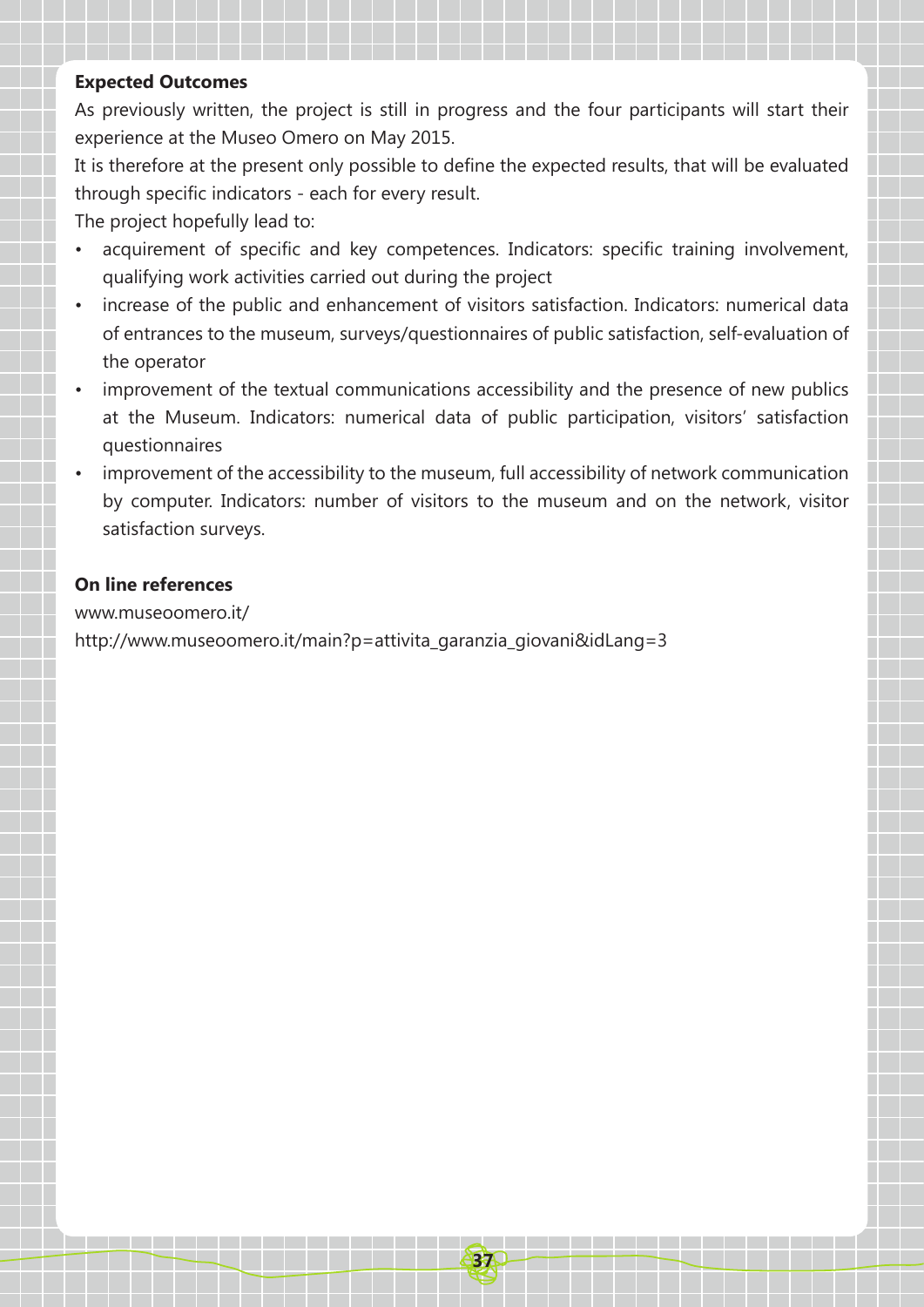# **Section 4 LEARNING IN MUSEUMS AND ACCESSIBILITY**

#### **Europe 2020 references**

As regard this topic, it is necessary to mention the EU strategy *Disability Action Plan* (2003-2010)<sup>55</sup>, which had as priorities employment (2003-2005), active inclusion (2006-2007) and accessibility (2008-2009) with the aim to face problems such as low educational levels and discrimination in employment. To deepen the actions planned in the *Disability Action Plan*, in 2010 the EU Commission proposed the *European Disability Strategy 2010-2020*56, which is focused on removing the most possible barriers to promote the full economic and social participation of people with disabilities. The strategy is parallel to *Europe 2020*, also because the economic crisis in 2008 had a more severe impact on people with disabilities than non-disabled people in various scopes.

The main aim is to gradually improve regulatory frameworks in order to better reflect the need of disabled people, also in terms of service development and social inclusion. To reach its goals, the *European Disability Strategy* is using all the tools and the initiatives established by *Europe 2020*.

The Commission identified 8 main transversal areas to be developed through key actions. Although all the 8 areas are interrelated, the most relevant for the purposes of this study are:

- **Accessibility** ensuring accessibility to goods, services including public services and assistive devices for people with disabilities. Among the key actions: to optimize the accessibility of the built environment, transport and ICT in line with the Digital Agenda and Innovation Union flagships. It will also foster an EU-wide market for assistive technology
- **Participation** which means enabling disabled persons to enjoy all the benefits of EU citizenship, removing administrative and attitudinal barriers to full and equal participation, providing quality community-based services and including access to personal assistance. Among the key actions: improve the accessibility of sports, leisure, cultural and recreational organisations, activities, events, venues, goods and services including audiovisual ones; promote participation to sports events and the organisation of disability-specific ones; explore ways of facilitating the use of sign language and Braille in dealing with the EU institutions; address accessibility to voting in order to facilitate the exercise of EU citizens' electoral rights; foster the cross-border transfer of copyright works in accessible format; promote use of the scope for exceptions provided by the Directive on copyright
- **Equality** promoting the equal treatment of people with disabilities both by providing protection from discrimination, and by implementing an active policy to combat discrimination and promote equal opportunities in EU policies
- **Employment** to enable many more disabled people to earn their living on the open labour market. The Strategy pays particular attention to young people with disabilities in their transition from education to employment. It will address intra-job mobility on the open labour market and in sheltered workshops, through information exchange and mutual learning
- **• Education and training** promoting inclusive education and lifelong learning in order to improve

**38**

56 COM(2010) 636 final

<sup>55</sup> COM/2003/0650 final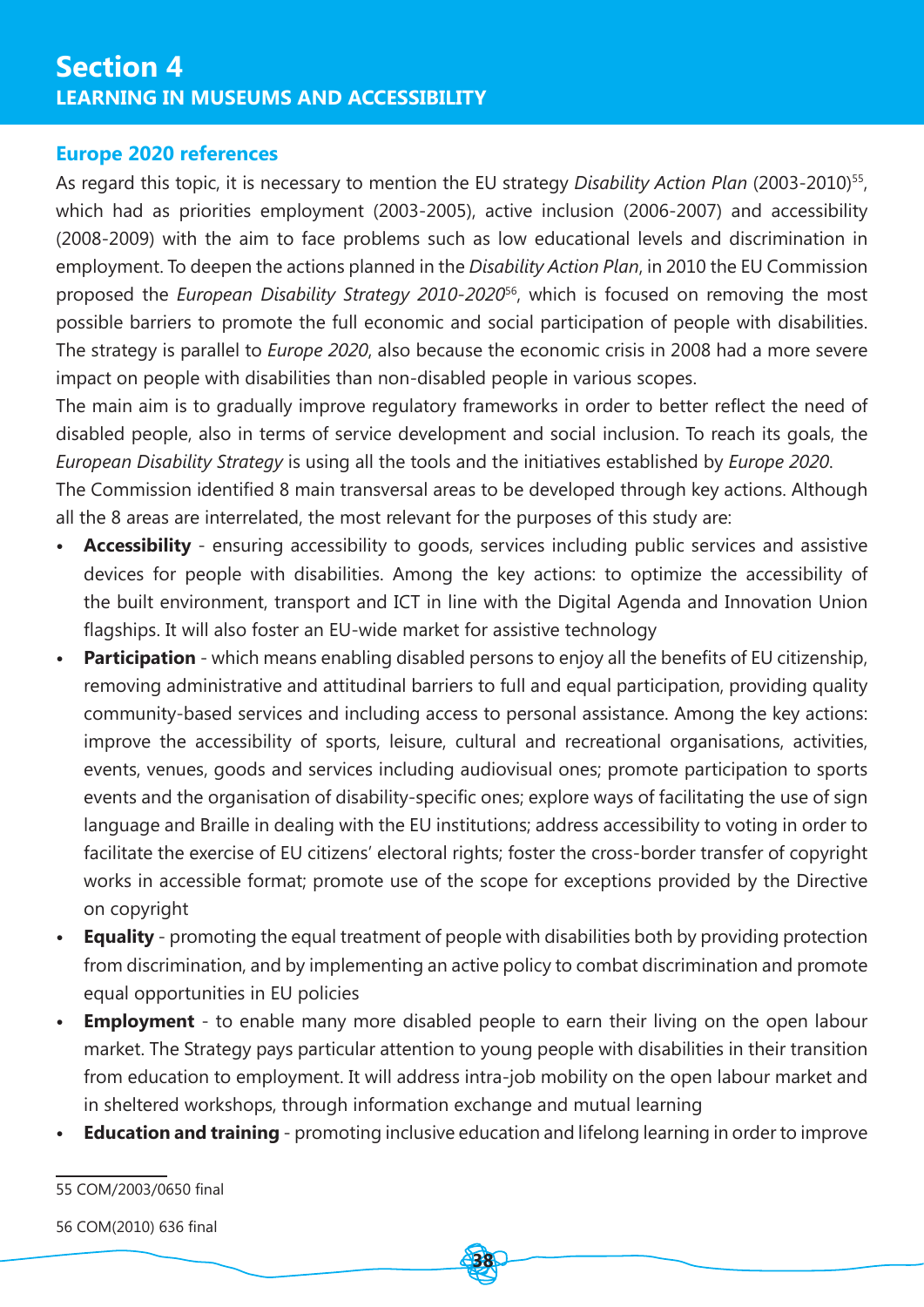• knowledge on educational levels and opportunities for pupils and young people with disabilities, also with the support of the strategic framework for European cooperation in education and training (ET 2020). These goals will be reached by facilitating information advice and guidance on EU and national level and enhancing participation in the Lifelong Learning Programme and the Youth in Action Programme. Further foreseen actions are an early identification of special educational needs and the provision of an appropriate training and support for professional working at all levels of education

**Social protection** - enable disabled people to be able to benefit from social protection systems, poverty reduction programmes, disability-related assistance, public housing programmes and other enabling services, as well as retirement and benefit programmes. The Commission pays attention to these issues through the European Platform against Poverty.

# **Background**

As stated in the *European Disability Strategy*, "in 2010 in the 16-19 age group the rate of nonparticipation in education is 37% for considerably restricted people, and 25% for those restricted to some extent, against 17% for those not restricted." Since the Strategy's establishment, many studies and analysis of data were made in order to evaluate progresses or difficulties. In order to analise data and establish indicators, Eurostat gives these two "main" definitions of disability:

"Definition 1: People having a basic activity difficulty (such as sight, hearing, walking, communicating);

"Definition 2: People limited in work activity because of a longstanding health problem and/or a basic activity difficulty (LHPAD)."<sup>57</sup>

The latest data from Eurostat shows that disabled people leave education and training earlier that non-disabled ones<sup>58</sup>, in particular, about one person with basic difficulties out of four in the EU compared with 12% of people without difficulties. At national level the situation varies from the lowest percentage in Sweden (11%) to the highest in Turkey and Bulgaria (more than 60%).

The high rates of early education and school leavers among young disabled could be related to accessibility and problem with the provision of suitable programmes, in terms of methods and instruments which do not meet the abilities of young disabled.

The European need of raising awareness regard accessibility in education is witnessed by the international dissemination Conference for the ICT for *Information Accessibility in Learning* (ICT4IAL) project, which will take place in Riga on 27–28 May 2015. The conference will present the ICT4IAL Guidelines, as the result of two years of research and activities. The Guidelines will be very useful as tools which will help to create accessible materials related to learning processes.

Considering the Definition 2, the rate of early leavers from education is again much higher for disabled people than for non-disabled ones, 31,5% compared with 12%. Also in this case the gap between these two groups is different from one country to another, from the lowest ones in Finland,

**39**

57 ec.europa.eu/eurostat/statistics-explained/index.php/Disability\_statistics\_-\_access\_to\_education\_and\_training

58 ec.europa.eu/eurostat/statistics-explained/index.php/Disability\_statistics\_-\_access\_to\_education\_and\_training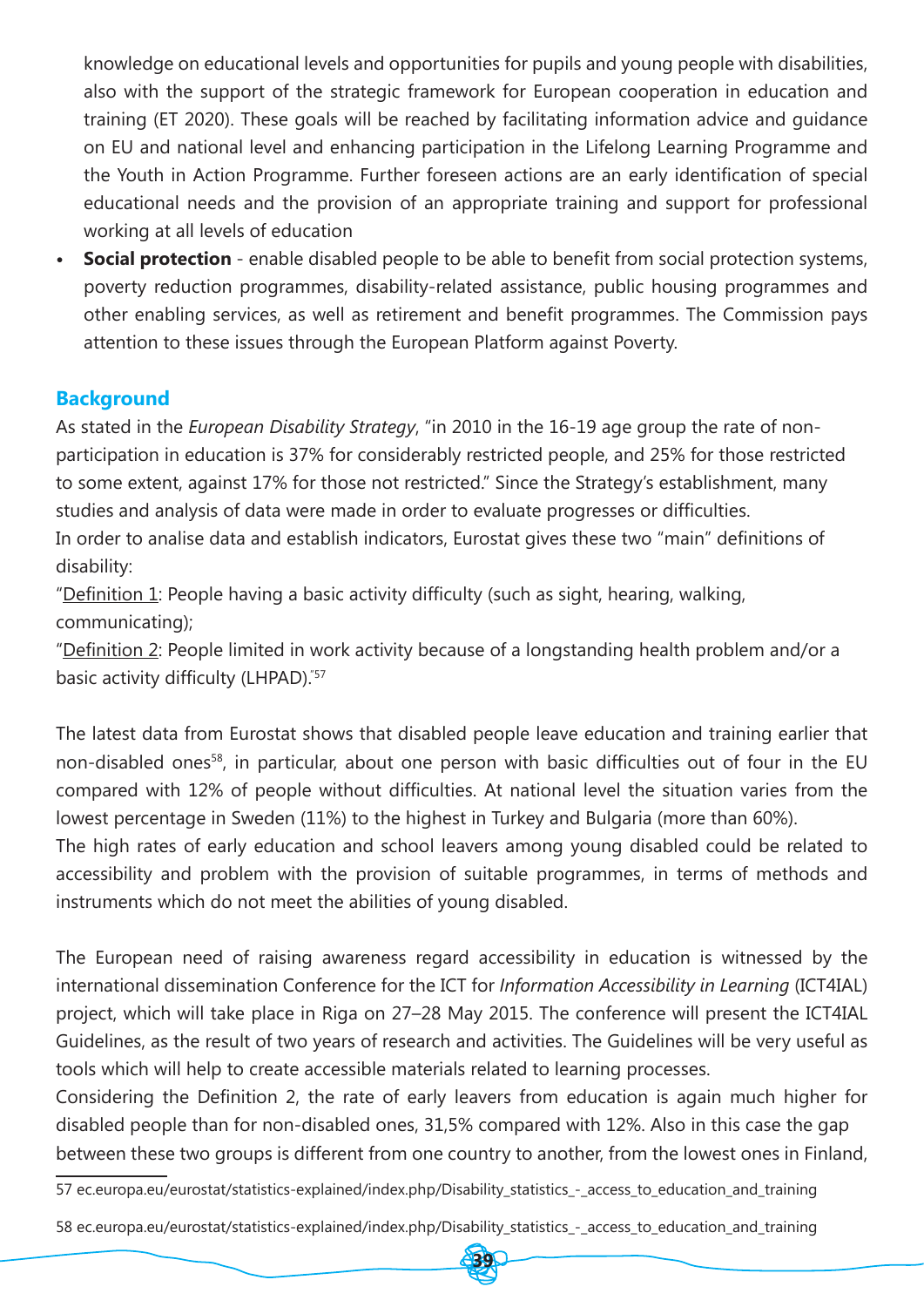Sweden and Switzerland to the highest one in Romania.

On 2nd December 2014, one day before the *International Day of Persons with Disabilities* - which falls each year on 3rd December - Eurostat, the statistical office of theEuropean Union has issued a press release about the actual life conditions of disabled people in the EU59.

From a general point of view, in the EU about 44 million people aged 15 to 64 have some kind of disability, which prevents them from participating in equal conditions to than others in the economic, cultural and social life of their communities. In 2011 less than one person with disabilities on two between 15 and 64 are in employment (47.3%) and in 2013 almost a third of people with disabilities aged 16 and over were at risk of poverty and social exclusion (29, 9%). But above all, in all EU countries the condition of people with disabilities is less favourable than that of the rest of the population. This issue is referred to all three analyzed indicators: employment, lifelong learning, risk of poverty and social exclusion. Fortunately, some positive changes happened in 2011, such as almost similar rates in participation to lifelong learning for disabled and non-disabled people in Sweden, France, Italy, Ireland and Greece<sup>60</sup>.

According to the latest data from Eurostat "in 2011, 30.7 % of people aged 15-34 having a basic activity difficulty were neither in employment nor in any education or training in the EU-28. This is 15 percentage points higher than those in this age group without basic activity difficulty. The gap was much more marked (25 percentage points) for people with limitations in work caused by a longstanding health problems (40.4 % and 15.4 % respectively)."<sup>61</sup>

This situation - especially referring to young people with disabilities - leads to some worrying consequences such as having a lower level of education, exclusion - partial or total - from society's cultural life - especially after the end of school studies - and greater risks to become NEETs or to stay in a NEET status for a long time.

# **FOCUS: "Special Needs"**

Under the "umbrella" word "access" are placed many different meanings.

The same is for "disadvantage".

As it is well known, these are multifaceted concepts with multifaceted consequences related to them. It is possible to consider "access" and "disadvantage" as two useful benchmarks to investigate the engagement rate - due to access - and the exclusion rate - due to disadvantage - in and/or from a society. Obviously, this "picture" is not so simple. Many different nuances are positioned between these two words and many other factors - at cultural, social, economic levels, for instance - play a role. The situation becomes much more complicated if related to disability, which is a multifaceted concept too. The United Nations Convention on the Rights of Persons with Disabilities (UN Convention) uses an open definition which says (Article 1): "Persons with disabilities include those who have long-term physical, mental, intellectual or sensory impairments which in interaction with various barriers may

<sup>59</sup> ec.europa.eu/eurostat/documents/2995521/6181592/3-02122014-BP-EN.pdf/aefdf716-f420-448f-8cba 893e90e6b460

<sup>60</sup> For more information see other Eurostat Statistics explained articles such as *Disability statistics - Labour market access, Disability statistics - Access to education and training and Disability statistics - Poverty and income inequalities*. Available on the Eurostat website ec.europa.eu/eurostat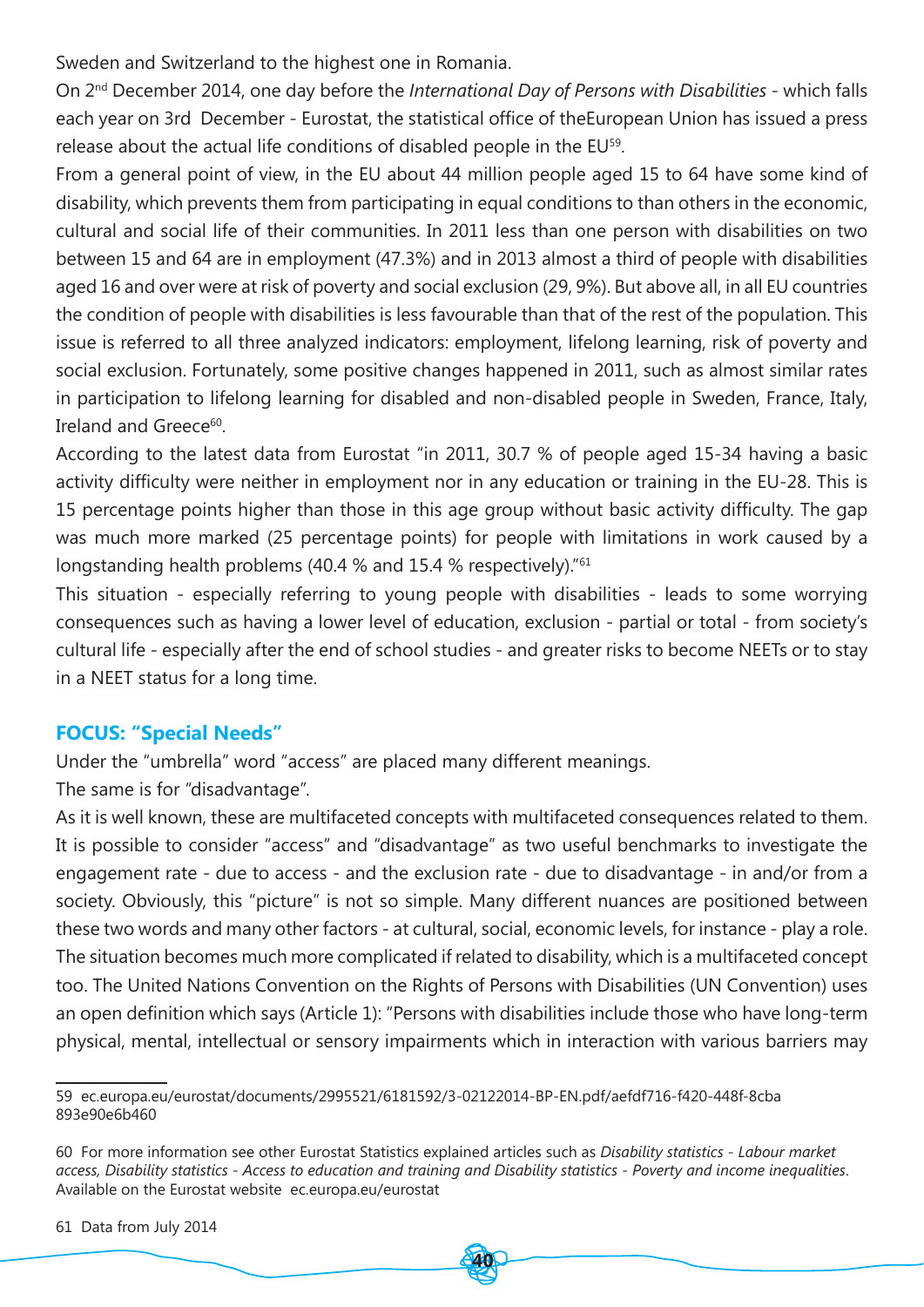hinder their full and effective participation in society on an equal basis with others."<sup>62</sup>

According to the UN Convention it is possible to say that disability is an "evolving concept" and a result "from the interaction between persons with impairments and attitudinal and environmental barriers that hinders their full and effective participation in society on an equal basis with others".

So, the same concept of "disability" has multiple faces, diverse nuances and very wide scopes , which could been summarized with the words "special needs".

This means two simultaneous actions: identifying the needs and finding ways to fill them. Approaches to this issue have been divided in 2 main trends:

- the *medical* model of disability
- the *social* model of disability

The focus of the medical model of disability are the person's functional limitations (impairments) which are considered as the cause of any disadvantages experienced. It is possible to limit these disadvantages only by treatment or cure. Nowadays this model is considered outdated.

On the opposite, the social model focuses on disability, considered as disabling barriers. According to this approach, the focus become external factors, related to environmental, social and behavioural barriers rather than the individual's lack of abilities. Disability is caused by the loss - or limitation of opportunities as a result of some kind of discrimination. It is possible to solve or to limit these disadvantages through the removal of the disabling barriers at all levels.

"Suddenly what I had always known, deep down, was confirmed. It wasn't my body that was responsible for all my difficulties, it was external factors, the barriers constructed by the society in which I live. I was being disabled - my capabilities and opportunities were being restricted - by prejudice, discrimination, inaccessible environments and inadequate support. Even more important, if all the problems had been created by society, then surely society could un-create them. Revolutionary!"<sup>63</sup>

The common adoption of social model of disability encourages society to be more inclusive, and changed the meaning itself of *needs*, shifting the attention to possible social changes and to accessibility as a precondition for participation in society and in the economy.

It is important to notice that looking into these issues is a very complicated process for many reasons such as the diverse kind of disabilities – physical, cognitive, psychical or mental, etc. -, the differences among an acquired or congenital disability - especially at an individual level - the "dynamic" way in which disability is represented and approached, which concerns political, social and cultural issues that influence attitudes and prejudices of non-disabled people.

Thanks to the social model, most recent researches are trying to take into account all these factors, by shifting from considering the role of the external world to the internal emotional life of individuals and vice versa. The general trend seems to be going towards the definition of wide frameworks which could be suitable to specific needs in terms of educational and learning styles, self-determination opportunities, technology development - especially in terms of aids and devices.

<sup>63</sup> L. Crow, *Including All of Our Lives: Renewing the social model of disability*, 1992 in 'Exploring the Divide', edited by Colin Barnes and Geof Mercer, Leeds: The Disability Press, 1996, pp. 55 – 72 disability-studies.leeds.ac.uk/files/library/Crow-exploring-the-divide-ch4.pdf



<sup>62</sup> *Convention on the Rights of Persons with Disabilities* available on www.un.org/disabilities/default.asp?id=150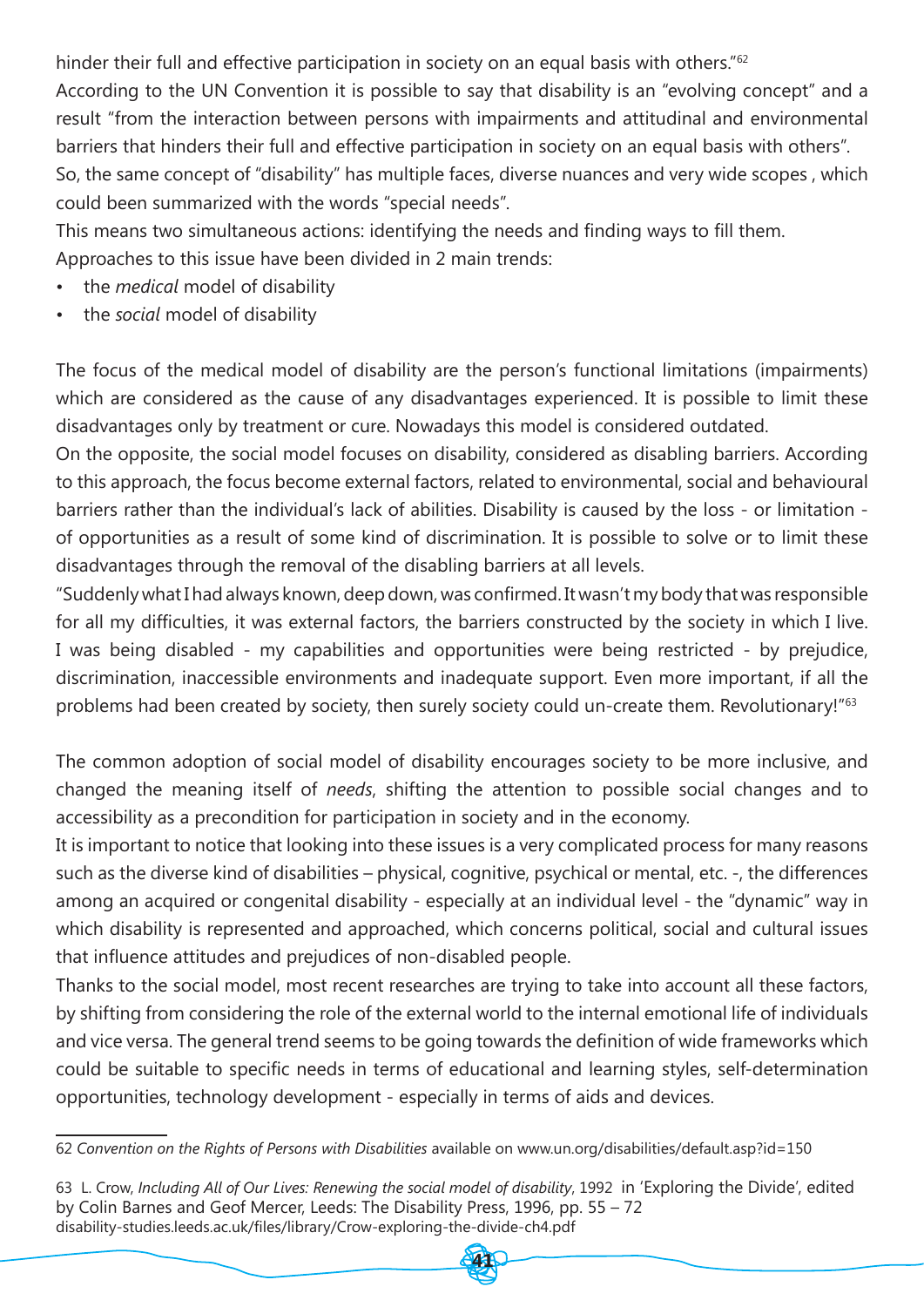Of course the life-conditions for disabled people are much better today than in the past, but maybe it is not enough to talk about them or to advance with technological research. What is needed deals also with equality issues (Schianchi 2009).

An important contribution in this scope is the anthropological concept of "liminality" applied to physical disability and introduced by the anthropologist Robert F. Murphy.

In his publication "The body silent" (1987)<sup>64</sup>, the author makes a self-study on his own experience of acquired disability and argues that people with impairments are in a middle zone, in a transitional area between isolation and emergency, which he defines as "Social Liminality". Disabled people do not have (or have lost) the "normal" status, but they are not strangers to the world; they are not perfectly healthy, but not sick either; not dead but not an active part of the society either; neither socially alive/active, nor socially removed, not completely rejected and not fully accepted either.

This issue has direct effects in everyday life in terms of discrimination, lack (or loss) of independence, social and sentimental relations - the feeling of being a burden to others, the idea of being punished, the development of a sense of guilt - which is often felt by the family - the shame in front of "the others". Everyone and the society as a whole is involved in the processes he describes.

If liminality means being "in between", also youth in general could be considered as a "liminal condition": no longer a child but not yet an adult. The scenario becomes much more complicated if we consider a young disabled person.

One of the most delicate periods in young people's lives is the transition to adulthood - at identity level - and the transition from compulsory school education to early adult life – on a social level. This is true both for non-disabled teenagers and for disabled young people. One of the differences is that young people with disabilities are not always supported to think of themselves as persons who could play an effective role in society or even be a resource for the society in which they live; this might be a direct consequence of the "Social Liminality" described by Robert F. Murphy.

This attitude could lead to an higher risk of early school leaving and education and training disengagement by disabled young people. As written earlier, the under-achievement of educational qualification is an important risk-factor in terms of cultural engagement, job aspirations and future career opportunities.

In her study *The education and employment of disabled young people. Frustrated ambition* (2005), reasearcher Tania Burchardt shows similarities and differences between aspirations and future outcomes of non-disabled and disabled people - excluding those with learning difficulties -, by looking also in the past decades. Among the findings, she wrote that "as far as we can tell, the aspirations of disabled and non-disabled teenagers have converged since the1970s. We can speculate that this convergence has come about through a higher proportion of disabled children being educated in mainstream schools, through comprehensive education in general, or indeed through more positive role models of disabled people in society at large."<sup>65</sup>

<sup>64</sup> R. F. Murphy, *The body silent* (first published in 1987) Norton 2001

<sup>65</sup> T. Burchardt, *The education and employment of disabled young people Frustrated ambition*, London School of Economics and Political Science, published for the Joseph Rowntree Foundation by The Policy Press Bristol, London, 2005 available on www.jrf.org.uk/sites/files/jrf/1861348363.pdf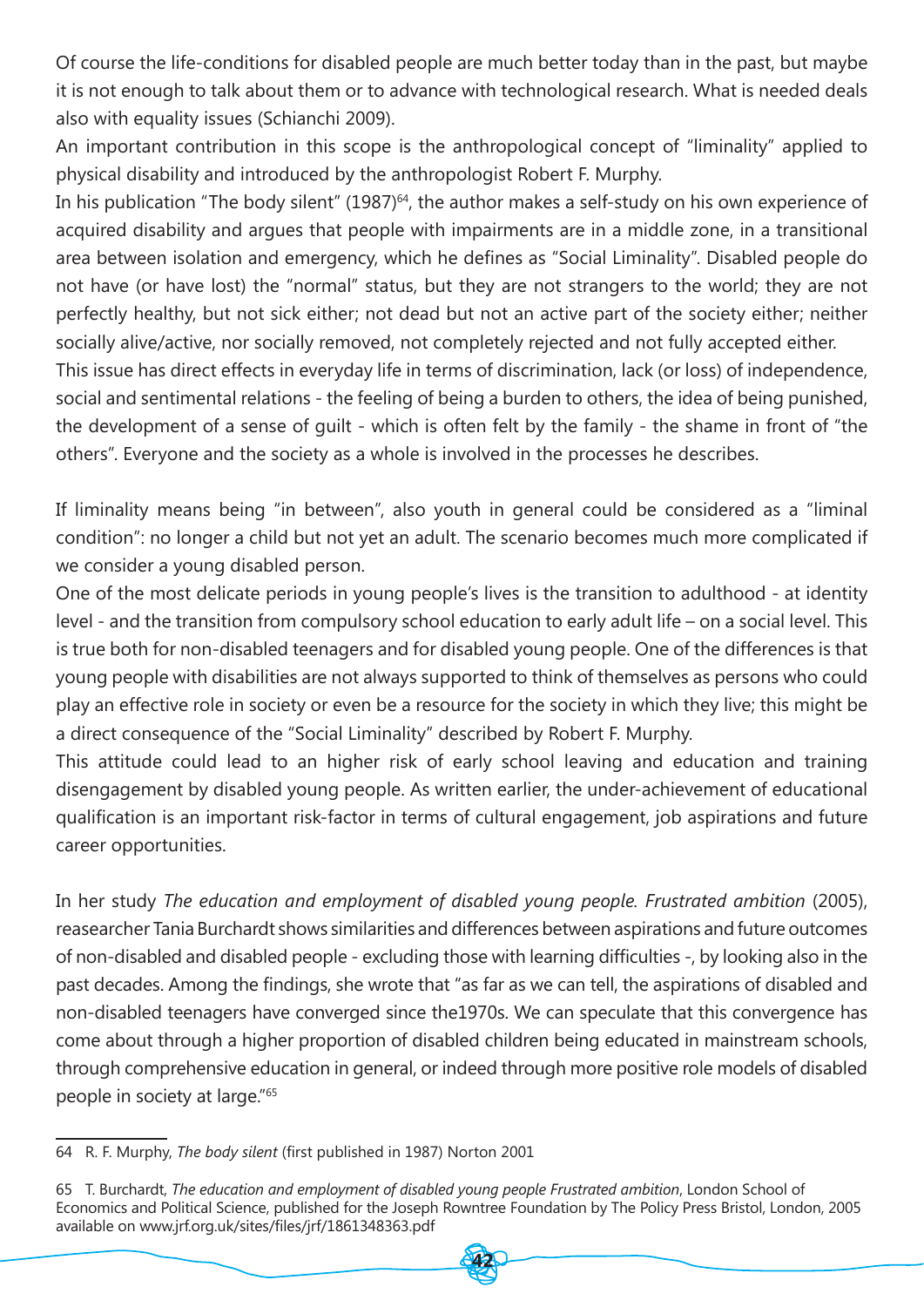Nonetheless, although these positive changes, Burchardt's study shows that the educational and employment outcomes - for disabled and non-disabled young adults - are different. In general disabled young adults have:

- "lower educational qualifications
- higher rates and durations of unemployment
- lower pay (even after controlling for educational qualifications)
- lower-status"

So, if "their aspirations as teenagers were similar [for disabled and non-disabled young people], their outcomes in early adulthood diverge" and "the discouraging aspect of these results is that high aspirations with relatively low chances of fulfilment are arguably the worst possible combination."<sup>66</sup> Probably this disadvantaged situation is the consequence of a direct or indirect discrimination.

Burchardt's study could be considered as a starting point for further reflections which go beyond the purposes of this report, but are not less important. It leads us to consider the importance to provide aspiring role models for young disabled people. Furthermore if it is essential to foster further strategies aimed at gain recognition of disabled young people's potential and value - from a collective and individual point of view - it is also urgent to strengthen the present strategies which are trying to make these aspirations real possibilities.

### **Museums' answers**

Responding to their sole as social agencies, in the last years many museums enhanced their accessibility characteristics in terms of environmental changes/adjustments and learning strategies, taking into account the need to provide special educational needs.

From a general point of view, an interesting contribution is the list "Accessibility for under 100 dollars" drawn up in 2006 by the participants of the conference *Leadership Exchange in Arts and Disability*  (LEAD) and organized by the Kennedy Centre (US)<sup>67</sup> addressed to (and attended by) administrators and leaders in the arts and cultural institutions. The list contains 60 "low cost" suggestions to improve cultural institutions' accessibility. It faces a wide range of barriers, such as environmental, attitudinal or communicative.

From an ethical point of view, a common effort is the dissemination of the social model of disability as, if it has been adopted on an institutional level, many people still think at disability issues from the "medical" point of view.

For instance, in line with the UK *Equality Act* (2010), the British Museum further strengthened its strategies dedicated to "diversity" at all levels, as it demonstrated with the *Disability Equality Scheme*68. "The British Museum adopts the social model of disability in preference to the medical model which focuses primarily on the impairment. The social model, however, argues that less emphasis should

**43**

66 *Ibidem*

<sup>67</sup> See www.oregonartscommission.org/publications-and-resources/accessibility-under-100-dollars#sthash. GvW451Di.dpuf See also: www.kennedy-center.org/education/vsa/programs/

<sup>68</sup> available on www.britishmuseum.org/about\_us/management/equality\_act\_2010.aspx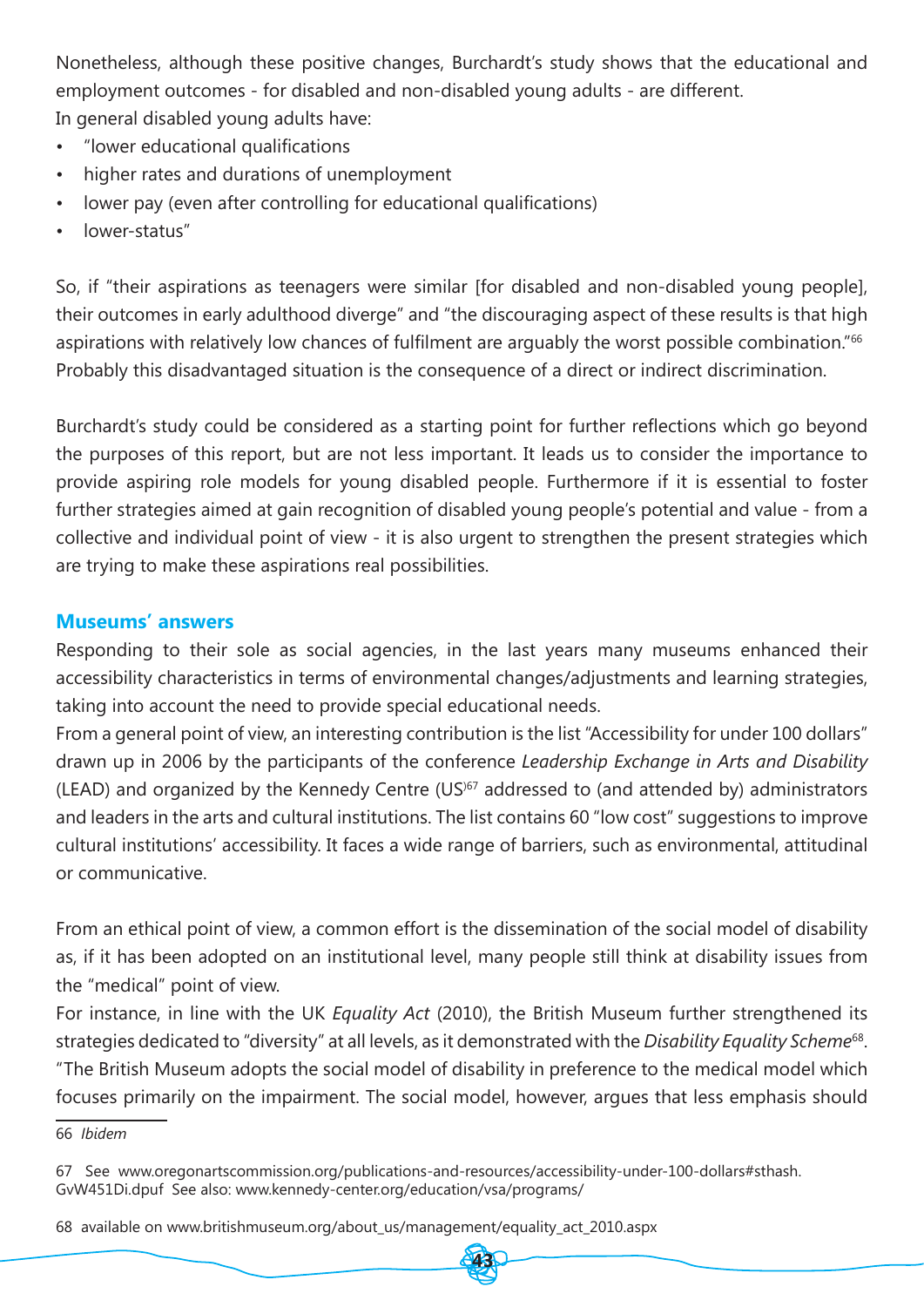be placed on the disability itself and more on addressing the physical, intellectual, sensory, cultural and attitudinal barriers to access and equality which are presented by the physical environment and culture in which disabled people live. With the lessening of these inequalities, it is argued, the challenges faced by disabled people will be significantly reduced."

The *Disability Equality Scheme* main goals could be useful to indentify the bechmarks in terms of museums' inclusive strategies:

- "To promote equality of opportunity between disabled persons and other persons
- To eliminate discrimination that is unlawful under the Act
- To eliminate harassment of disabled persons that is related to their disabilities
- To promote positive attitudes towards disabled persons
- To encourage participation by disabled persons in public life
- To take steps to take account of disabled persons' disabilities, even where that involves treating disabled persons more favourably than other persons"

The ways in which museums try to reach these goals vary depending on specific situations. However in the last years, many positive steps were made also because the benefits of the contact with cultural heritage are nowadays a matter of fact and regard all people, not only the disabled ones. One of the strongest effort to these issues comes from "*Meet me. The MoMA Alzherimer's project*"69. From 2007 to 2014 MoMA (US) provided a specific project for Alzheimer's patients, dedicated to the involvement of people affected by dementia and their families and care partners. The project allowed deep studies in this field. In particular it proved that the close contact with artworks and the experience in the museum:

- provide intellectual stimuli
- create meaningful connections between personal stories, memories and reality
- live meaningful experiences that encourage personal growth
- strengthen the relationship with the caregiver
- share a positive experience with other people who share the same disease

It is important to notice that many of the benefits written above could work also for people with other kinds of disabilities. In fact accessibility is not only a physical matter, such as environmental barriers that prevent the full enjoyment, but is also concerned with perception and cultural sensibility.

Apart from architectural adjustments - removal of architectural barriers -, the most diffused museums' strategies on accessibility and learning are referred to these scopes*:*

- *• tailored proposals* provision of special paths, which are designed in accordance with groups' specific needs, considering different learning styles; generally, the Education Team is available to meet group's representatives, before the activity, in order to design the tour in a more specific way. This service is particularly useful when addressed to visitors with developmental and learning disabilities, mental illness or with autism spectrum
- *• specific programmes* provision of programmed guided tours or workshops for groups composed of people with similar disabilities - such as for visitors who are deaf, or blind or partially sighted etc.

<sup>69</sup> http://www.moma.org/meetme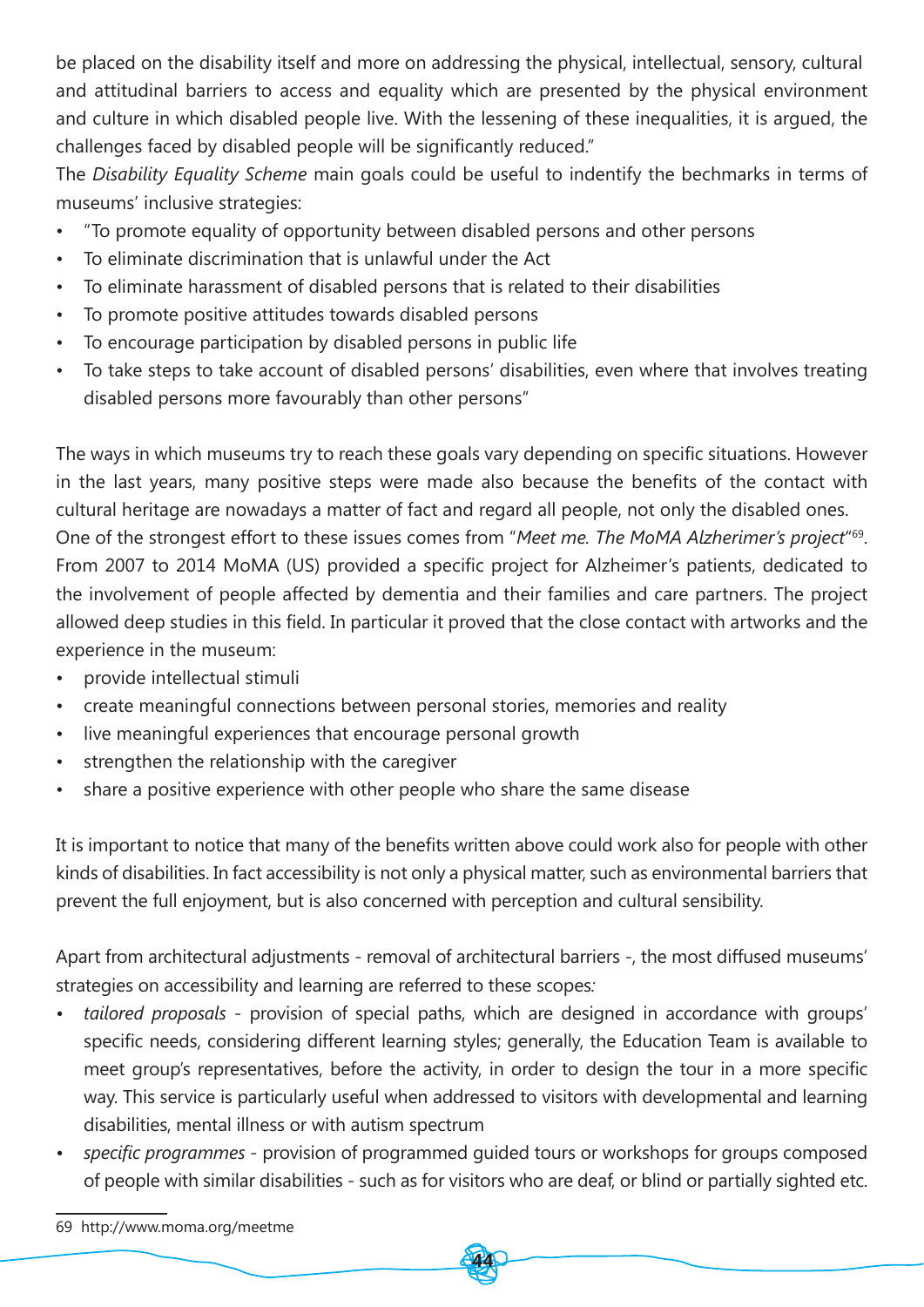- *• special tours* provision of non-conventional tours such as blinded tours -, dedicated not only to visitors with disabilities but also to non-disabled users; the specific aim of these services is also to promote cultural accessibility trough an empathetic approach which could be called "put yourself in the shoes of..."
- *• accessible materials* provision of materials, both on line and directly in the museum, aimed at encouraging people to visit the museum - in an autonomous way and with their own families/ care partners -, and supporting learning processes; these materials vary in accordance with the kind of disability

Of course these categories are not mutually exclusive and do overlap.

# **Possible recommendations**

Considering all these data and according to this topic it is possible to define 5 main goals on which Museums should focus:

- stressing the social value of a learning in terms of personal well-being, self-esteem, self-expression, active role in decision-making, sense of belonging, civic and social engagement
- developing an accessible environment at all levels, which is able to promote and support learning processes and different styles also by the use of tailored programmes and activities
- enabling young people to be aware of and realize their potential (acquired and/or acquirable skills)
- reaching and engaging wider audiences, especially young people who have a greater risk of social / educational exclusion
- promoting an education for diversity also among non-disabled visitors
- provide the appropriate training and support for professionals working in education for people with special needs

These goals can be reached through:

- a real and efficient "partnership policy", able to involve different organisations and institutions on the territory
- the provision of on line services and socially inclusive information strategies for people with some kind of disability or for people living in rural or isolated areas
- a particular attention to designing programmes and activities with an inclusive approach, also in terms of learning styles and contents adaptability
- the provision of community-based activities for people who can not reach the museum
- the professional development of museum staff's competences relating to disadvantaged youth's learning and involvement

# **Inspiring examples of good practice**

The **Balkan Network Museums**<sup>70</sup> (managed by the Cultural Heritage without Borders Foundation) and its Access Group – are carrying an interesting project about this topic. Funded by the US Embassy in Bosnia and Herzegovina and by the Stavros Niarchos Foundation, the "Disabled People in Museums" project is aimed at increasing accessibility in museums at local and regional levels,

70 www.bmuseums.net See also *Disabled people and museums in the Western Balkans,* pdf available on http://bmuseums.net/wp-content/uploads/2014/02/Niarchos.pdf

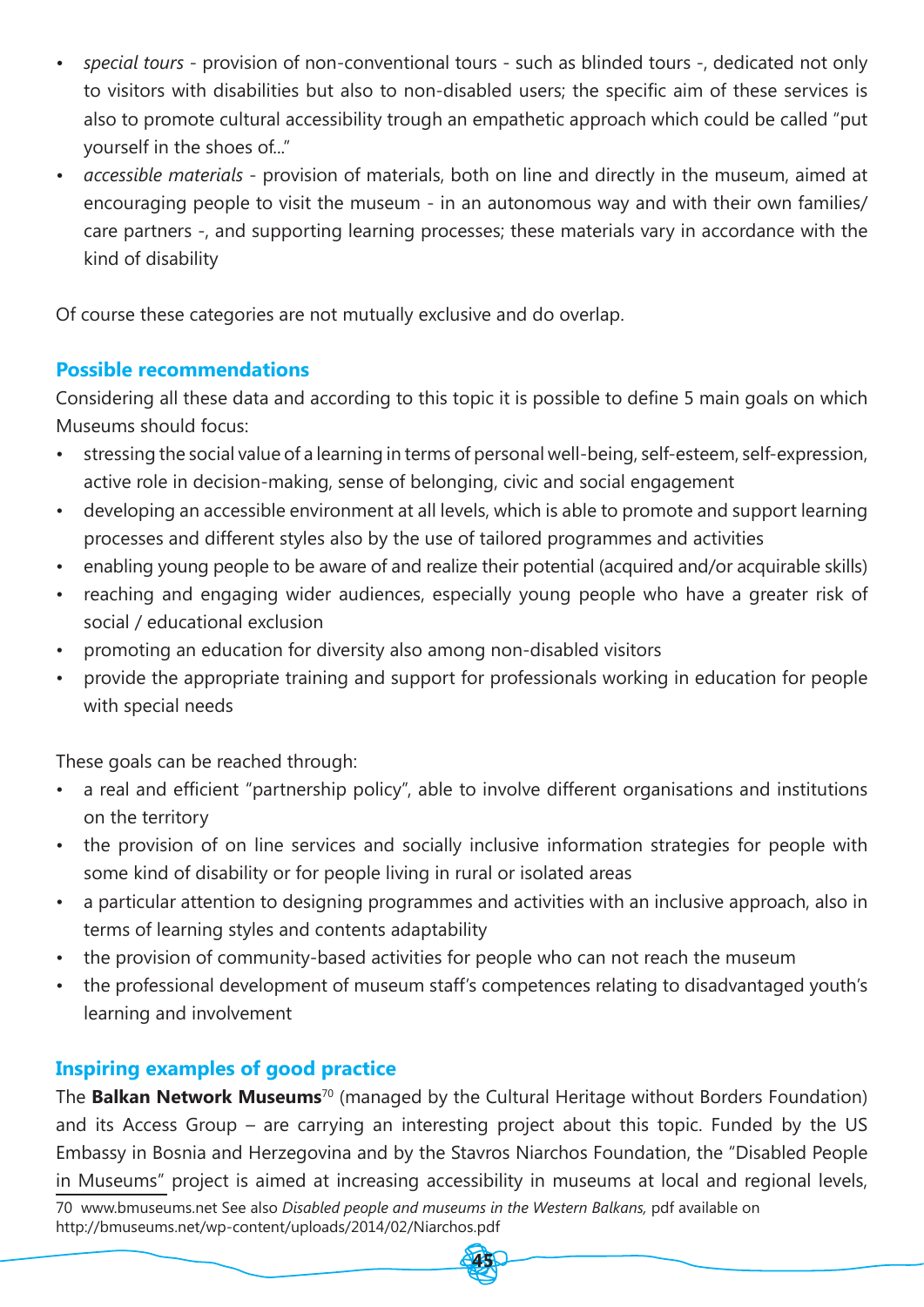also in terms of museum educators' continued professional development in this scope. The project wants to take on the role of an efficient strategy, aimed at encouraging long-term cooperations with the institutions involved, such as museums, non - governamental organisations, artists and disabled people. The intended consequence is an increase in disabled people's participation in the cultural life and in museums' activities.

In 2014 and 2015 five workshops and several conferences were held in various cities across Bosnia and Herzegovina. Among the main themes of the workshops: learning and sharing the social model of disability, learning different ways of increasing museums' accessibility (at all levels), learning about the production of disability-aid tools, also by using the new "Disability Toolkit".

This network-strategy is also strengthened by other parallel initiatives such as the annual conferences "Meet, See, Do", aimed at promoting a shared dialogue between museums in Bosnia and Herzegovina, also in terms of engagement participation and social inclusion.

An interesting project regarding these issues is *Rethinking Disability Representation71*, a large scale, and experimental action-research project which took place in 2007 - 2008 in the UK with the aim to promote new approaches to disability-related themes and to the representation of disabled people's lives within museums and galleries. Lead by the **Research Centre for Museums and Galleries** (RCMG) **Department of Museum Studies of the University of Leicester (UK), the project involved 9 partner** museums across the UK, departments and a wide Think Tank made of disabled activists, artists, and cultural practitioners. It had the financial support of the Heritage Lottery Fund and the National Endowment for Science, Technology and the Arts.

By adopting the social model of disability as conceptual framework, this complex group worked in partnership with the 9 museums involved. A great number of different activities - such as exhibitions, workshops and educational and evaluation sessions - were designed by the whole team and held mainly in museums in order to explore the wide field of disability representations, to change visitors' both disabled and non-disabled - perceptions and attitudes towards disability, to turn them in a more positive direction and to promote a broader understanding of disability-related issues. Among the more interesting features of this project: the facing of the strongest stereotypes and prejudices linked to this field, including those more "politically correct" and the partnership with organisations run by (not for) disabled people. This project is too articulated to be described in a few lines, but its whole process is published in a pdf available on www.le.ac.uk/museumstudies/research/rcmg.html

A great example on disabled people's inclusion in the cultural, social and economic field comes from the **Cooperativa Sociale Accaparlante Onlus72** which have as main goal an effective integration of the disabled persons, who are considered not only as users but also active promoters and producers of culture. In particular, within these two organisations it could be useful to highlight the *Progetto Calamaio* (Inkwell Project) activities.

Since 1996 it has the unique feature - in the Italian context - to have a teamwork composed of disabled

<sup>71</sup> J. Dodd, R. Sandell, D. Jolly, C. Jones, *Rethinking Disability Representation in Museums and Galleries,* Research Centre for Museums and Galleries (RCMG) Department of Museum Studies, University of Leicester, 2008 www.le.ac.uk/museumstudies/research/rcmg.html

<sup>72</sup> http://www.accaparlante.it/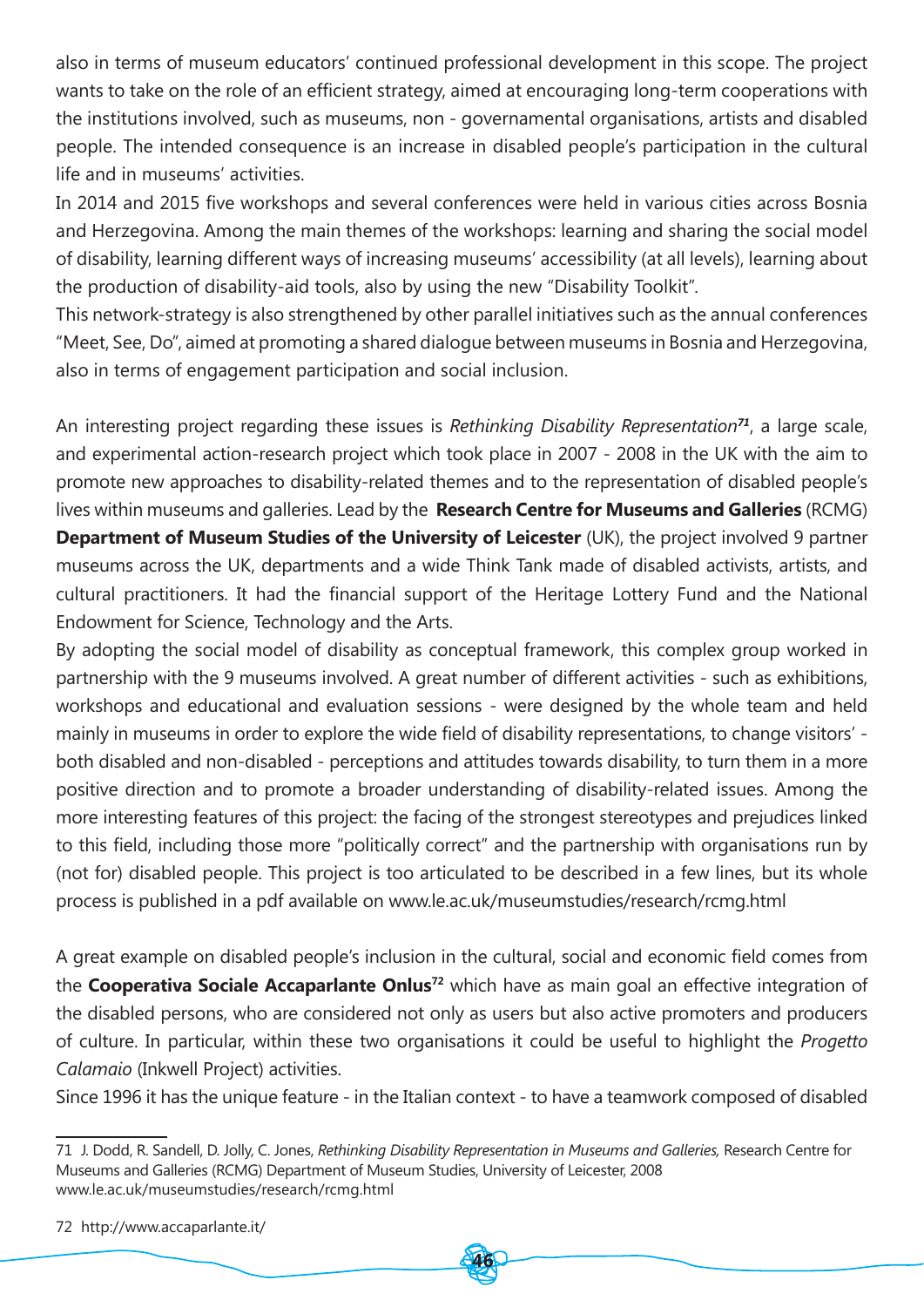and non-disabled people, who design and manage together a great variety of educational activities (such as workshops, seminars and training courses), often in partnership with museums and various cultural institutions. The activities are addressed mainly to schools and professionals in the social/ cultural sector. The interesting feature is that disabled educators - also with severe physical impairments - are co-creators and co-leaders of the activities. They give tours together with their non-disabled colleagues - who are also their care partners during the working time. The main goals are promoting an "education for diversity", the development of a "relational intelligence" and the overcoming of prejudices and stereotypes related to disabled persons.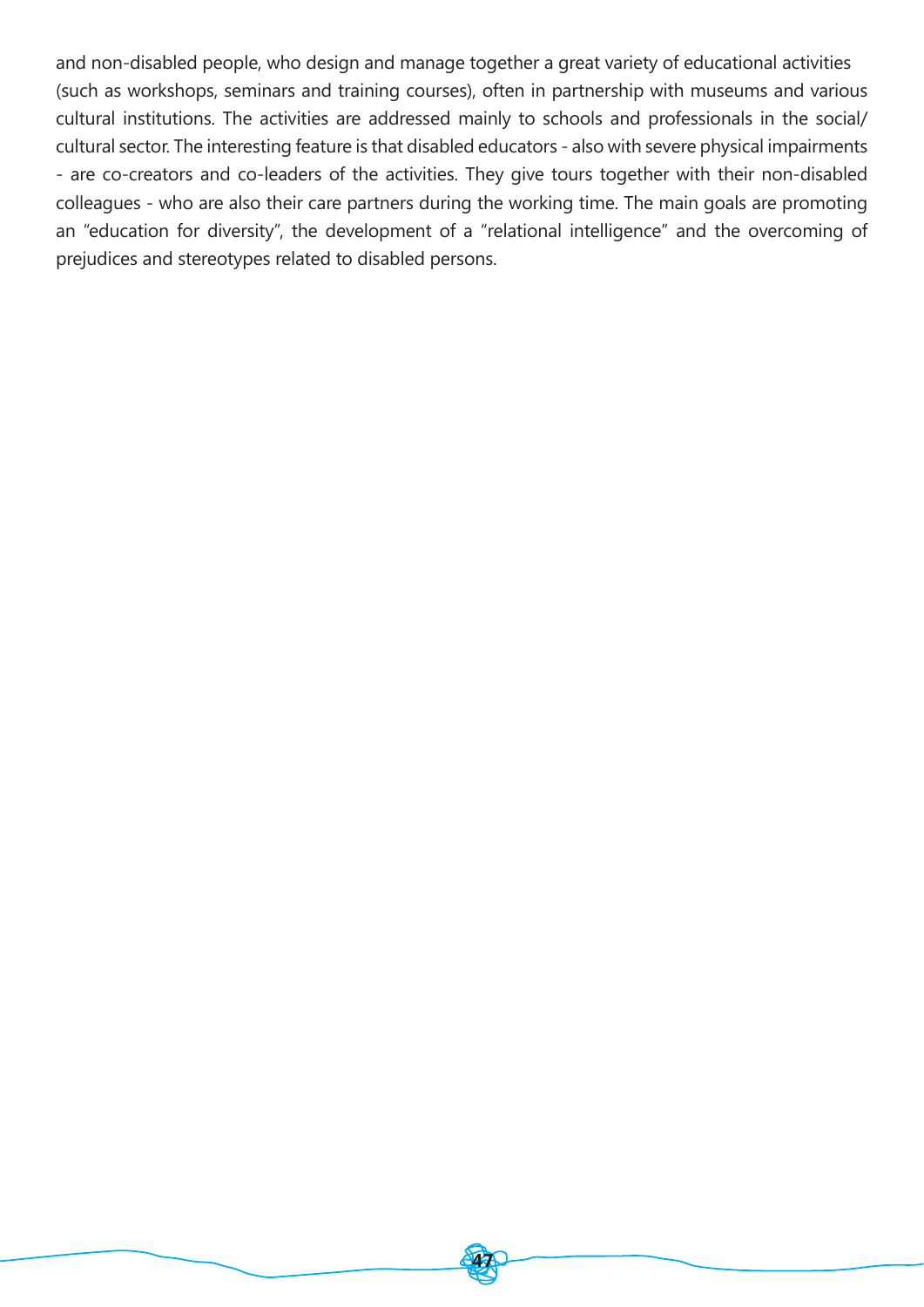#### **CASE STUDY #4**

# **Elorrieta Errekamari & friends. Designing visual art experiences for teenagers with learning difficulties. PLASTER CAST MUSEUM OF BILBAO (ES)**

#### **Foreword**

This case study has been chosen because of the long-lasting co-operation between several cultural institutions on the territory and the provinces: it is a good example of an inclusive and mutual relation built by the museum and its users. Finally and despite the numbers of the personnel, there is a positive continuous effort related to the educational provision of activities dedicated to disabled young people. This intention is in line with the actual need to improve disabled young people's access to culture and to make them more engaged in and aware of the society in which they live.

#### **Background and general context**

The Plaster Cast Museum of Bilbao opened its doors in 1930 with a clear educational purpose. It owns a Collection of high quality sculpture copies purchased from the workshops of different European museums, mainly during the 1930s. The Collection provides a great educational resource for the study of the History of Art since the Antiquity to the Renaissance. Since its foundation, to fulfill its educational mission, the institution has housed a drawing school for amateurs and art and architecture students, as was customary in similar European institutions. After a relocation in the 50's and and a closure period in 2006 the Museum reopened at the former refurbished church of the Holy Heart of Mary, very close to the previous location. On the following year, both the Provincial Government of Biscay and the Bilbao City Council - public owners of the Museum - provided the institution with a new Educational Service that has been working since that moment on. In 2007 the Educational Service started a wide programme of activities focused on three lines of action:

- the educational aspect
- the production of cultural events at the church (in connection with the neighbourhood the Museum is located in and its community).
- the production of temporary exhibitions in order to gradually exhibit all the works in the Collection.

The educational programmes began in 2007 with guided visits for schools, backed by workshops, and with a special programme of guided visits through the city of Bilbao for all kinds of public. In 2008, The *Artwork in Context* (a monthly lectures programme), and new programmes for schools were added to the initial offer. During the following years, new educational programmes were added and, nowadays the Museum offers 10 different programmes for school audience, two programmes for school teachers, five regular activities for the general public, workshops and materials for families-customized special visits and workshops for groups with specific needs such as professional groups and people with disabilities.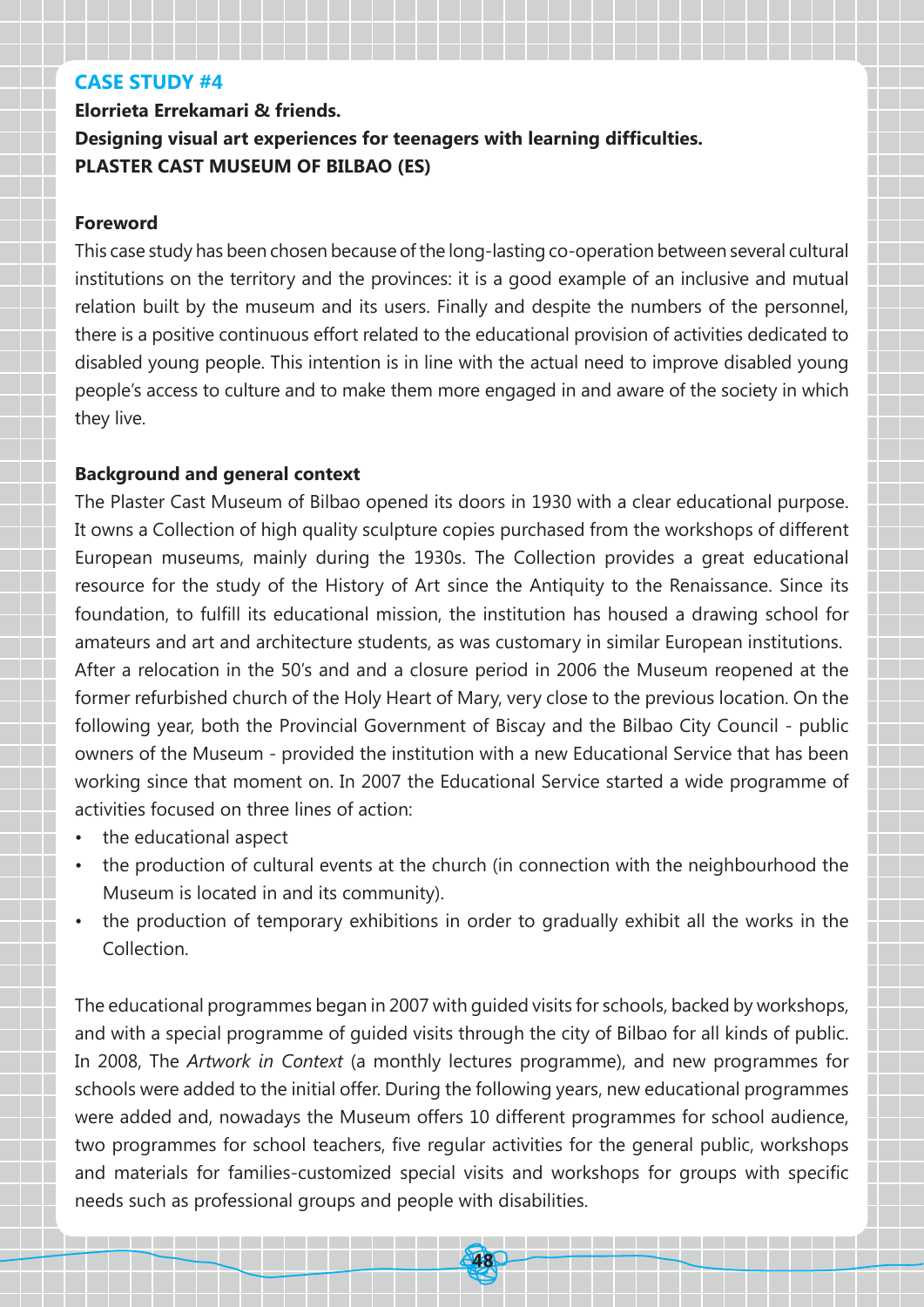Among this last collective, the programme "Elorrieta Errekamari and Friends" started in 2007 and has been designed and developed ever since twice every year. The programme is targeted at young students with intellectual disabilities.

#### **Targets and goals: regular learning programmes for secondary education.**

The Educational Service is a department with only two workers, which is a severe restriction in terms of the number of programmes that can be effectively developed and conducted. This limitation, together with the characteristics of the museum collection (pieces that represent Classical and Renaissance), determined that the service decided to target the first educational programmes to the students from the higher courses of the regular education system and to spread the coverage to lower courses little by little. For the school year 2007-2008 the Service offered four different programmes for students from 12 to 16 and two for students 16 to 18. As a complement to those sessions, two urban circuits for schools were offered, one for each age group. From 2008 onwards, new programmes were designed to reach younger age groups. Once the first programmes were tested with groups, accounting for evaluations based on visitor's opinions and requests, several adjustments were made to the programmes. At the same time, there were regular calls to the schools and other educational centres to present their own proposals to work the contents of the Museum's Collection and to fit better into their learning projects.

#### **Description of the project: Elorrieta Errekamari and friends**

In 2007, just when the school groups started to participate, the Service received an email from a teacher from a centre for students with special needs (Ms Begoña García Bernal). The request was to design a guided visit of the collection for a group of teenagers with special needs that studied at 3 different schools in the region (Bilbao and Getxo in the province of Biscay, and Amurrio in the province of Alava). The programme was organized around two different activities: a guided visit and a workshop to learn how the plaster casts are made and to make oneself a small plaster sculpture.

12 students and a support team of 6 teachers came in 2007. Ever since, the programme is run with a new design twice every academic year. This implies that every year the Education Service designs, taking the specific requirements of the teachers, two new activities: one visit to the temporary exhibition displayed at that moment (based on some aspect of the collection of the museum) and, since 2010, a walking tour through the city. In the last edition, 39 students and 15 teachers participated, coming from 5 education centres in the provinces of Biscay and Alava. The involved schools are:

- IES Eskurtze BHI (Bilbao, Biscay)
- IES Laudio BHI (Llodio, Alava)
- IEFPS FaduraGetxo (Getxo, Biscay)
- IES Zaraobe BHI (Amurrio, Alava)
- IEFPS Elorrieta Errekamari GBLHI (Bilbao, Biscay)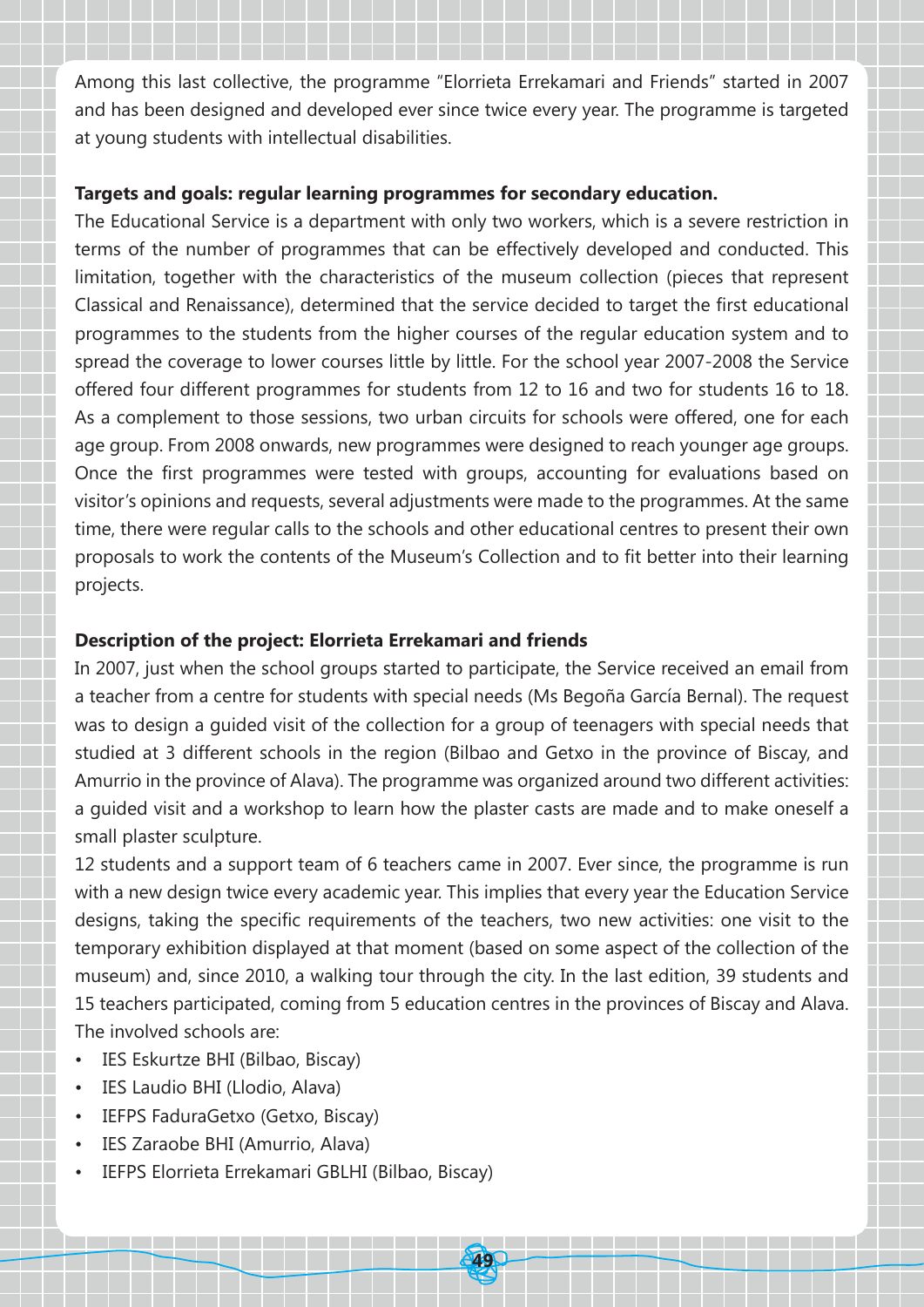Between 2007 and 2015 a great number of programmes and activities were created and accomplished. Among them:

- 2007. *Guided visit to the Collection and workshop* This first programme was based on the Plaster Casts Collection. Sculptures were used to explain what the copies were (to understand why, where and when they were made), and to learn some basics about the original works and about life in ancient Greece. The visit was complemented with a workshop that took place after the visit and where the students could follow an ancient Greek recipe to make some olive dressing. They brought their olives back with them to taste them at home.
- 2010. *Programme "Noren Esku? The Human Rights through History" and workshop* Guided visit to the temporary Exhibition and workshop. The 2010 temporary exhibition was devoted to Human Rights; this was presented as a travel from ancient Mesopotamia to the Counter reformation Europe, fighting for individual and collective rights. The workshop was developed during the visit and consisted of a role game where participants were invited to think and act as someone from the opposite gender. Different historical moments and cultures were described and explained. The museum educators offered the students stickers with the most usual professions at the time. The participants had to choose which ones they could have practiced, according to their gender, in order to become more aware of gender discrimination towards women along the human history.
- 2010. *Guided visit through the city* This activity came as a request from the group of teachers and, in 2010, the educators of the museum created a guided tour across the city for a group of teenagers with intellectual disabilities. Some material was designed, such as a simplified city map and some stickers with historical images and drawings of the city, to be used during the walking tour. The main monuments of the city's history, from 1300 to the present time were visited.
- 2013. *Programme "Via Renaissance. Florence. Sculpture"* The teachers proposed to extend the activities at the school. Around a temporary exhibition on the idea of the Renaissance art patronage in the 15th century Florence, the teachers started working with the students, so they could work at school around several of the sculptures in the exhibition. When in the museum, the students had to explain the sculptures to their friends. After the visit to the pieces that was conducted by the own students, the educators completed the presentations and introduced a workshop. The guilds of Florence were some of the most prominent clients and patrons of artworks in the 15th century. Students made some badges with the coats of arms of the main guilds in Florence and identified which of them had commissioned or had an influence in each of the pieces in the exhibition.
- 2014. *Programme "Iron and Industry"* This was a city tour, designed as a special circuit to walk the streets of the neighbourhood the museum is located in. This part of Bilbao is significant for its mining past and even nowadays one can access to one of the mine tunnels. This was used to explain the main facts of the iron mining and commerce in the 15th to 18th centuries in Bilbao and to understand the effects of the Industrial Revolution in the shaping of our modern city.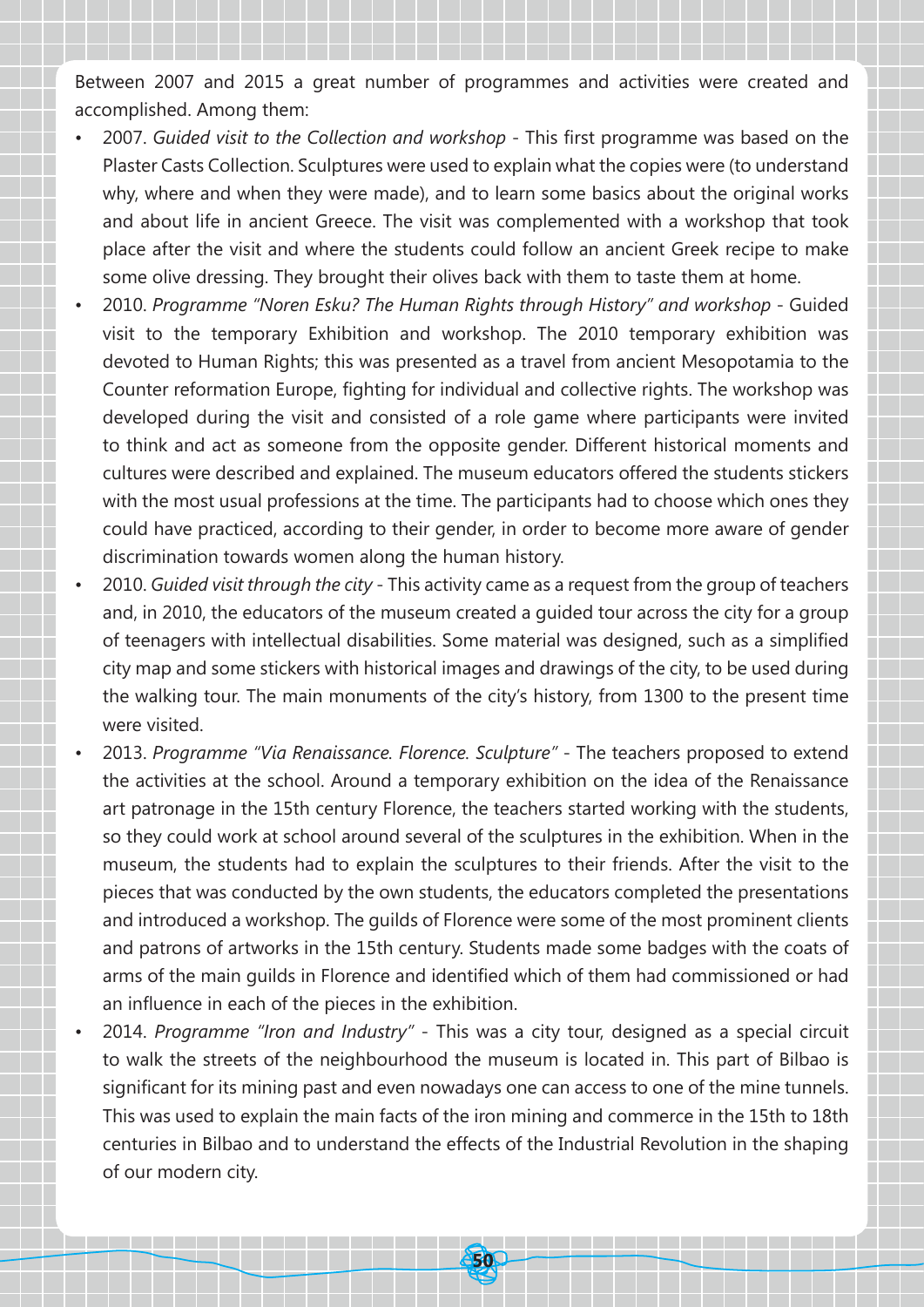At present, the latest created programme is *"The Bilbao Consulate"*, a walking tour dedicated to discovering the commercial heritage of Bilbao. This is still in progress and will be implemented in May 2015.

#### **Outcomes**

- The programmes have succeeded in supporting participants' approach to museum and territory cultural heritage, with the positive consequence to break down barriers and opening the door to a richer cultural life
- young people involved considered the experience of the project as positive in terms of achievement, self-esteem and confidence
- the partnership started in 2007 is increasing year by year, with the consequent acknowledgement of the museum's role in the territory as a social and educational institution
- the museum succeeded in engaging a wider audiences

# **Conclusions and evaluation**

One of the key elements for the success of this initiative was the attitude of the teachers that requested a programme properly identifying the skills to be acquired and that gave the museum team the freedom to propose and design well adapted experiences. At the same time, the support teachers made good use of this resource in their teaching and learning practices in the classroom. This has allowed a long-term collaboration and the Educational Department of the museum faces every year new challenges to provide these five schools (and the new ones that may join) with new programmes. Learning materials and other resources are adapted to the skills and circumstances of the groups.

### **Feedback**

*As they have told us more than once, they are eager to come back again every school year. Sometimes they have enough time to come twice, some years only once. The fact that they keep on coming and bringing new people with them is proof enough that the museum is doing something well, we think. But, when we read their mails and comments, we feel greatly gratified.* Itziar Martija Recalde. Educational Service of the Museum and designer of the programmes.

*...I hope you can because the Plaster Cast Museum and your explanations have become an essential part of our curriculum.*

Begoña Pérez Bernal. Teacher at the work learning classes from IEFPS Elorrieta Errekamari GBLHI

*In education, things work when there is a teacher WHISHING to communicate that which fascinates her, and that teacher, in this case, is Itziar Martija who clearly feels real passion for that she transmits and she wants the others to feel this very same passion. This wish drives her to adapt the contents, as she fills them with life and with a spark that captivates our students, us and, I think, the rest of the public. This is the simple mystery of our loving for her visits.* Mª Isable Gómez. Teacher at the work learning classes from IEFPS Elorrieta Errekamari GBLHI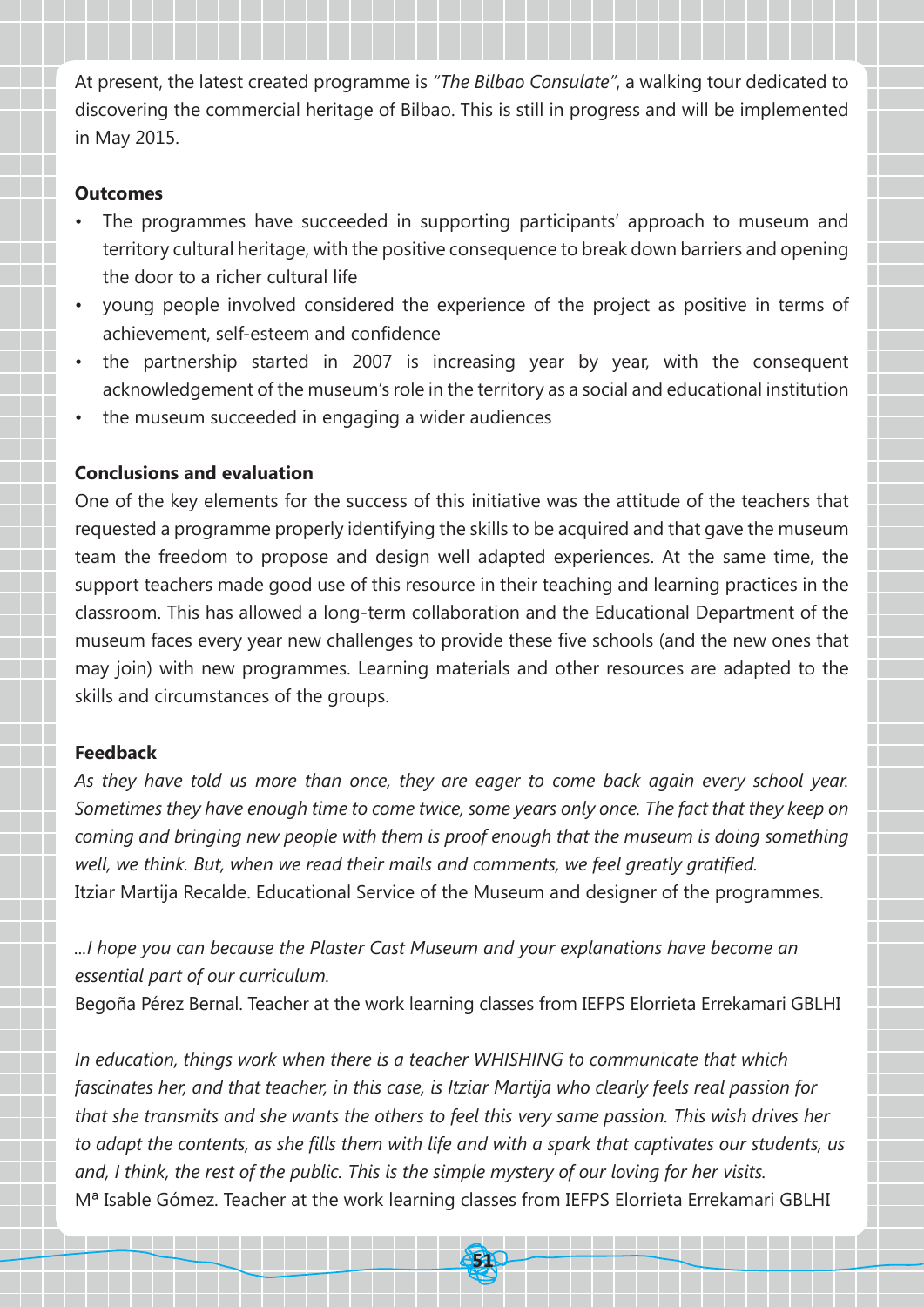*…Itziar took us to see some images of the statues at the exhibition about the Renaissance in Florence. Each group explained a different statue, for example Eskurtze Giambologna's Mercury, Llodio Lucca de la Robbia's Cantoria, Getxo Verrocchio's David… Giambologna's Mercury has one leg in equilibrium and the other foot behind, the hand points to the sky and in the other one he has a caduceus (a cane with two coiled snakes and two wings)…* Partcipant student from IES Eskurtze BHI.

*On April 18th we went to the Plaster Cast Museum of Bilbao. We were with two educators named Itziar and Markel who told us about the lives of some characters of Bilbao… …After that, we went to Saint Mary Street, number 10, where Rafael Moreno, better known as Pitxitxi, was born. This famous Athletic football player has a street in his honour, a bust and a prize because he was the top goal-scorer of the league. When a football team comes for the first time to play to San Mames its tradition to offer a bunch of flowers to Pitxitxi's bust…* Participant student from IES Eskurtze BHI.

**52**

#### **On line references**

http://www.museoreproduccionesbilbao.org/es/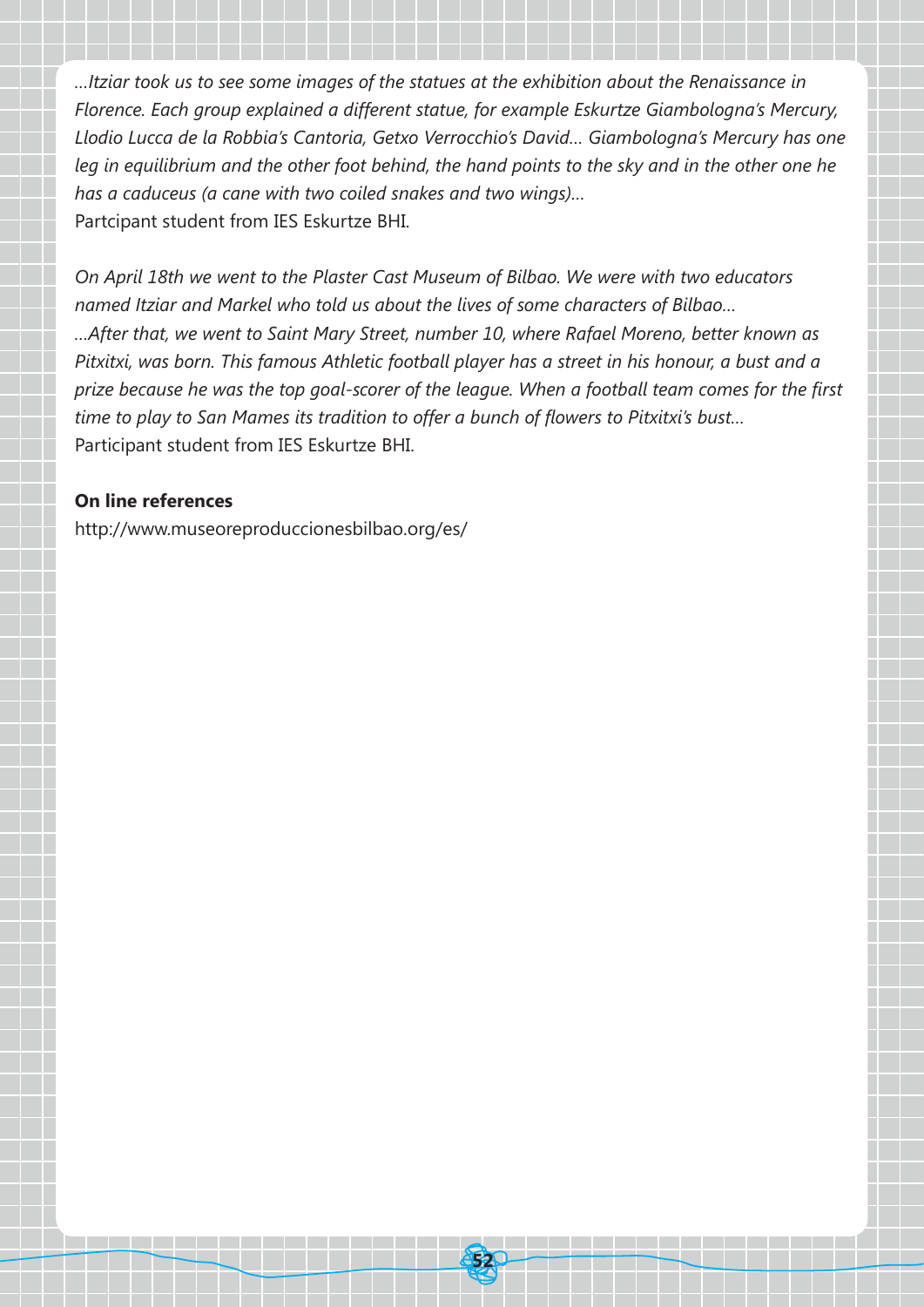## **ESSENTIAL BIBLIOGRAPHY**

M. Benasayag, G. Schmit, *L'epoca delle passioni tristi*, Feltrinelli, Milan 2004

M. Benasayag, *Contro il niente. ABC dell'impegno*, Feltrinelli, MIlan 2005

A. Bollo, *I pubblici dei musei. Conoscenza e Politiche*, Franco Angeli, Milan 2008

I. Braendholt, J.T. Jensen et al., *Museums - Knowledge, democracy and transformation*, Danish Agency for Culture, 2014

I. Braendholt, J.T. Jensen et al., *Museums. Social learning spaces and knowledge production processes*, Danish Agency for Culture, 2013

T. Burchardt, *The education and employment of disabled young people Frustrated ambition*, London School of Economics and Political Science, published for the Joseph Rowntree Foundation by The Policy Press Bristol, London, 2005

www.jrf.org.uk/sites/files/jrf/1861348363.pdf

A. Carenzio, *Digital media and youth: social uses of new technologies. Two researches from Italy*, Università Cattolica del Sacro Cuore, Milano 2008 www.euromeduc.eu/IMG/doc/Digital\_media\_and\_youth\_alessandra\_carenzio.doc

L. Crow, *Including All of Our Lives: Renewing the social model of disability*, 1992, in 'Exploring the Divide', edited by Colin Barnes and Geof Mercer, Leeds: The Disability Press, 1996, pp. 55 – 72 disability-studies.leeds.ac.uk/files/library/Crow-exploring-the-divide-ch4.pdf

Da Milano C., *Museums as agent of social inclusion,* Eccom – European Centre for Cultural Organisation and Management

museummediators.eu/wp-content/uploads/2013/09/Museums-as-agents-of-social-inclusion\_DaMilano.pdf

Department for Business, Innovation and Skills, *Motivation and Barriers to Learning for Young People not in Education, Employment or Training*, Research paper number 87, London 2013 www.gov.uk/government/publications/motivation-and-barriers-to-learning-for-young-people-not-in-education-employment-or-training

Department for Business, Innovation and Skills research *Smart cities international case studies: global innovators,* Research paper n. 135, London 2013 www.gov.uk/government/publications/smart-cities-international-case-studies-global-innovators

J. Dodd, R. Sandell, D. Jolly, C. Jones, *Rethinking Disability Representation in Museums and Galleries,* Research Centre for Museums and Galleries (RCMG) Department of Museum Studies, University of Leicester, 2008 www.le.ac.uk/museumstudies/research/rcmg.html

J. Dodd, R. Sandell, D. Jolly, C. Jones, *Rethinking Disability Representation in Museums and Galleries: Supporting papers,* Research Centre for Museums and Galleries, (RCMG) University of Leicester, 2008 www2.le.ac.uk/departments/museumstudies/rcmg/publicationsRethinkingDisabilityRepresentationSupportingPapers.pdf

engage 22 *Young People and Agency*, published by engage, London, July 2008

European Commission Directorate General for education and culture, *European Audiences: 2020 and beyond*, Publications Office of the European Union, 2012 http://bookshop.europa.eu/en/european-audiences-pbNC3112683/

Eurofound, *NEETs – Young people not in employment, education or training: Characteristics, costs and policy responses in Europe*, Publications Office of the European Union, 2012 www.eurofound.europa.eu/sites/default/files/ef\_files/pubdocs/2012/54/en/1/EF1254EN.pdf

K. Gibbs, M. Sani, J. Thompson, *Lifelong Learning in Museums. A European Handbook*, 2007 online.ibc.regione.emilia-romagna.it/I/libri/pdf/LifelongLearninginMuseums.pdf

M. Ito et al., *Living and Learning with New Media: Summary of Findings from the Digital Youth Project,* The John D. and Catherine T. MacArthur Foundation Reports on Digital Media and Learning, 2008 http://digitalyouth.ischool.berkeley.edu/files/report/digitalyouth-WhitePaper.pdf

**53**